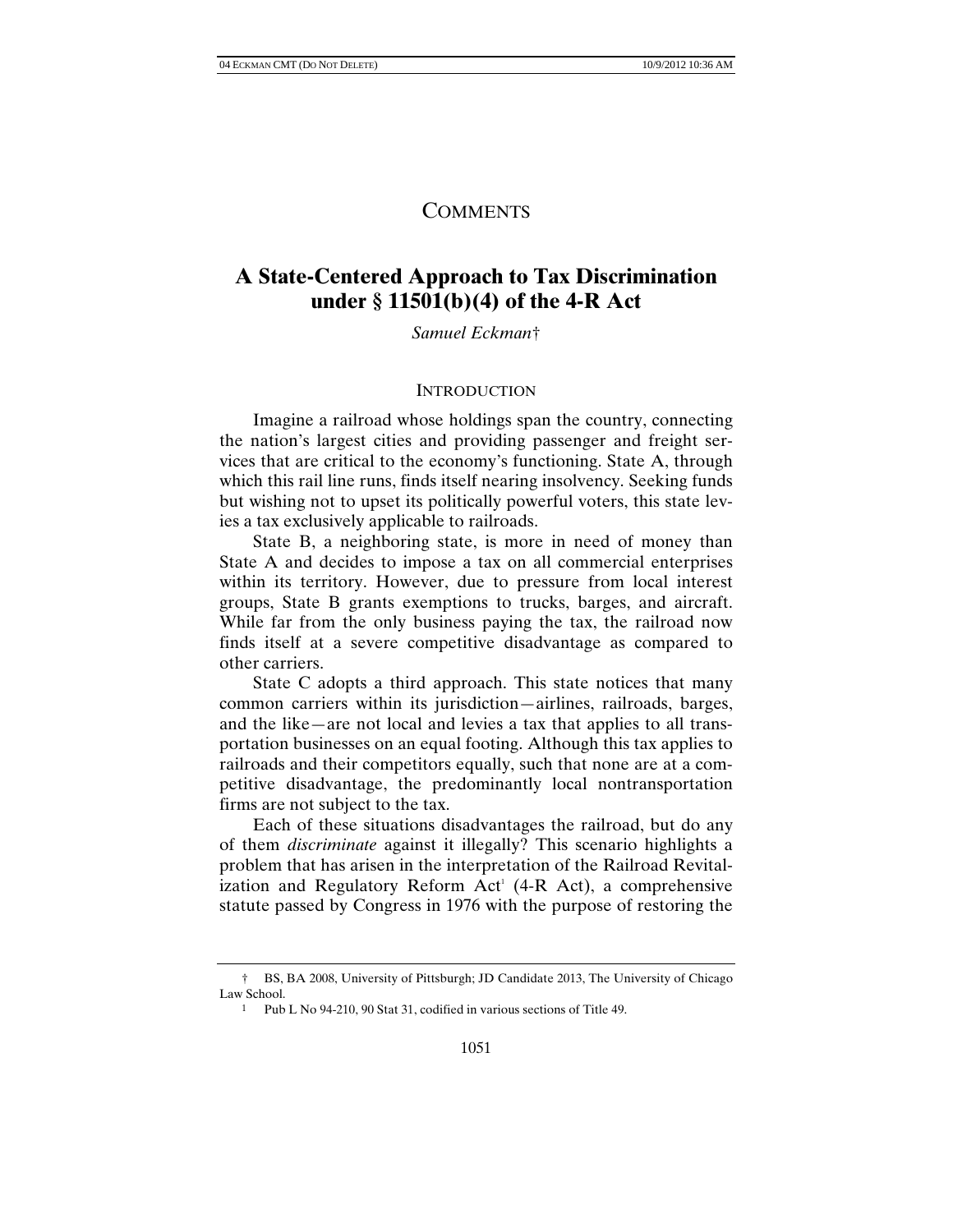financial sustainability of the nation's railroads.<sup>2</sup> In relevant part, the statute reads:

(b) The following acts unreasonably burden and discriminate against interstate commerce, and a State, subdivision of a State, or authority acting for a State or subdivision of a State may not do any of them:

(1) Assess rail transportation property at a value that has a higher ratio to the true market value of the rail transportation property than the ratio that the assessed value of other commercial and industrial property in the same assessment jurisdiction has to the true market value of the other commercial and industrial property.

(2) Levy or collect a tax on an assessment that may not be made under paragraph (1) of this subsection.

(3) Levy or collect an ad valorem property tax on rail transportation property at a tax rate that exceeds the tax rate applicable to commercial and industrial property in the same assessment jurisdiction.

(4) Impose another tax that discriminates against a rail carrier providing transportation subject to the jurisdiction of the Board under this part. 3

The first three subsections of this provision apply exclusively to property taxes<sup>4</sup> and specify that such taxes may not discriminate against rail operators as compared to all "other commercial and industrial property."5 The concluding catch-all provision, which applies

<sup>2 4-</sup>R Act § 101, 90 Stat at 33, codified at 45 USC § 801 (describing the policy of the 4-R Act as being "to provide the means to rehabilitate and maintain the physical facilities, improve the operations and structure, and restore the financial stability of the railway system").

<sup>3 49</sup> USC § 11501.

<sup>4 49</sup> USC § 11501(b)(1)–(3).<br>5 49 USC § 11501(a)(4) (de

<sup>5</sup> 49 USC § 11501(a)(4) (defining "commercial and industrial property" as "property, other than transportation property and land used primarily for agricultural purposes or timber growing, devoted to a commercial or industrial use and subject to a property tax levy"). The qualifier "subject to a property tax levy" has led to substantial litigation. The Supreme Court concluded that commercial and industrial property that is *fully exempted* from a tax is not within the comparison class, as it would no longer be "subject to" the allegedly discriminatory levy. *Department of Revenue of Oregon v ACF Industries, Inc*, 510 US 332, 342 (1994). This means that states can evade the 4-R Act's proscription against discriminatory taxation by simply granting full exemptions to favored taxpayers. However, the Supreme Court has also held that this only applies to *property* tax levies. As such, a taxpayer that is fully exempt from a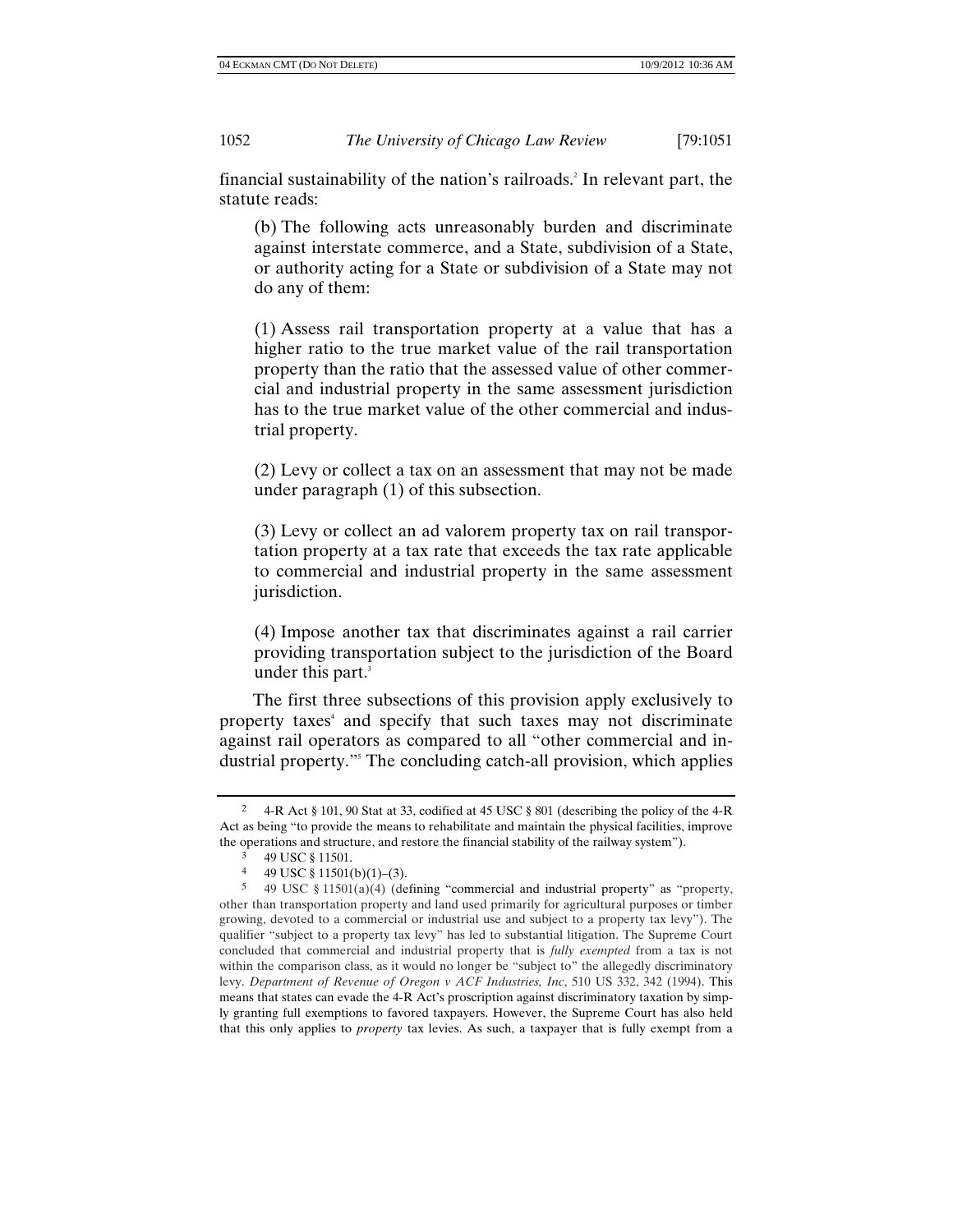to nonproperty taxes, does not provide any comparison class. This silence has created great uncertainty for states trying to assess the legality of intuitively reasonable distinctions between railroads and other taxpayers in their tax regimes, as well as substantial exposure for railroads, which are left guessing as to potential state tax liability.

The circuit courts are divided over how to determine the class against which allegedly discriminatory taxes should be compared under subsection  $(b)(4)$ . Some courts—including the Fifth,<sup>7</sup> Seventh,<sup>8</sup> and Ninth<sup>9</sup> Circuits—have adopted a "functional approach," which imports the "commercial and industrial" comparison class from the preceding three subsections into the catch-all provision. Under this approach, State B's tax scheme would be permissible despite the competitive harm that railroads will incur, since railroads are not discriminated against as compared to the broader class of all commercial and industrial taxpayers.<sup>10</sup> State C's tax scheme, however, would violate the 4-R Act, as only transportation businesses are subject to the tax.<sup>11</sup> And of course, because State A's tax applies only to railroads, it would be impermissibly discriminatory under the 4-R Act no matter which comparison class one adopts.

A sizeable minority of courts, including the Eighth Circuit<sup>12</sup> and several state supreme courts,<sup>13</sup> have crafted a "competitive approach." Emphasizing the 4-R Act's goal of restoring railroads to private-sector competitiveness, these courts would only invalidate a

nonproperty tax—taxes that are covered by subsection  $(b)(4)$ —remains within the comparison class of § 11501(b). *CSX Transportation, Inc v Alabama Department of Revenue*, 131 S Ct 1101, 1111 (2011) (noting that the analysis undertaken in *ACF Industries* has no bearing on a claim brought under subsection (b)(4)).

<sup>6 49</sup> USC  $\frac{1501(b)(4)}{2}$ .

<sup>7</sup> *Kansas City Southern Railway Co v McNamara*, 817 F2d 368, 374 (5th Cir 1987).

<sup>8</sup> *Kansas City Southern Railway Co v Koeller*, 653 F3d 496, 509 (7th Cir 2011).

<sup>9</sup> *Atchison, Topeka and Santa Fe Railway Co v Arizona*, 78 F3d 438, 443 (9th Cir 2011).

<sup>10</sup> Of course, the fact that direct competitors are exempted from this nonproperty tax does not remove them from the comparison class under this approach. See note 5. Nevertheless, since discrimination is being measured vis-à-vis the larger class of all commercial and industrial taxpayers, it is unlikely that the exemption from the tax of a small subset of this class, even an important subset such as competitors, will constitute discrimination as compared to the class as a whole.

<sup>11</sup> Consider *Koeller*, 653 F3d at 509.

<sup>12</sup> *Burlington Northern, Santa Fe Railway Co v Lohman*, 193 F3d 984, 985 (8th Cir 1999). The Eleventh Circuit also applied this approach in *Norfolk Southern Railway Co v Alabama Department of Revenue*, 550 F3d 1306, 1308 (11th Cir 2008). However, in that case the parties stipulated to the approach, and the court, noting its misgivings on how best to resolve the split, declined to definitively adopt the competitive approach. Id at 1308 n 3.

<sup>13</sup> *Atchison, Topeka and Santa Fe Railway Co v Bair*, 338 NW2d 338, 346 (Iowa 1983); *Burlington Northern Railroad Co v Commissioner of Revenue*, 509 NW2d 551, 553 (Minn 1993).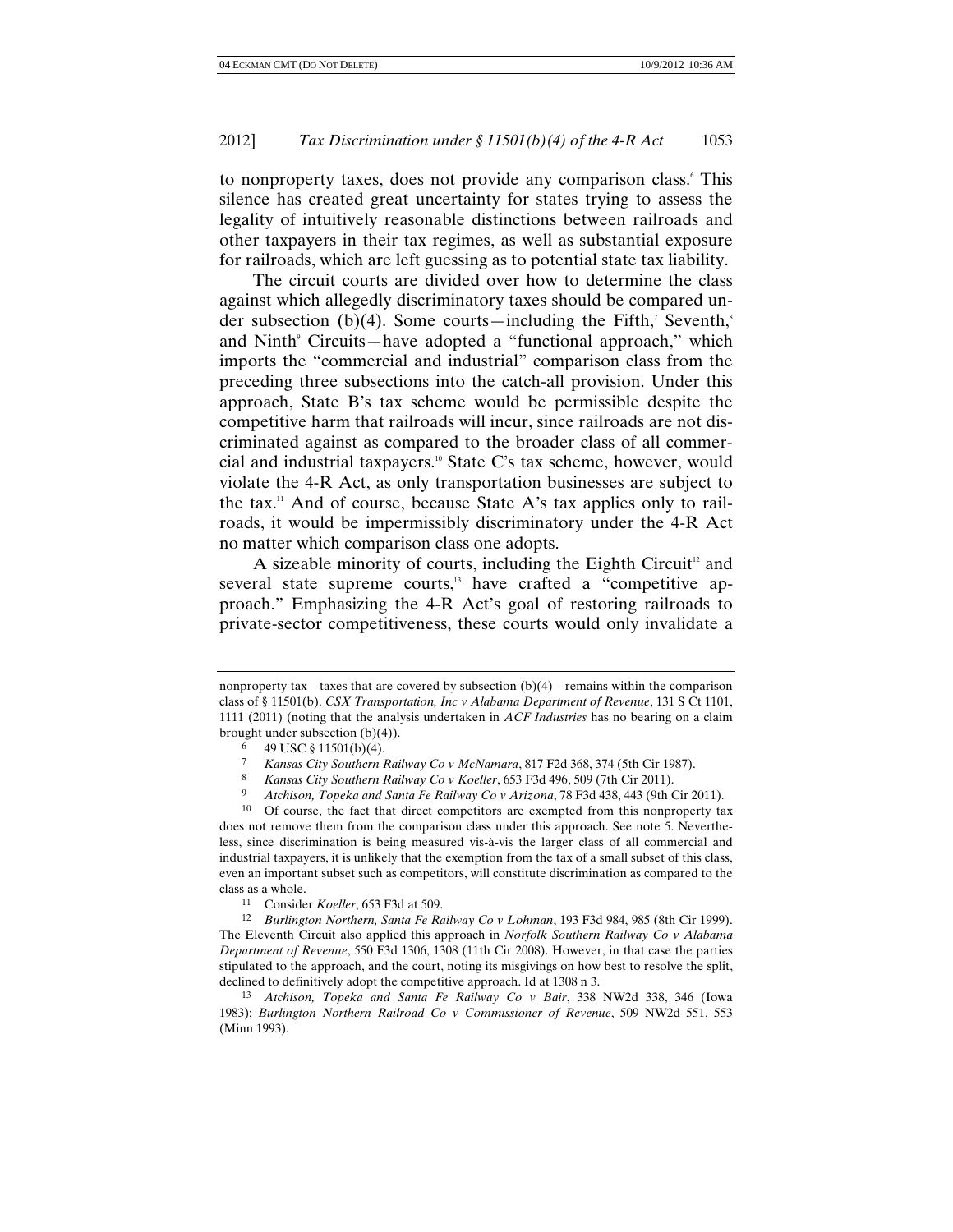state tax regime that places a higher burden on railroads than their direct competitors. Under this rule, State C's tax scheme would be permissible, whereas State B's would contravene the statute.14

Despite this disagreement, the Supreme Court has declined to resolve the question.<sup>15</sup> As such, courts interpreting the 4-R Act have tended to adopt the approach most likely to achieve a "fair" outcome in the instant case while strictly cabining their holdings to the facts before them. While this might have an intuitive appeal, it creates considerable difficulties for the courts that must apply the law in future cases and the states and railroads that must conform to its dictates. For example, the comparison class adopted by an earlier court may be inappropriate to the facts of a later case, especially when a different type of tax, or a tax on different conduct, is at issue. On the other hand, adopting a new comparison class would make it exceedingly difficult for states and railroads to determine how the statute will be applied to any given tax and would force courts to make a threshold determination concerning the applicable comparison class before addressing the discrimination issue.

This Comment proposes a new interpretation of subsection (b)(4) that provides a single, coherent approach to these cases while still preserving the flexibility and functionality necessary to give effect to the intent of the 4-R Act. Part I discusses the text, history, and purposes of the 4-R Act, noting in particular Congress's dual concern with protecting the financial sustainability of railroads and preserving states' discretion in crafting tax policy—an area long considered squarely within their domain. Part II reviews the circuit split that has developed in interpreting the 4-R Act, paying particularly close attention to the conflicting and underdetermined approaches that many courts have employed in resolving the comparison-class question under § 11501(b)(4). Part III discusses the shortcomings of these approaches, both as a matter of statutory interpretation and as a matter of policy. Part IV then presents an alternative solution to this circuit split, one that shifts the focus from identifying an elusive comparison class to assessing the rationality of a given state-defined classification. Allowing states to draw reasonable distinctions between taxpayers is consistent with the language and subsequent judicial interpretations of the 4-R Act and reflects the approach employed by the courts in assessing tax discrimination claims in other

<sup>14</sup> Under Supreme Court precedent, full exemptions from nonproperty taxes of the sort addressed by subsection (b)(4) are not removed from the comparison class. See note 5.

<sup>15</sup> *CSX Transportation*, 131 S Ct at 1107 n 5 (2011) (declining to address the issue over a dissent from Justice Clarence Thomas advocating adoption of the functional approach).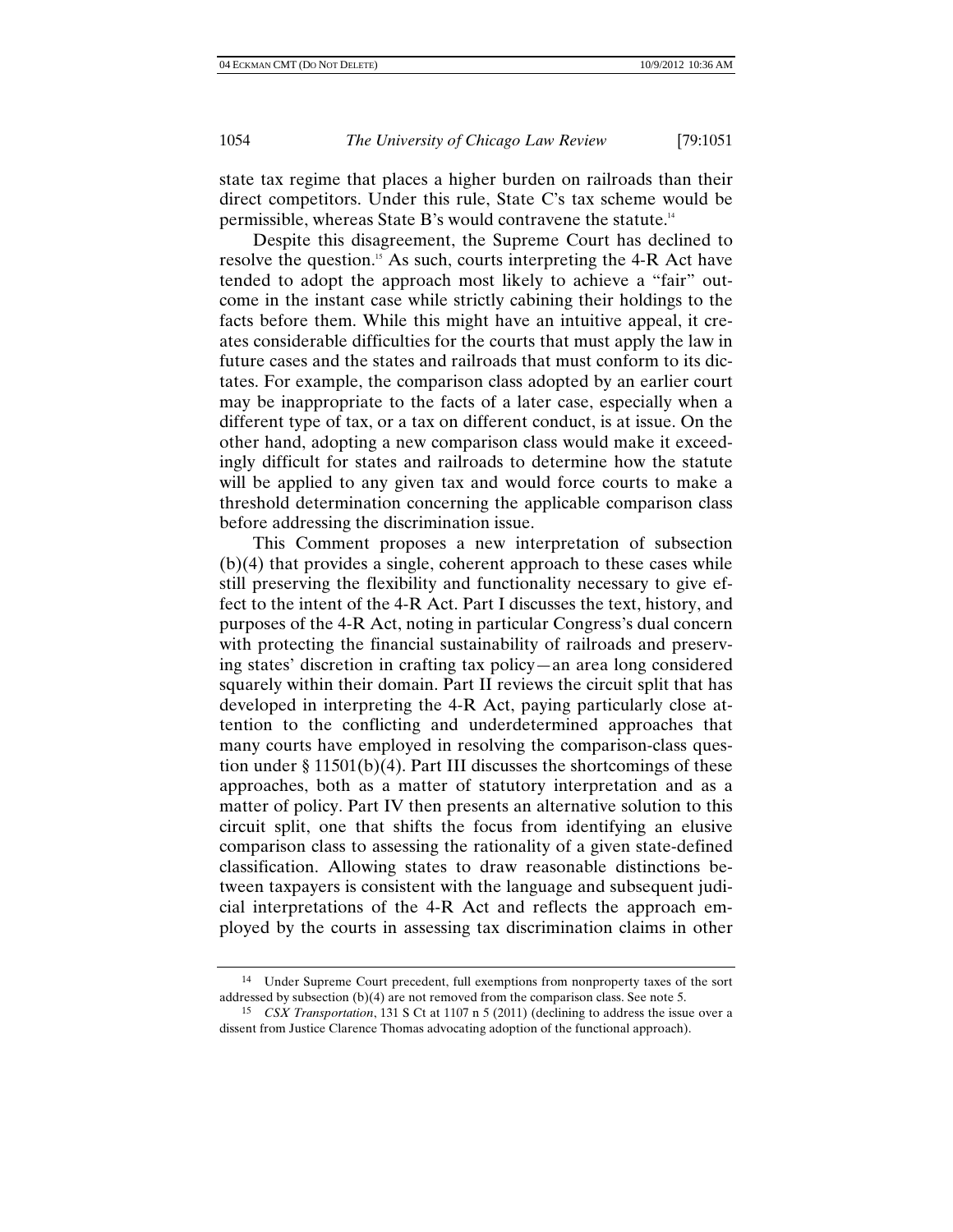contexts—namely, Equal Protection Clause and Dormant Commerce Clause cases. Such an approach affords states wider discretion in exercising their power to tax while continuing to protect railroads against the most egregious forms of discrimination.

# I. WORKIN' ON THE RAILROAD: THE INCEPTION, IMPLEMENTATION, AND INTERPRETATION OF THE 4-R ACT

Much of the debate concerning subsection (b)(4) has centered on how to protect railroads from overly burdensome taxation without rendering them "most-preferred taxpayers"—that is, giving them every tax advantage that any other taxpayer may claim. Although this concern reflects the intuition that an overbroad reading of § 11501's protections would be too generous to railroads, it also evinces a concern with protecting states' taxing prerogatives.

The 4-R Act acknowledged the inability of existing law to provide meaningful protection to railroads from adverse tax treatment by the states and sought to remedy this through the implementation of an array of bright-line rules. Although bright-line rules might make sense in the context of subsections  $(b)(1)$ – $(3)$ , which deal with specific types of tax discrimination, they are ill-suited for the myriad of tax scenarios covered by subsection  $(b)(4)$ , perhaps explaining the courts' reluctance to commit to a fixed comparison class to cover all claims brought under that provision. A review of the text, legislative history, and subsequent judicial interpretation of the 4-R Act reveals the need for a new approach to this problem.

#### A. The Text of 49 USC § 11501(b)

Section 11501(b) prohibits states and municipalities from imposing various types of taxes that discriminate against railroads. The first three prohibitions deal specifically with discriminatory property taxes. For example, states may not "[a]ssess rail transportation property at a value that has a higher ratio to the true market value of the rail transportation property" than that assessed on "*other commercial and industrial property* in the same assessment jurisdiction."16 Similarly, states may not levy or collect a tax based on such assessments.<sup>17</sup> Ad valorem taxes<sup>18</sup> on rail property "at a rate that exceeds

<sup>16 49</sup> USC § 11501(b)(1) (emphasis added).

<sup>17 49</sup> USC § 11501(b)(2).

<sup>18</sup> An ad valorem tax is "[a] tax imposed proportionally on the value of something (esp. real property), rather than on its quantity or some other measure." *Black's Law Dictionary* 1594 (West 9th ed 2009).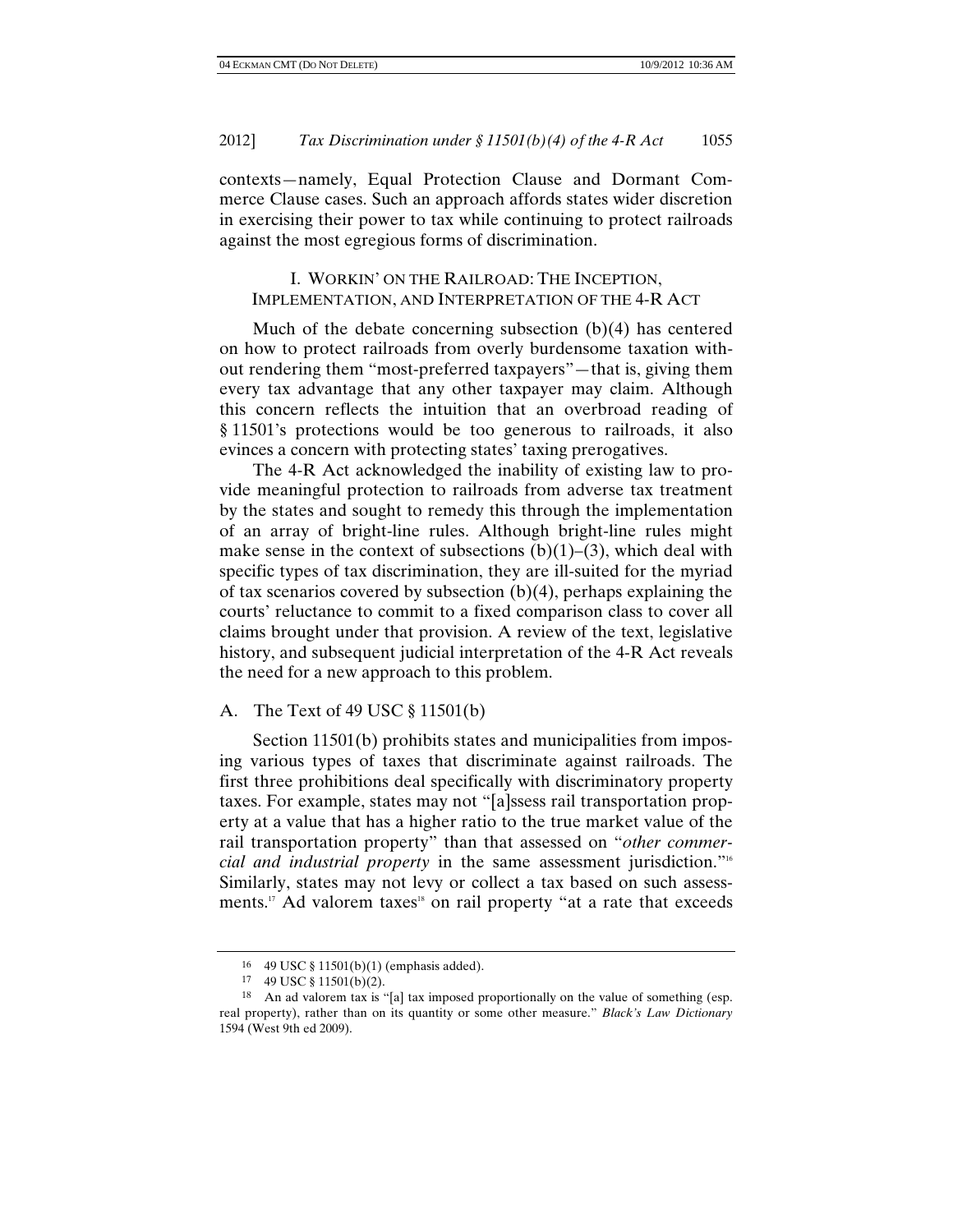the tax rate applicable to *commercial and industrial property* in the same assessment jurisdiction" are also barred.<sup>19</sup>

Despite the seemingly categorical language of these provisions, there are a number of limitations on their breadth. Notably, the comparison class includes only property "subject to a property tax levy."20 In Department of Revenue of Oregon *v* ACF Industries, Inc,<sup>21</sup> the Supreme Court held this language permits states to grant full exemptions from property taxes to nonrailroad taxpayers since those taxpayers would no longer fall within the comparison class.<sup>22</sup> Furthermore, the class explicitly excludes agricultural and timber land, allowing preferential tax treatment with regard to these two industries in which states have traditionally had a special policy interest.<sup>23</sup>

In sharp contrast to the detailed prohibitions above, subsection (b)(4) provides a much more open-ended directive, declaring it illegal for a state to "impose another tax that discriminates against a rail carrier providing transportation."<sup>24</sup> The Supreme Court has interpreted this last prohibition as applying to all nonproperty taxes.<sup>25</sup> As mentioned above, however, the question of the proper comparison class against which to measure such alleged discrimination has divided the courts.

It bears noting that a defined comparison class is not the only important omission from subsection  $(b)(4)$ . The statute also fails to describe what constitutes discrimination with regard to nonproperty taxes under that subsection. In the property context, the statute specifically defines discriminatory tax assessments as those in which the ratio of assessed-to-true value of railroad property is greater than 5 percent of that for nonrailroad property and provides a detailed

<sup>19 49</sup> USC § 11501(b)(3) (emphasis added).

<sup>20 49</sup> USC § 11501(a)(4).

<sup>21 510</sup> US 332 (1994).

<sup>22</sup> Id at 347–48 (finding that, although partial exemptions are prohibited by the Act, full exemptions are not since such exempted property is not "subject to a tax"). Note, however, that this holding is limited to property taxes. Because the language on which *ACF Industries* relied mentioned only that the property must be subject to a *property* tax, full exemptions from nonproperty taxes do not take a taxpayer outside the ambit of the comparison class. See *CSX Transportation, Inc v Alabama Department of Revenue*, 131 S Ct 1101, 1111 (2011).

 $23 \quad 49 \text{ USC} \$  11501(a)(4).

<sup>24 49</sup> USC § 11501(b)(4). The original language of the 4-R Act stated that "the imposition of *any other tax* which results in discriminatory treatment of a common carrier by railroad" would violate the statute. 4-R Act § 306(d), 90 Stat at 54 (emphasis added). The wording was changed as part of a general recodification, but Congress made clear that the rewording should not be understood to change the meaning or interpretation of the terms. *CSX Transportation*, 131 S Ct at 1105 n 1.

<sup>25</sup> *CSX Transportation*, 131 S Ct at 1107–08 (rejecting the view that subsection (b)(4) applies only to in-lieu taxes). See text accompanying notes 91–98.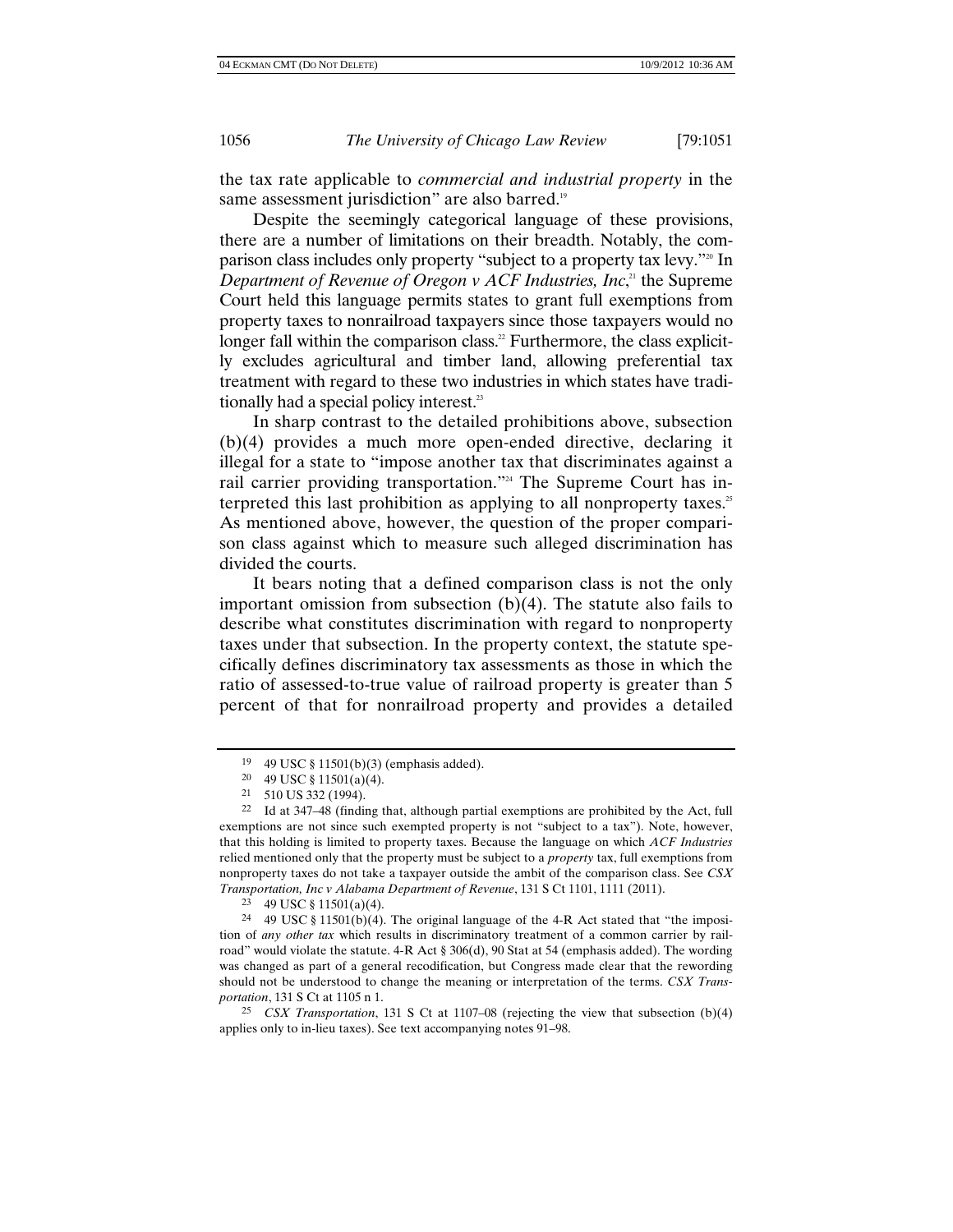description of how to allocate the burden of proof and calculate true market value.<sup>26</sup> It also specifies that a discriminatory ad valorem tax is any tax that applies to rail property at a higher rate than to other commercial and industrial property.<sup>27</sup> But no such definition of discrimination is provided with regard to subsection (b)(4). Although the Supreme Court has held that the term "discrimination" must take its ordinary definition in this context—"failure to treat all persons equally when no reasonable distinction can be found between those favored and those not favored"<sup>28</sup>—the content and operation of this standard were not elucidated.<sup>29</sup> The result is a very vague prohibition, applying to all nonproperty taxes but describing neither how to determine if a tax discriminates nor against whom any differentials should be compared.

B. The Legislative History of 49 USC § 11501(b)

The 4-R Act was over fifteen years in the making,<sup>30</sup> and over that time the language of what would become § 11501(b) underwent substantial modification. First, this Section considers the problems facing railroads in the middle of the twentieth century that motivated Congress to adopt the 4-R Act. It then discusses the competing goals Congress sought to balance in addressing these problems. Finally, this Section reviews how these policies were reflected in the various drafts of the bill that emerged in the decade and a half preceding the Act's ultimate adoption.

1. The financial plight of the railroads.

To give content to the ambiguous text of § 11501(b), it is helpful to consider the historical moment in which the 4-R Act arose. Beginning with the conclusion of World War I, the rail industry in America entered a period of slow decline.<sup>31</sup> This decline accelerated midcentury as competition from new modes of transportation eroded the

<sup>26 49</sup> USC § 11501(c).

<sup>27 49</sup> USC § 11501(b)(3).

<sup>28</sup> *CSX Transportation*, 131 S Ct at 1108.

<sup>29</sup> See id at 1109 n 8 (observing that evidence of discrimination only establishes a prima facie violation of subsection (b)(4), which might be rebutted with a sufficient justification from the state).

<sup>30</sup> *National Transportation Policy*, S Rep No 87-445, 87th Cong, 1st Sess III–IV (1961) (describing the report as addressing the "fundamentals" that need attention and situating the report as a first step in the process of legislative reform).

<sup>31</sup> See US Department of Transportation, *The Northeast Problem*, in Paul W. MacAvoy and John W. Snow, eds, *Railroad Revitalization and Regulatory Reform* 9, 11–12 (American Enterprise Institute 1977).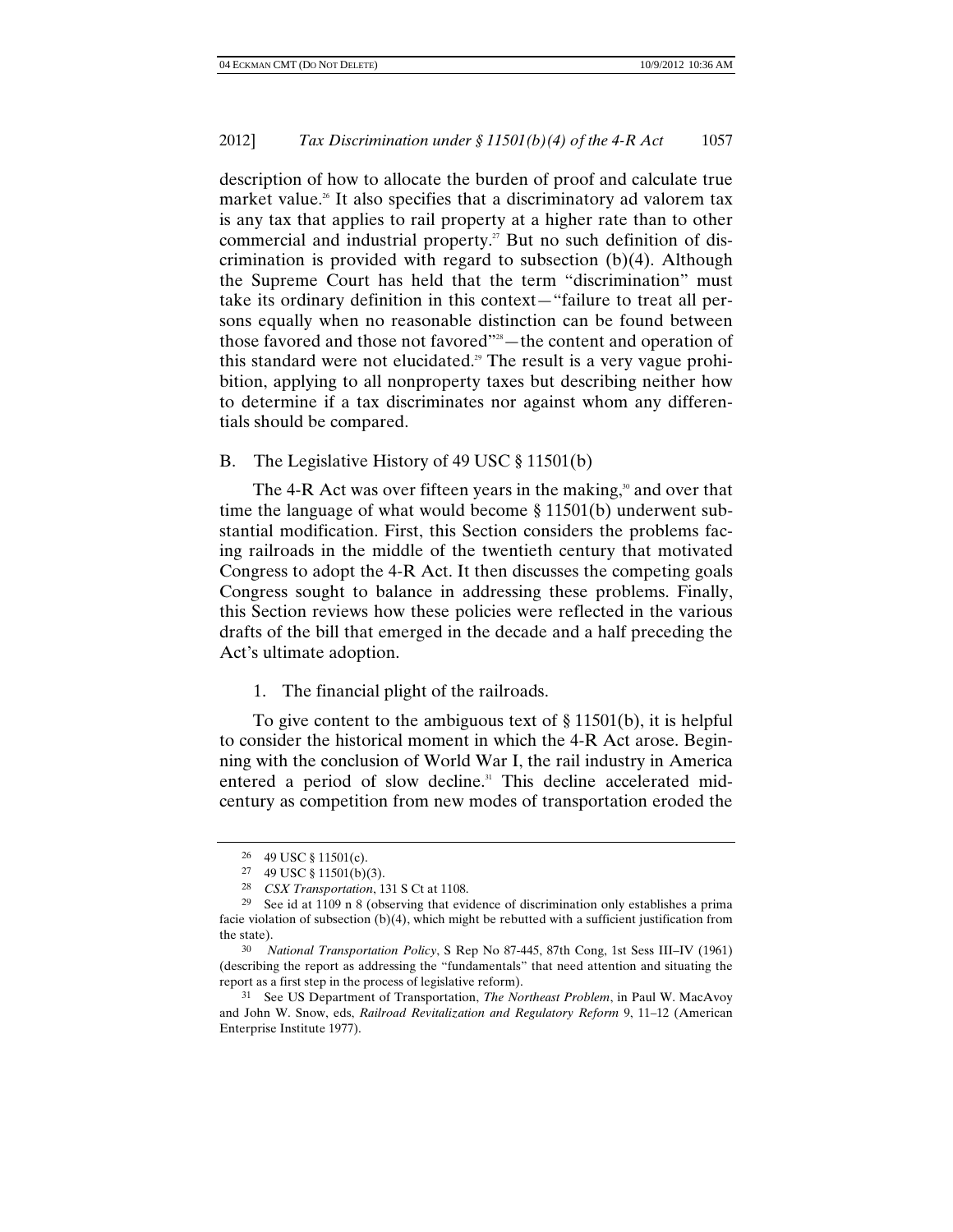railroad industry's market share in both freight $32$  and passenger services.33 Consequently, the number of miles of railroad track carrying passengers fell by over two-thirds between 1950 and 1971, from 147,511 miles to 42,000 miles.<sup>34</sup> Between 1960 and 1970 alone, onethird of all railroad companies went out of business.35 The outlook for the rail industry only grew grimmer over the next decade as the number of operating rail carriers declined by an additional 46 percent.<sup>36</sup> The high cost of maintaining rail infrastructure did not help matters.<sup>37</sup>

At the same time, the broader economy was changing in ways unfavorable to the railroads. Growth in the services industry and decline in the commodity markets chipped away at railroads' potential business.<sup>38</sup> New businesses tended to be fairly mobile and able to easily cross state lines, thus constraining states' ability to tax them. In contrast, the large and immobile fixed capital of railroads left them captive to the states in which they were located, making them an attractive source of revenue for state legislatures. That these railroads were often nonlocal enterprises further incentivized policymakers to target them, as the railroads faced greater costs in exacting political

<sup>&</sup>lt;sup>32</sup> Between 1960 and 1975, the ton-miles of freight moved by air transportation rose by 527 percent versus just over 30 percent for railroads (data for intercity truck transportation is not available for this time period). See Research and Innovative Technology Administration, Bureau of Transportation Statistics, *Table 1-49: U.S. Ton-Miles of Freight* (July 2011), online at http://www.bts.gov/publications/national\_transportation\_statistics/ html/table\_01\_49.html (visited Sept 19, 2012) (noting that ton-miles of freight increased from 553 to 3,470 for air transportation and from 572,309 to 754,252 for rail).

<sup>33</sup> Between 1960 and 1975, passenger-miles traveled increased by 285 percent for air transit and 89 percent for highway transit, while falling by 77 percent for rail transit. See Research and Innovative Technology Administration, Bureau of Transportation Statistics, *Table 1-40: U.S. Passenger-Miles* (Jan 2012), online at http://www.bts.gov/publications/ national\_transportation\_statistics/html/table\_01\_40.html (visited Sept 19, 2012) (reporting an increase in passenger-miles from 31,099 to 119,591 for air transportation, an increase from 1,272,078 to 2,404,954 for highway transportation, and a decrease from 17,064 to 3,931 for rail).

<sup>34</sup> Oliver Jensen, *The American Heritage History of Railroads in America* 299 (American Heritage 1975).

<sup>35</sup> See Research and Innovative Technology Administration, Bureau of Transportation Statistics, *Rail Profile* (April 2011), online at http://www.bts.gov/publications/ national\_transportation\_statistics/html/table\_rail\_profile.html (visited Sept 19, 2012) (noting that the number of railroad companies declined from 106 to 71 during this period).

<sup>36</sup> See id.

<sup>37</sup> The cost of rehabilitating one mile of railroad could reach as high as \$100,000 in 1980. Missouri Highway and Transportation Department, *Missouri Rail Plan 1980 Update* table 4-106 table 4-53 (Sept 1980).

<sup>38</sup> US Department of Transportation, *The Northeast Problem* at 17–20 (cited in note 31).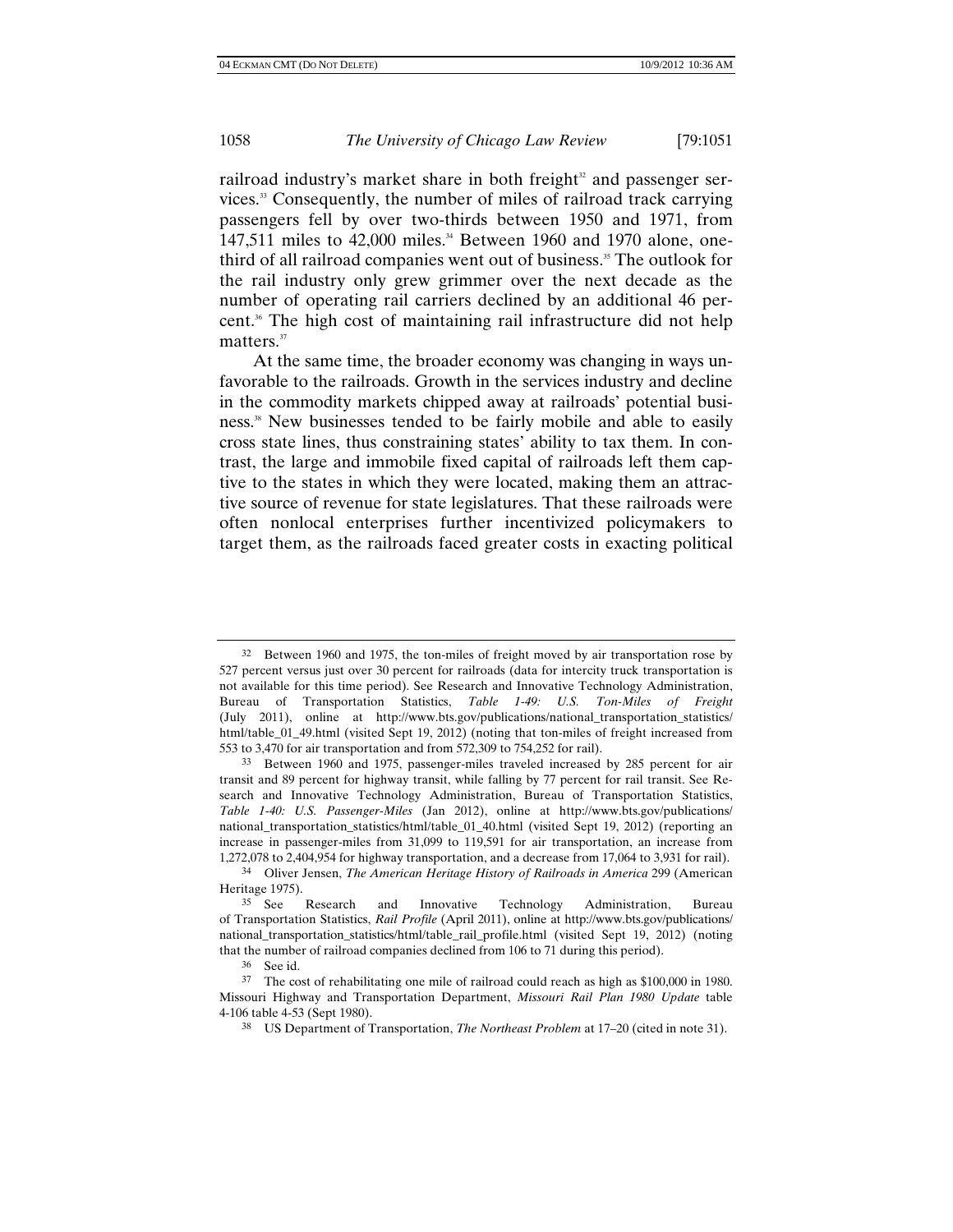retribution against the politicians of a state in which they were not resident.<sup>39</sup>

The Doyle Report, a 1961 US Senate study, first documented the extent of state overtaxation of railroads.<sup>40</sup> Focusing solely on property tax assessments, the Doyle Report found that all thirty-one states studied assessed railroad property at a higher percentage of true value than other property, resulting in railroads paying over  $$140$  million more in taxes than they otherwise would.<sup>41</sup> Although this was not typically a result of facial discrimination against railroads (indeed, many states nominally prohibited such practices), the wide discretion granted to tax assessors and the difficulty of ensuring equitable assessments allowed the "political problem" to fester.<sup>42</sup> This practice was still widespread into the mid-1970s.<sup>43</sup>

Needless to say, the combination of shrinking income and rising  $tax$  liabilities $4$  proved toxic, threatening the bankruptcy of national rail carriers and, impliedly, their nationalization at taxpayer expense.45 Although Congress first began to consider reforms to the rail industry in the early  $1960s$ ,<sup> $\ast$ </sup> it was the collapse of the Penn Central Transportation Company in 1970 that finally spurred action. In that year, Congress passed the Rail Passenger Service Act,<sup>47</sup> which created the National Railroad Passenger Corporation ("Amtrak") to take over Penn Central's passenger lines. The Regional Rail Reorganization Act of 1973<sup>48</sup> (3-R Act) created Consolidated Rail Corporation ("Conrail"), which similarly took over the operations of many freight carriers.<sup>49</sup> Seeking to stave off more bankruptcies and stem the need

44 S Rep No 87-445 at 486 (cited in note 30) (noting that between 1955 and 1957, railroad income fell by 53.9 percent, while property tax bills rose by 9.3 percent).

<sup>39</sup> See *Discriminatory State Taxation of Interstate Carriers*, S Rep No 91-630, 91st Cong, 1st Sess 3 (1969).

<sup>40</sup> See S Rep No 87-445 at 449 (cited in note 30) (reporting that railroads are more heavily taxed than other carriers because of state property tax liability).

<sup>41</sup> Id at 487.

<sup>42</sup> Id at 485–86.

<sup>43</sup> *Rail Revitalization and Regulatory Reform Act of 1975*, HR Rep No 94-725, 94th Cong, 1st Sess 78 (1975).

<sup>45</sup> US Department of Transportation, *The Northeast Problem* at 13 (cited in note 31) (observing that, in the mid-1970s, 13 percent of all railroad mileage was owned by railroads that had filed for bankruptcy).

<sup>46</sup> See S Rep No 87-445 at 449–66 (cited in note 30).

<sup>47</sup> Pub L No 91-518, 84 Stat 1327. See US Department of Transportation, *The Northeast Problem* at 13 (cited in note 31) (discussing Penn Central's decline and Amtrak's assumption of passenger rail service).

<sup>48</sup> Pub L No 93-236, 87 Stat 985, codified at 45 USC § 701 et seq.

<sup>49</sup> For evidence that Conrail was intended to take over rail carrier work, see Rail Services Act of 1975, S 2718, 94th Cong, 1st Sess (Dec 2, 1975), in 121 Cong Rec 38118 (statement of Sen Vance Hartke).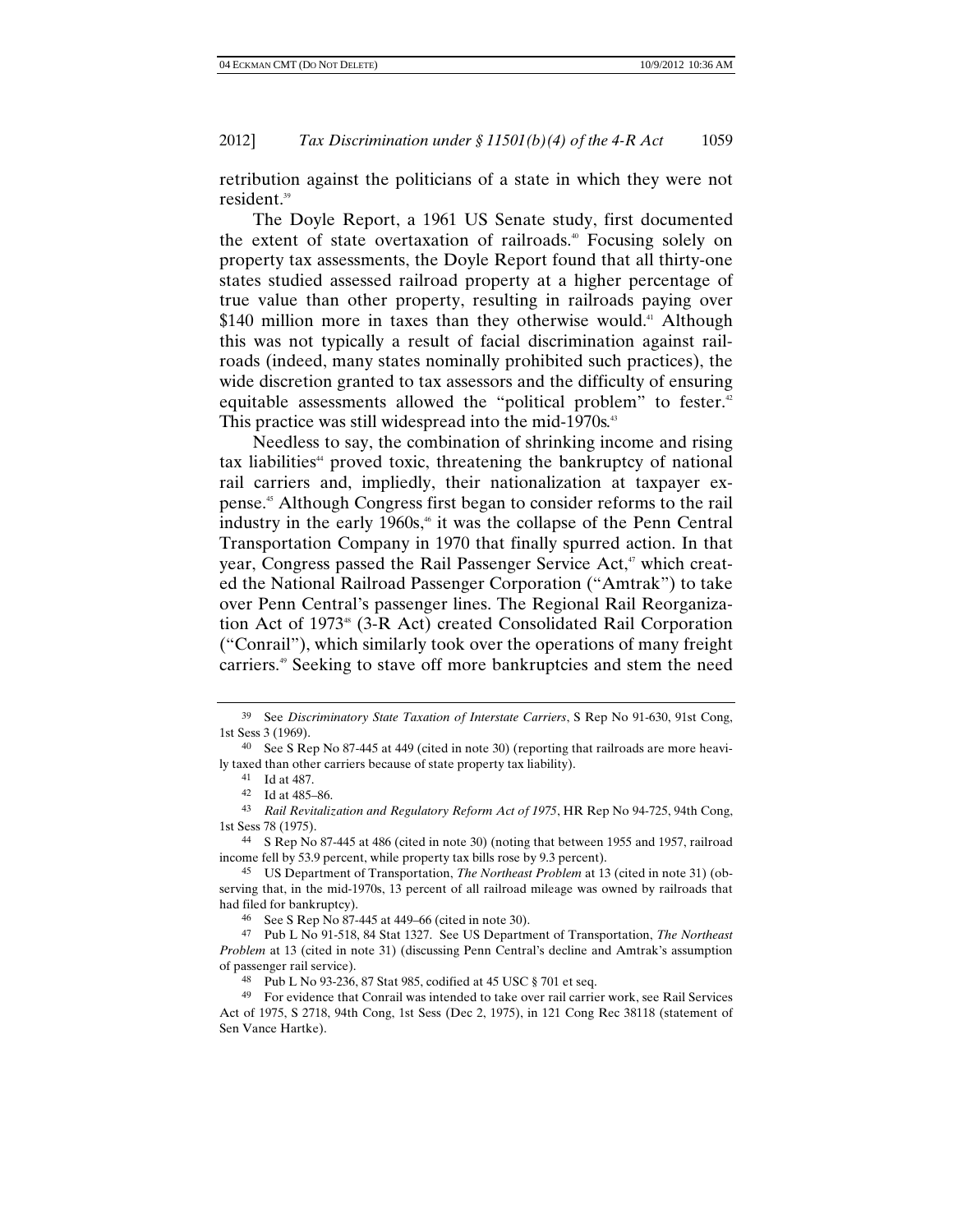for further nationalization, Congress considered more systemic reforms. This culminated in the adoption of the 4-R Act.

2. The purposes and policies of the 4-R Act.

The evolution of § 11501(b) of the 4-R Act reveals a clear concern about the widespread practice of extracting exorbitant taxes from railroads due to their nonlocal, nonvoting status and the lock-in effect they face due to the high upfront cost of constructing track.<sup>50</sup> However, that was not the only concern. Congress did not seek to provide railroads protection at all costs, such as by treating them as most-preferred taxpayers and categorically infringing upon the states' right to use their tax systems as a means of obtaining certain valid policy goals.<sup>51</sup> Instead, the Act engaged in a careful balancing of these competing concerns. The current approaches to subsection (b)(4), unfortunately, fail to appreciate this balancing and, in doing so, undermine both goals.

*a) Declaration of policy.* In its statement of purpose, Congress noted that the 4-R Act was intended, among other things, "to restore the financial stability of the railway system" and "to promote the revitalization of such railway system, so that this mode of transportation will remain viable in the private sector."<sup>52</sup>

The statement of policy provides further insight into the concerns underlying the adoption of § 11501(b)(4). In particular, Congress noted that the Act should "balance the needs of carriers, shippers, and the public"<sup>33</sup> and "foster competition among all carriers by railroad and other modes of transportation, to promote more adequate and efficient transportation services, and to increase the attractiveness of investing in railroads and rail-service-related enterprises."54

<sup>50</sup> See, for example, S Rep No 91-630 at 3 (cited in note 39).

<sup>51</sup> See, for example, id at 4 (citing a letter sent to the Senate Committee on Commerce by the Department of Transportation acknowledging the need for legislation proscribing discriminatory taxes, but noting that considerations including "[f]ederal involvement in matters of State and local concern, tax revenue loss, and the possible impairment of other valid State policies ought to be given weight"); Discriminatory State Taxation of Interstate Carriers, S 2289, 91st Cong, 2d Sess (May 29, 1969), in 116 Cong Rec 2023–24 (Jan 30, 1970) (statement of Sen Clifford Hansen) (emphasizing that "we must be careful not to discourage those states who for good and proper reasons establish different classifications of property"); HR Rep No 94-725 at 77–78 (cited in note 43) (observing that relief under the 4-R Act would require balancing the interest of the railroad in obtaining relief against the interest of the community in maintaining its tax structure).

<sup>52 45</sup> USC § 801(a).

<sup>53 45</sup> USC § 801(b)(1).

<sup>54 45</sup> USC § 801(b)(2).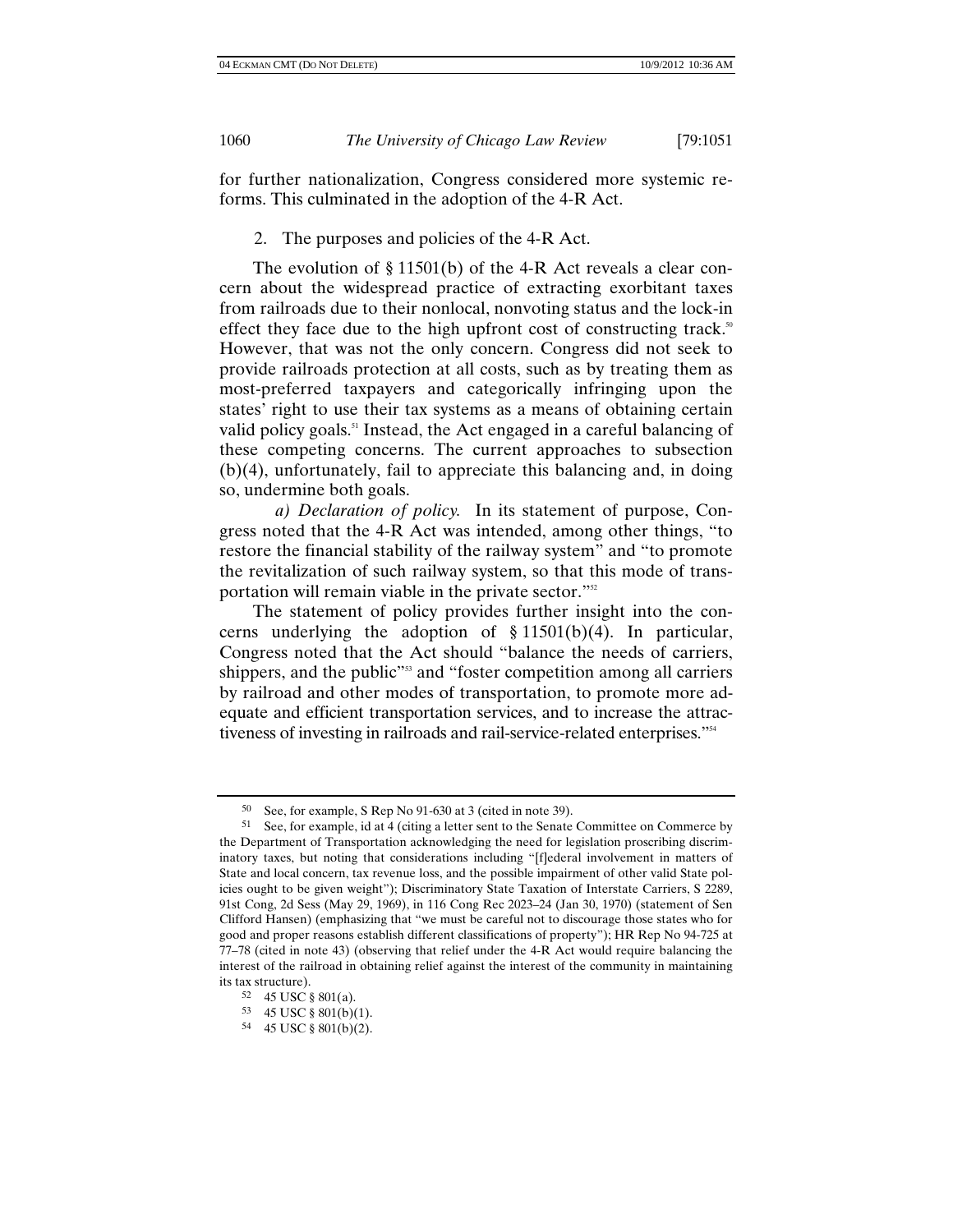Although these broad statements are not terribly enlightening, they do establish that the 4-R Act was not designed to operate purely as a method for subsidizing railroads by transforming them into most-preferred taxpayers. Rather, Congress had more nuanced aims and sought to enhance the overall public good by promoting *competition* among all modes of transportation. Of course, the Act makes clear that a vibrant rail industry is a critical component of such competition; nevertheless, it is a means to an end rather than the end itself. And while the enunciation of certain bright-line rules in the 4-R Act indicates a congressional determination as to how this public interest is best advanced in particular circumstances, a court must carefully consider whether those rules will achieve this broader public purpose before importing them into other provisions that lack such clear direction.<sup>55</sup>

*b) Statements and reports.* The legislative history of the 4-R Act further indicates that, although protecting railroads was the motivating purpose of the Act, the means adopted to accomplish this end were narrowly crafted so as to minimize intrusion upon state taxing prerogatives and to prevent making railroads most preferred taxpayers. This is most clearly displayed by Senator Clifford Hansen, who proposed the amendment that exempted agricultural, nonindustrial, and noncommercial property from the comparison class applicable to subsections  $(b)(1)-(3)$ . As he noted in proposing the amendment, which was later adopted, "we must be careful not to discourage those states who for good and proper reasons establish different classifications of property."56 It is not differences alone that matter, but *reasons*. While Congress provided clear rules for determining areas where no state justification could vindicate differential treatment (such as the formula defining what constitutes discriminatory property valuation), it declined to do so with respect to subsection  $(b)(4)$ — the only tax discrimination provision in which Congress declined to provide a comparison class. This omission, therefore, can best be interpreted as delegating to courts the responsibility of assessing state justifications in light of the purposes of the Act, an especially appropriate decision considering the broad range of taxes that subsection (b)(4) covers.<sup>57</sup>

<sup>55</sup> Indeed, insofar as Congress provided clear guidance with respect to the appropriate comparison class under subsections  $(b)(1)-(3)$ , the omission of a comparison class from subsection (b)(4) provides strong evidence that the omission was intentional. See Part III.A. The failure of the current approaches to further this policy confirms this intuition. See Part III.B.

<sup>56 116</sup> Cong Rec at 2023–24 (statement of Sen Hansen) (cited in note 51).

<sup>57</sup> See notes 91–97 and accompanying text.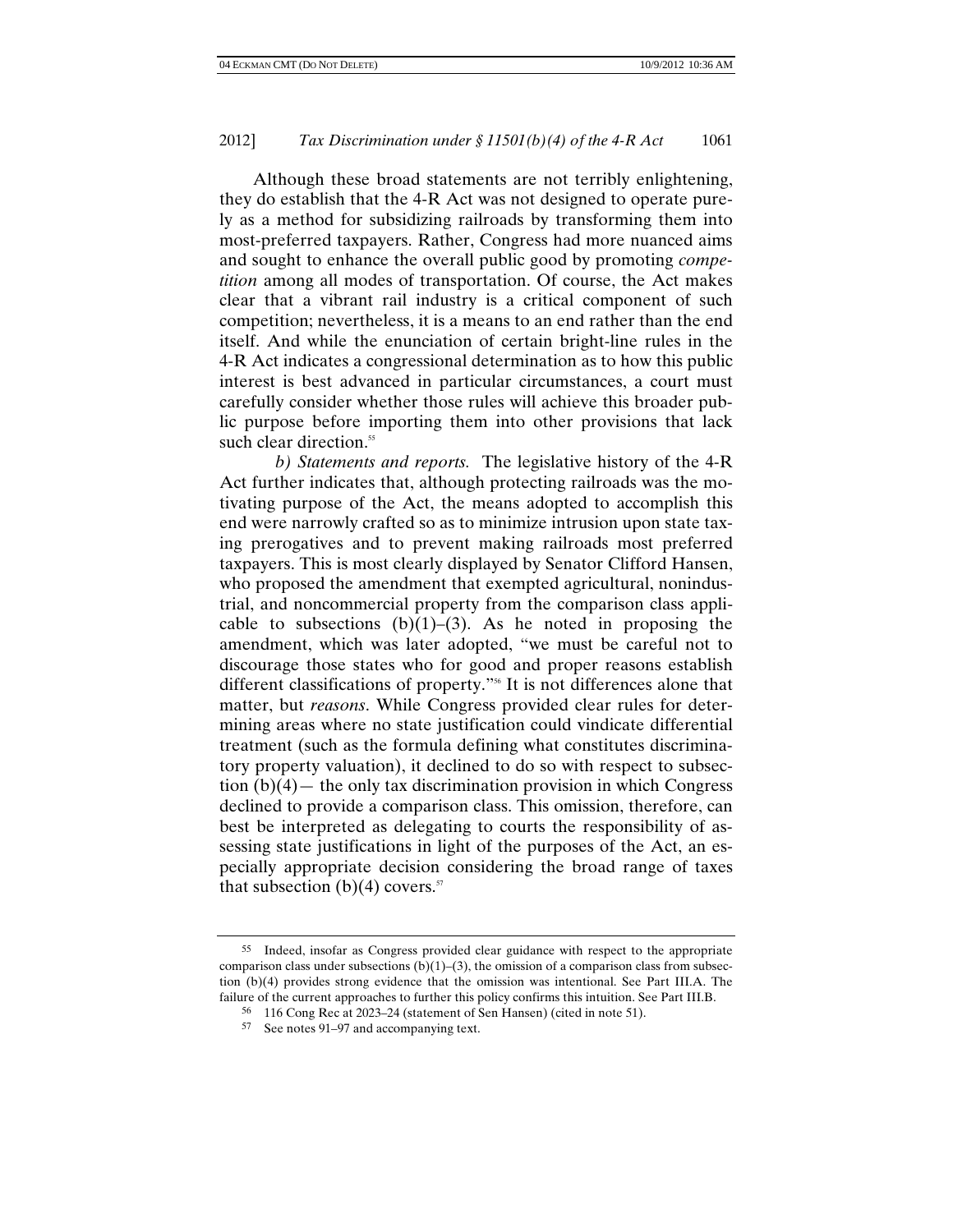At the same time, however, protecting railroads from the states was a primary motivation of the legislation. The House Report accompanying the bill cited research demonstrating that railroads were overtaxed by at least \$50 million per year.<sup>88</sup> The Report also noted the procedural hurdles railroads faced in bringing a claim of discriminatory taxation: because the Tax Injunction Act<sup>59</sup> denies federal courts the ability to enjoin state taxes when an adequate remedy is available in state courts, railroads were frequently forced to litigate their claims at the state level.<sup>60</sup> But state law typically requires bringing a complaint against the tax collecting, rather than the tax assessing, body; since taxes are collected at the county level, this requires numerous suits to challenge a single state tax. Indeed, "[t]he Southern Pacific . . . had to bring 48 separate suits in 48 separate California courts to challenge the level of assessments of that railroad's property."61 The House concluded that "[i]n view of the generally poor economic condition of the railroad industry and the effect such economic hardship is having on the ability of the industry to adequately serve our national rail transportation needs, the Committee believes discriminatory property and 'in lieu' taxation should be ended."<sup>62</sup>

Similarly, the Senate acknowledged the politically vulnerable position of railroads in justifying legislative action: "Railroads . . . are nonvoting, often nonresident, targets for local taxation, and cannot easily remove their right-of-way and terminals."<sup>63</sup> This problem was exacerbated by industrial decline in the Northeast, which left communities increasingly dependent upon tax revenues from the dwindling ranks of remaining businesses.<sup>64</sup> Combined with shrinking revenues, railroads found themselves squeezed from both ends.<sup>65</sup>

This concern was moderated, however, by an acknowledgment that states might have sound economic or policy reasons for differentiating between railroads and other taxpayers.<sup>66</sup> The House was careful to note that the 4-R Act would not provide railroads with an

<sup>58</sup> HR Rep No 94-725 at 78 (cited in note 43). It is not clear why this number differentiates so drastically from the \$140 million figure cited in the Doyle Report. See text accompanying note 41. Notwithstanding these disparate quantitative measures, the fact of overtaxation is not disputed.

<sup>59</sup> Act of June 25, 1948, ch 646, 62 Stat 932, codified at 28 USC § 1341.

<sup>60 28</sup> USC § 1341.

<sup>61</sup> HR Rep No 94-725 at 77 (cited in note 43).

<sup>62</sup> Id at 78.

<sup>63</sup> S Rep No 91-630 at 3 (cited in note 39).

<sup>64</sup> Rail Services Act of 1975, S Rep No 94-499, 94th Cong, 1st Sess 4 (1975).

<sup>65 121</sup> Cong Rec at 38118 (statement of Sen Hartke) (cited in note 49).

<sup>66 116</sup> Cong Rec at 2023–24 (statement of Sen Hansen) (cited in note 51).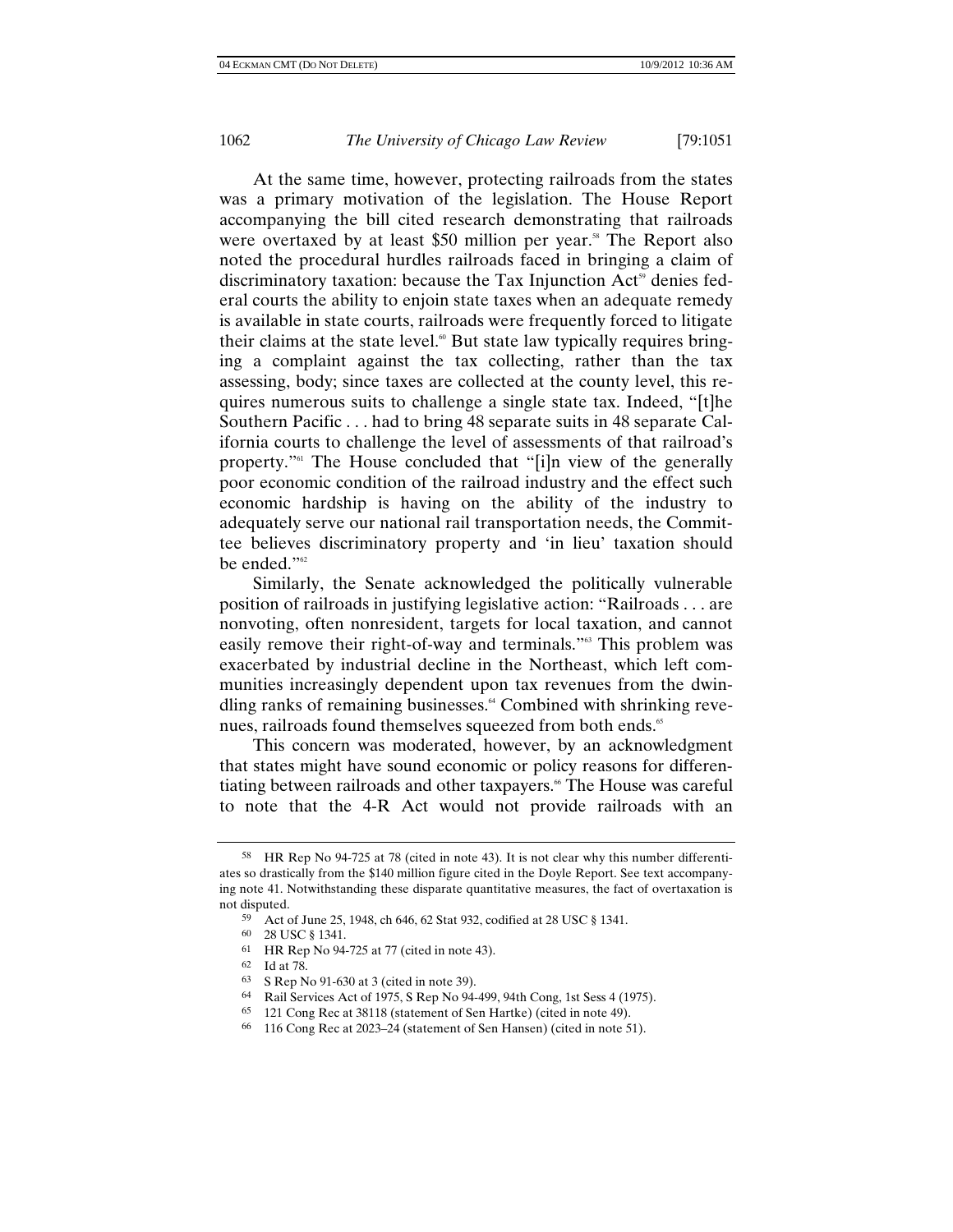exemption from taxation. $\mathfrak{g}$  Not only would the burden of proving discrimination fall on railroads, but "[f]ederal courts [would] be able to devise remedies that [would] not be burdensome to the communities involved."68 Importantly, enjoining the discriminatory tax was not a foregone conclusion.<sup>69</sup>

The Senate version of the bill also reflected purposes beyond protecting railroads. This bill contained an explicit exemption to the antidiscrimination provision for states that, at the time of the law's enactment, had provisions in their constitution affording "reasonable classification of property."<sup>0</sup> The conference committee dropped this exemption, $\alpha$  but it nevertheless serves to highlight the measured and prudent approach Congress took in drafting § 11501(b).<sup>72</sup>

This is not to say that these concerns dominated the formulation of the 4-R Act. As courts attempt to resolve the ambiguities in the 4-R Act's text, however, they must remember that Congress designed the legislation to balance a number of policy considerations and not simply to protect railroads from discriminatory taxation at all costs.

3. The early proposals and the addition of subsection (b)(4).

The problem of discriminatory overtaxation by states was first raised in the Doyle Report, which documented and quantified the pervasive practice.<sup>73</sup> To combat this problem, the Doyle Report recommended adopting legislation proposed by the Association of American Railroads.<sup>74</sup> This proposal, which only barred differentials in property assessments and levies upon those assessments, is largely maintained in § 11501(b)(1)–(2). It made no mention of discriminatory ad valorem taxes or other, nonproperty taxes, leaving states substantial discretion in these realms.

Subsequent iterations of the proposal incorporated prohibitions on discriminatory ad valorem taxes of the type now codified in

<sup>67</sup> See HR Rep No 94-725 at 77–78 (cited in note 43).

<sup>68</sup> Id at 77–78.

<sup>69</sup> Id at 78.

<sup>70</sup> S Rep No 94-499 at 233 (cited in note 64).

<sup>71</sup> See Joseph A. Laronge, *Property Tax Exemptions under Section 306 of the 4-R Act*, 26 Willamette L Rev 635, 651–52 (1990).

<sup>72</sup> The Senate version contained two key restrictions on the tax provisions: the "subject to a property tax" limitation on the comparison class and the constitutional classification exception. The House version contained neither qualification. The compromise reached in the conference committee resulted in the inclusion of the "subject to a property tax" limitation but the exclusion of the constitutional classification exception. See id.

<sup>73</sup> See S Rep No 87-445 at 449–66 (cited in note 30).

<sup>74</sup> See id at 465–66.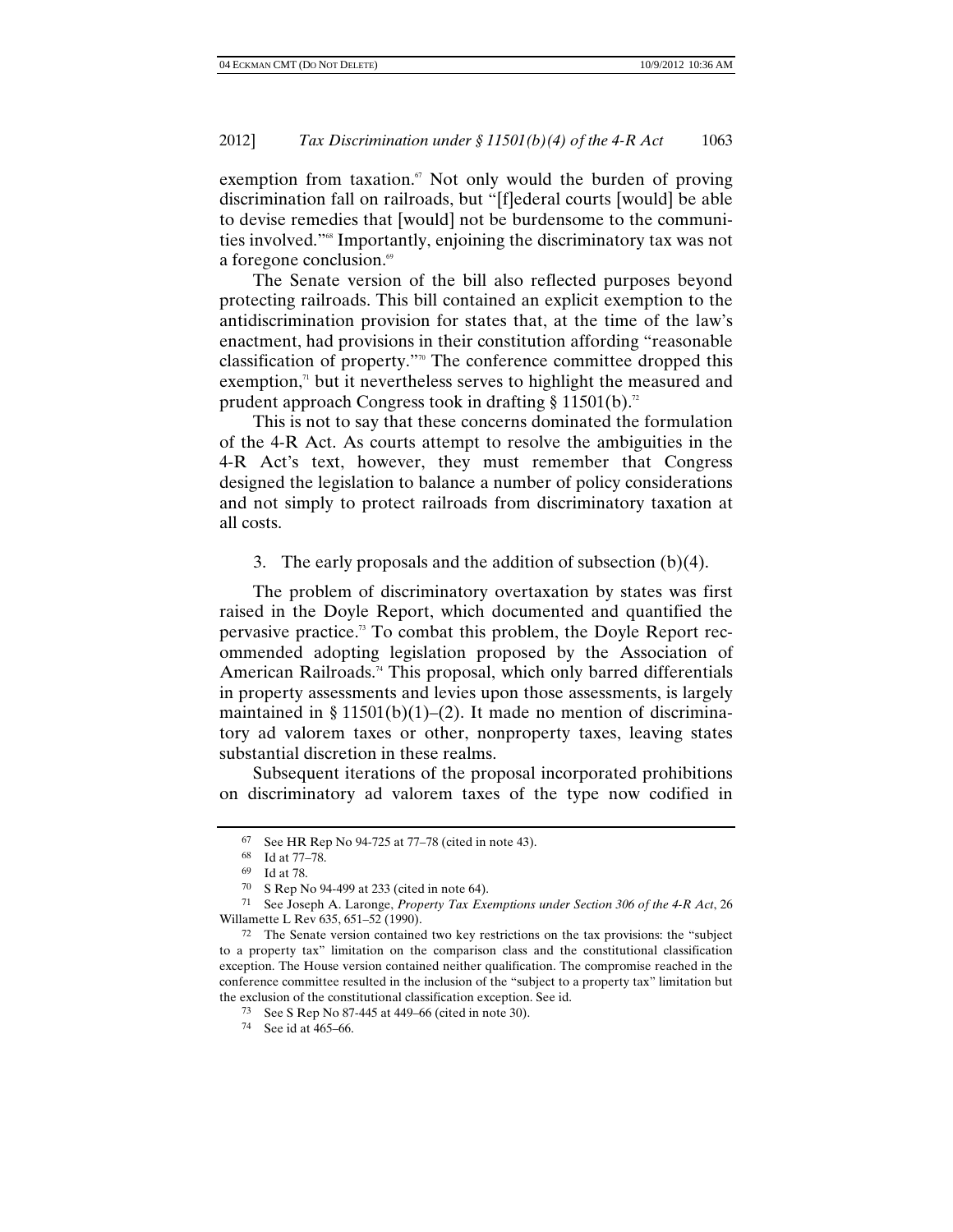$§ 11501(b)(3).$ <sup>5</sup> However, it was only several months before passage of the 4-R Act that a prohibition on nonproperty tax discrimination was proposed.<sup> $\pi$ </sup> Although the text of the bill itself referred to "any other tax which results in discriminatory treatment of a carrier by railroad, $\mathbf{r}$  the House report accompanying the proposal indicated that its operation was limited to in-lieu taxes.<sup>78</sup> The conference committee report similarly indicated a more limited scope for the seemingly expansive term "any other tax."79

As a result of this incongruity between the text of the statute and the legislative history, it was unclear for several decades whether the scope of the provision was as expansive as its plain language suggested or if it was limited to levies designed to offset the loss in property taxes due to the preceding three subsections of the Act. It was only with the intervention of the Supreme Court, in *CSX Trans*p*ortation, Inc v Alabama Department of Revenue*,<sup>80</sup> that it was decisively resolved that subsection (b)(4) applied to *all* nonproperty taxes.81 However, many lower courts prior to the *CSX* decision had already assumed that subsection (b)(4) applied more broadly than just in-lieu taxes, albeit based on anticircumvention principles rather than on the scope of the term "another tax." $\mathbb{R}$  It is not clear if the *CSX* decision forecloses this anticircumvention analysis or simply clarifies what the lower courts had already held. It therefore remains to be seen whether lower courts will invoke subsection (b)(4) to

<sup>75</sup> See Discriminatory Taxation of Common Carriers, S 927, 90th Cong, 1st Sess (Feb 8, 1967), in 113 Cong Rec 2909–10; S 2289, 116 Cong Rec at 2023 (cited in note 51); HR 11207, 92d Cong, 1st Sess (Oct 13, 1971), in 117 Cong Rec 36080; HR 11824, 92d Cong, 1st Sess (Nov 17, 1971), in 117 Cong Rec 41871.

<sup>76</sup> *Hearings on Legislation Relating to Rail Passenger Service before the Subcommittee on Surface Transportation of the Committee on Commerce*, 94th Cong, 1st Sess 1837 (1975) (testimony of Stephen Ailes, President, Association of American Railroads) (proposing a prohibition "against taxes that are in lieu of discriminatory property taxes that are covered by the first three prohibitions" in the bill).

<sup>77</sup> HR Rep No 94-725 at 19 (cited in note 43).

<sup>78</sup> Id at 113. An in-lieu tax is one that is passed as a substitute for a prohibited tax, designed to offset the losses from the latter levy. See *Black's Law Dictionary* at 1594 (cited in note 18).

<sup>79</sup> See Laronge, 26 Willamette L Rev at 658–59 (cited in note 71) (noting that both the House and Senate bills employed the phrase "any other tax," but that the conference committee report referred to language from the House bill as prohibiting in-lieu taxes).

<sup>80 131</sup> S Ct 1101 (2011).

<sup>81</sup> See id at 1107–08.

<sup>82</sup> See, for example, *Kansas City Southern Railway Co v McNamara*, 817 F2d 368, 373 (5th Cir 1987) (noting that subsection (b)(4) was included "to ensure that states did not shift to new forms of tax discrimination outside the letter of the first three subsections"); *Richmond, Fredericksburg & Potomac Railroad Co v Department of Taxation, Commonwealth of Virginia*, 762 F2d 375, 379 (4th Cir 1985); *Atchison, Topeka and Santa Fe Railway v Bair*, 338 NW2d 338, 345 (Iowa 1983).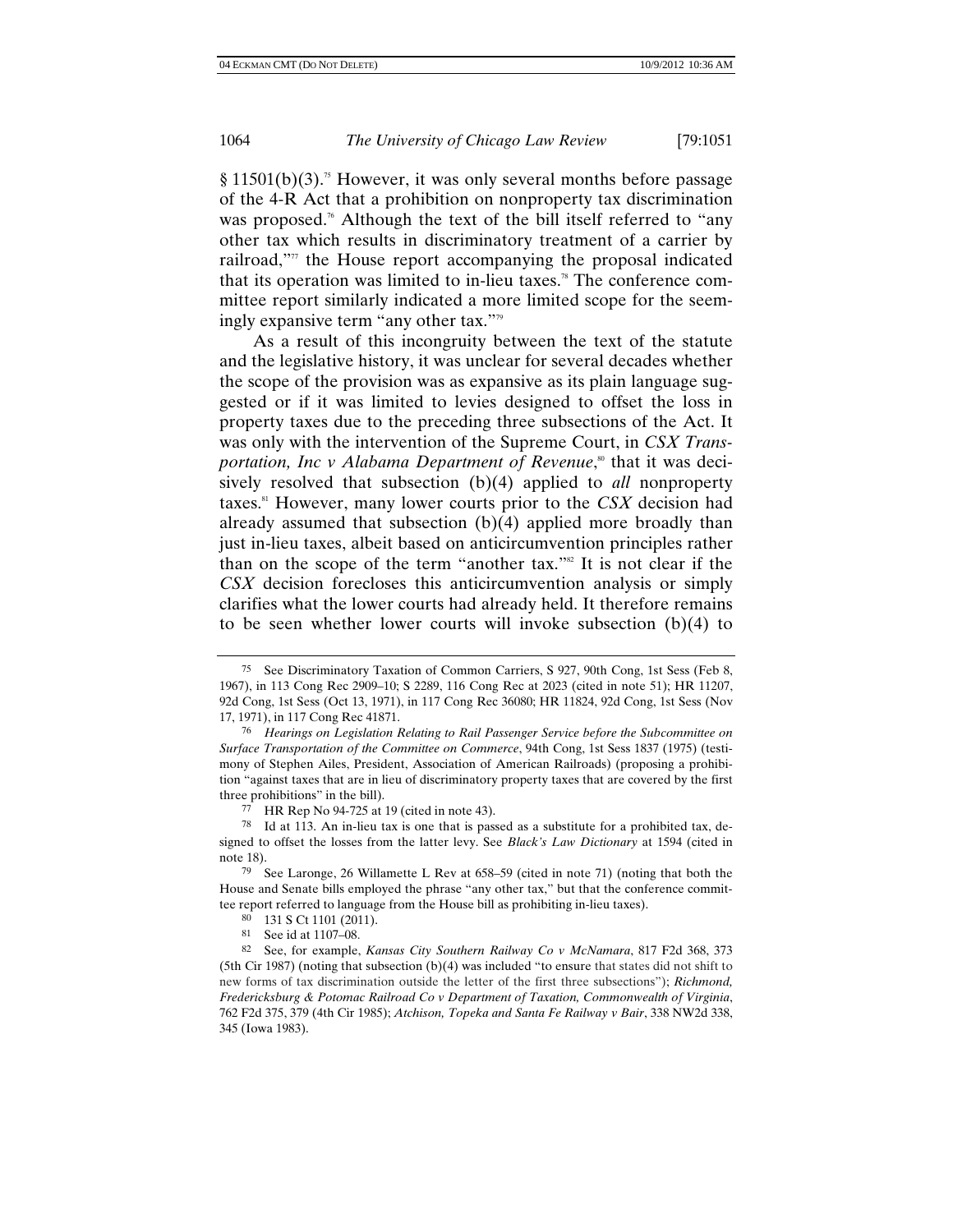strike down all discriminatory nonproperty taxes—however the comparison class issue is resolved—or only those which appear to be employed by states pretextually to circumvent the proscriptions of subsections  $(b)(1)$ – $(3)$ .

4. The subsequent legislation modeled on 49 USC § 11501(b).

The 4-R Act was part of a broader trend toward deregulation of the transportation industry that occurred in the late 1970s and early 1980s. Following the implementation of the Act, Congress passed the Motor Carrier Act of 1980, $\delta$ <sup>3</sup> which deregulated the trucking industry, and the Airport and Airway Improvement Act of  $1982$ , which deregulated the airline industry.

Both of these statutes contain language tracking that of  $§$  11501(b).<sup>85</sup> There is, however, one important exception: they contain no analogue to subsection  $(b)(4)$ . As such, these provisions contain no bar to discriminatory taxation against trucking or air interests outside the context of property taxes. This lends further support to the proposition that subsection  $(b)(4)$  dealt with a fundamentally different type of problem than subsections  $(b)(1)$ – $(3)$ . As such, it merits a different analytical approach.

### C. The Judicial Interpretation of 49 USC § 11501(b)

The Supreme Court has decided two major cases that might inform the reading of § 11501(b)(4). First, in *ACF Industries*, the Court considered a property tax exemption that applied to motor carriers but not to railroads.<sup>86</sup> ACF conceded that the tax could not violate subsection  $(b)(3)$ ; that subsection specifically applies the "commercial and industrial property" comparison class, and since the motor carrier was not subject to the property tax levy, it did not fall within

<sup>83</sup> Pub L No 96-296, 94 Stat 793.

<sup>84</sup> Pub L No 97-248, 96 Stat 671.

<sup>85</sup> Compare the language of the 4-R Act, 49 USC § 11501(b)(3) (prohibiting "levy[ing] or collect[ing] an ad valorem property tax on rail transportation property at a tax rate that exceeds the tax rate applicable to commercial and industrial property in the same assessment jurisdiction"), with the language in the Motor Carrier Act, 49 USC § 14502(b) (barring a state from "[l]evy[ing] or collect[ing] an ad valorem property tax on motor carrier transportation property at a tax rate that exceeds the tax rate applicable to commercial and industrial property in the same assessment jurisdiction") and the Airport and Airway Improvement Act, 49 USC § 40116(d)(2)(A) (barring a state "levy[ing] or collect[ing] an ad valorem property tax on air carrier transportation property at a tax rate greater than the tax rate applicable to commercial and industrial property in the same assessment jurisdiction").

<sup>86</sup> See *ACF Industries*, 510 US at 335.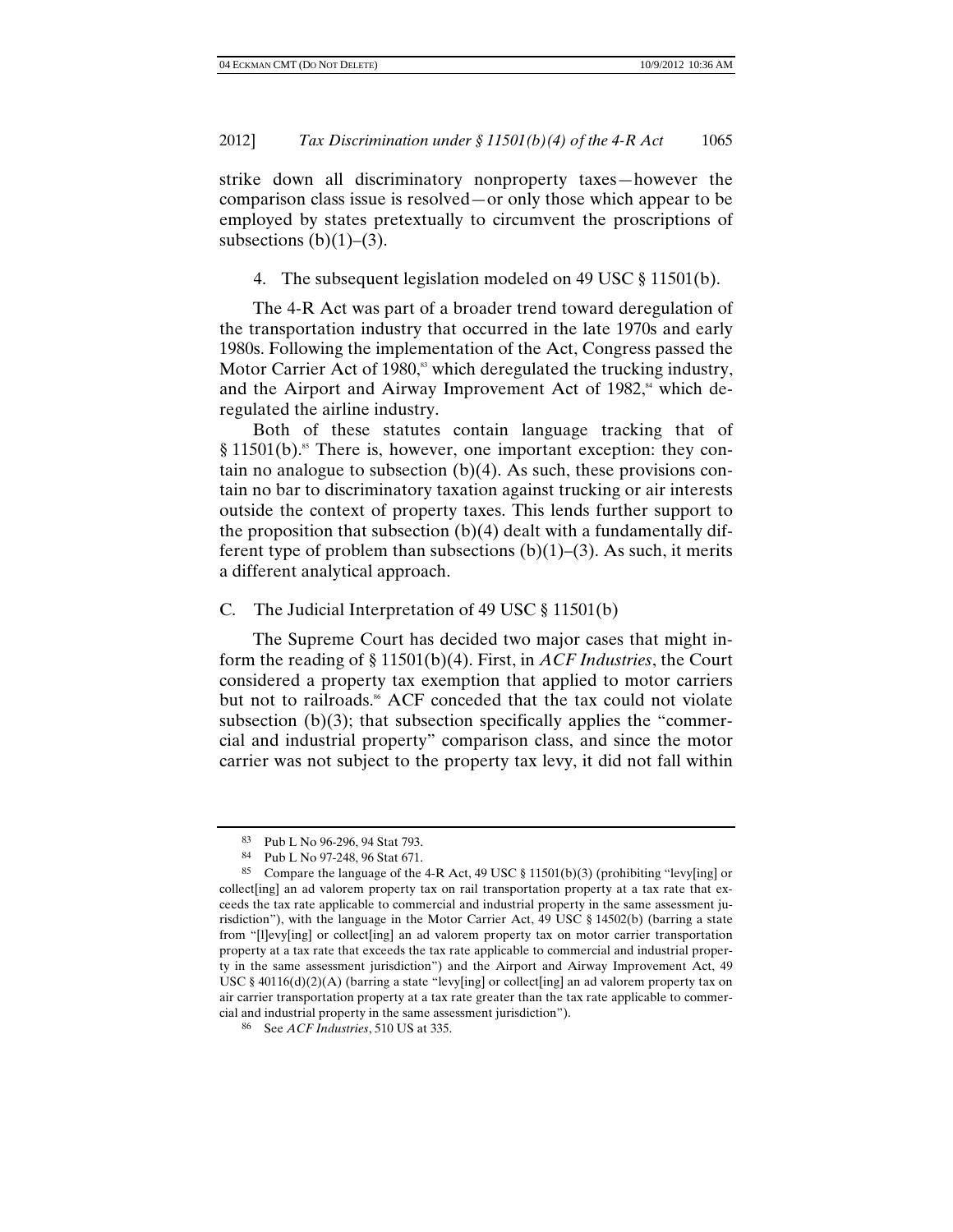the comparison class.<sup>87</sup> The railroad instead argued that subsection (b)(4), which did not specifically mention a comparison class and therefore did not necessarily exclude fully exempt property, nevertheless operated to invalidate the tax. The Court conceded that the operation of subsections  $(b)(1)$ – $(3)$  created an anomaly: states could avoid violating the 4-R Act by fully exempting property from a given tax (effectively charging a 0 percent tax rate), but partial exemptions (say, charging a 2 percent tax rate when railroads pay a 4 percent tax rate) would constitute discrimination. It nevertheless concluded that subsection (b)(4) could not be read to invalidate a tax that would otherwise be permissible under the preceding provisions.<sup>88</sup> Otherwise, it would subvert the specific exemptions provided for in the Act, such as those for agricultural and timber property. More generally, the Court noted that federalism concerns "compel" the Court to avoid reading a limitation on state taxing authority more broadly than its express terms demand, even if it leads to such an anomalous consequence.<sup>89</sup> Because the taxing authority is central to state sovereignty, federal laws will only be read to preempt that authority "if that result is 'the clear and manifest purpose of Congress.'"90 When ambiguities exist, deference must be shown to the states.

The Supreme Court revisited § 11501(b) in *CSX Transportation*. In this case, CSX challenged an Alabama sales and use tax from which its main competitors were exempt.<sup>91</sup> The Court first acknowledged the holding in *ACF Industries* that subsection (b)(4) does not apply to property taxes, which are covered exclusively by subsections  $(b)(1)$ –(3). The Court, however, also found that subsection  $(b)(4)$ does apply to *all* other types of tax, and not simply in-lieu taxes, as some lower courts had concluded.<sup>92</sup> The Court also noted that the *ACF Industries* Court's ruling permitting full exemptions from property taxes might not apply in the nonproperty tax context. The only reason such full exemptions were permitted with respect to property taxes is because the "commercial and industrial" comparison class definition explicitly limited its scope to properties "subject to a *property* tax levy."93 Because the full exemption was not from a property

<sup>&</sup>lt;sup>87</sup> The statute defines "commercial and industrial property" as "property... subject to a property tax levy." 49 USC § 11501(a)(4).

<sup>88</sup> See *ACF Industries*, 510 US at 342.

<sup>89</sup> See id at 345.

<sup>90</sup> Id (quotation marks omitted).

<sup>91</sup> See *CSX Transportation*, 131 S Ct at 1104–05.

<sup>92</sup> See id at 1107. See also notes 78–82 and accompanying text.

<sup>93</sup> *CSX Transportation*, 131 S Ct at 1111, quoting § 11501(a)(4) (emphasis added).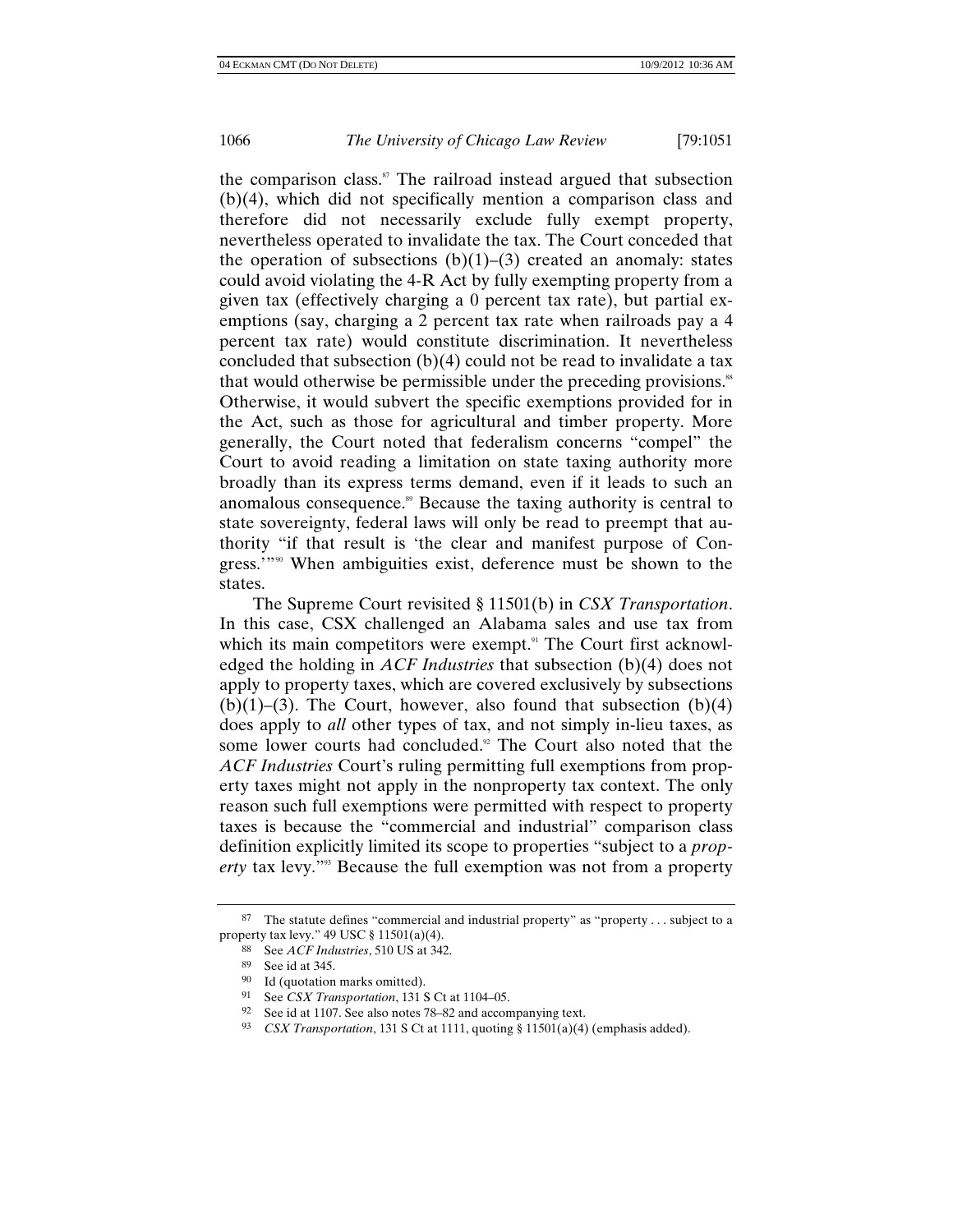tax, but a sales and use tax, the competitor was not brought outside the ambit of  $§ 11501(b).$ <sup>94</sup>

Importantly, however, the Court emphasized that this would not make railroads most-preferred taxpayers, eligible for any tax break that any other business received.<sup>95</sup> This is because, discrimination not being otherwise defined in the context of subsection (b)(4), the "ordinary meaning" of the term must control." As such, a full exemption would provide only prima facie evidence of discrimination, which the state could rebut if it could offer sufficient justification for declining to provide the exemption to rail carriers.<sup>97</sup> In the immediate case, the Court only determined that the tax *might* discriminate and remanded the case without determining the appropriate comparison class for subsection  $(b)(4)$  claims.<sup>98</sup>

\* \* \*

In passing the 4-R Act, Congress's primary goal was to ensure railroads' financial sustainability by preventing tax discrimination against them. But this was not its only goal. Rather, Congress recognized that competition within the transportation industry was critical, and it was therefore careful not to make railroads most-preferred taxpayers. Moreover, it recognized that states might have valid policy reasons for applying differential taxes and sought to provide them room to exercise their traditional taxing prerogatives.

Additionally, the primary type of tax discrimination that Congress sought to end was discriminatory *property* taxation of the sort addressed in subsections  $(b)(1)$ –(3). Although subsection  $(b)(4)$  operates to prohibit other types of discriminatory taxes, in light of the foregoing considerations, this ought not be read as providing the same categorical proscription of any differences in tax treatment. As such, the most plausible interpretation of subsection  $(b)(4)$  provides greater flexibility to the states than is found in subsections  $(b)(1)$ –(3), where, for example, specific comparison classes and definitions of discrimination are provided.

<sup>94</sup> See id at 1111.

<sup>95</sup> See id at 1109 n 8.

<sup>96</sup> See id at 1107.

<sup>97</sup> See *CSX Transportation*, 131 S Ct at 1109 n 8. 98 See id at 1114.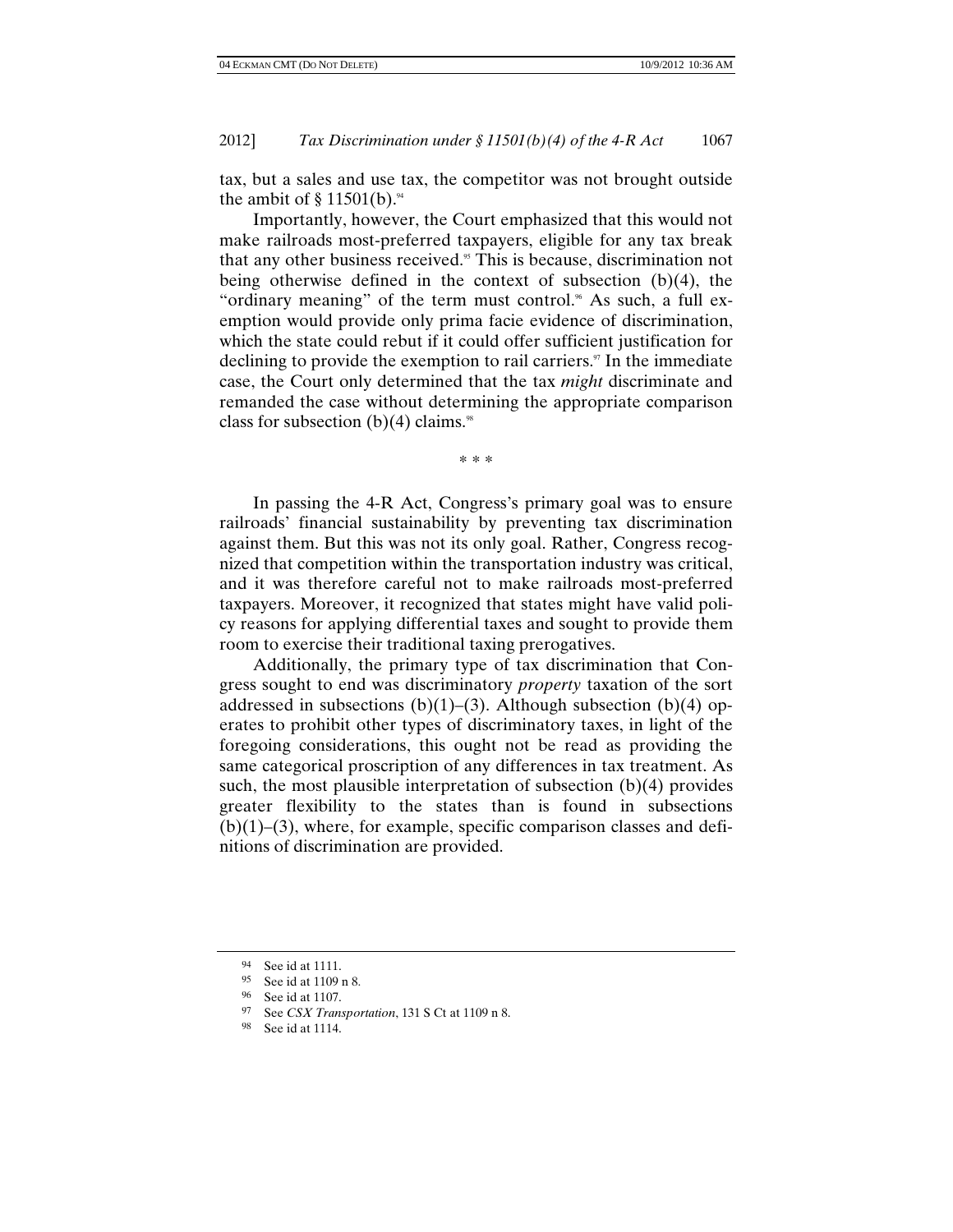# II. COMPETING INTERPRETATIONS OF 49 USC § 11501(b)(4)

Courts have developed two general solutions to the comparison class problem. The dominant view, adopted by all but one federal circuit court to consider the matter, is the functional approach. Drawing upon subsections  $(b)(1)$ – $(3)$ , this approach advocates using a "commercial and industrial" comparison class to assess allegedly discriminatory nonproperty taxes under subsection (b)(4). In contrast, several other courts have adopted the competitive approach, which compares railroads' tax treatment to that of their competitors. Minor variations have also been proposed but have not attracted broad support from other courts.<sup>99</sup>

An important point to note at the outset is that the courts adopting these various approaches have found tax differences between railroads and their comparison classes to constitute virtually per se discrimination. Although courts permit de minimis variations within a class, they do not inquire into the reasons explaining differential treatment.

### A. The Functional Approach

The majority of courts have adopted the functional approach, which holds that taxes alleged to violate subsection (b)(4) should be compared to a class of other commercial and industrial interests. Generally speaking, courts adopting this approach argue that it is most consistent with the broader text of the statute, which employs such a comparison class in the other provisions of § 11501(b). They also contend that this comparison class protects against the risk of discrimination against nonlocal firms by tying railroads' fate to that of a large and local group of businesses.

The functional approach was first adopted by the Fifth Circuit in Kansas City Southern Railway Co v McNamara.<sup>100</sup> There, the court invalidated a gross receipts tax that applied only to "public utilities," a classification that included railroads, motor bus lines, motor freight lines, express companies, boat or packet lines, and pipe lines.<sup>101</sup> Rejecting the state's argument that its tax could not violate the 4-R Act because it ensured the ability of railroads to compete on an even footing with other carriers, the court stressed that the comparison

<sup>99</sup> See, for example, *Kansas City Southern Railway Co v Koeller*, 653 F3d 496, 508 (7th Cir 2011) (explaining that a "universal approach," comparing railroads to *all* other taxpayers, has not received the endorsement of any court).

<sup>100 817</sup> F2d 368 (5th Cir 1987). 101 Id at 374.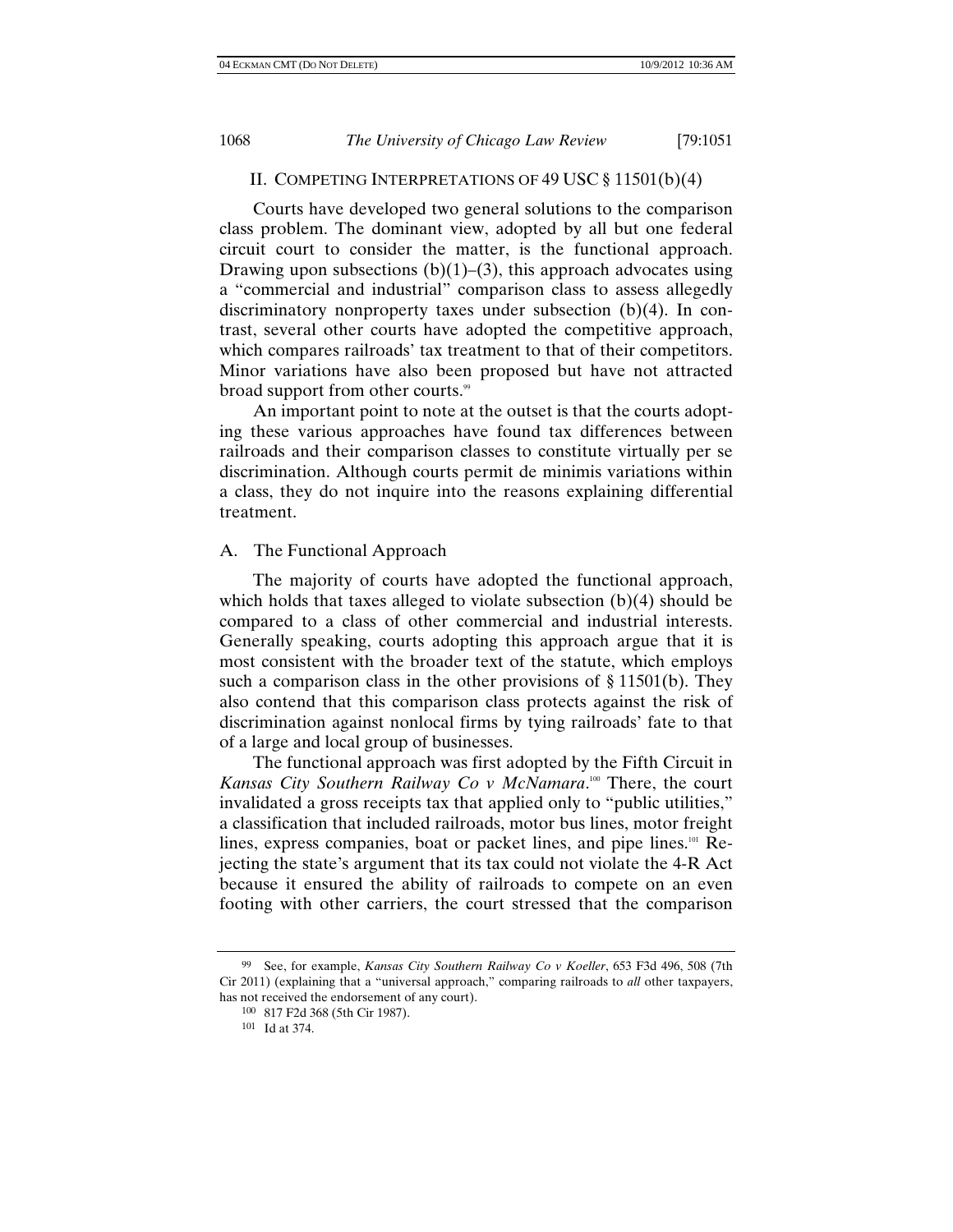class must comprise a sufficient number of local taxpayers so as to protect against unfair distribution of the tax burden. In this case, the class of taxpayers was "simply too small and too foreign" to fulfill this function.<sup>102</sup>

The court, however, hedged its view. It noted that, although the 4-R Act is a prophylactic that precludes even ostensibly fair differentiation, there might be circumstances in which the state can justify a smaller tax class based on the nature of the tax and on a direct relationship between the tax and benefits limited to the class, such that railroads are not cross-subsidizing other taxpayers.103 It also noted special concerns that might arise when a type of tax, by its very nature, can *only* apply to railroads or a similarly limited group.104 Thus, the court left some flexibility to tweak the comparison class based upon the unique facts of a given case.

The Ninth Circuit cited *McNamara* in adopting the functional approach in *Atchison, Topeka and Santa Fe Railway Co v Arizona*. 105 However, whereas *McNamara* struck down a tax that applied exclusively to railroads and their competitors, the Ninth Circuit used the functional approach to uphold transaction privilege and use taxes applicable to seventeen classes of commercial and industrial businesses, including railroads but excluding motor carriers.106 Satisfied that the railroads' tax burden was tied to a large and local group of taxpayers, the court worried that finding liability due to the exemption for competitors might turn railroads into most-preferred taxpayers,<sup>107</sup> eligible for every tax break that any other transportation company received.108 Because 82 percent of local business classes were subject to the tax, the 4-R Act was not violated.<sup>109</sup>

The Seventh Circuit has also endorsed the functional approach, albeit somewhat tentatively. In *Kansas City Southern Railway Co v*  Koeller,<sup>110</sup> the court considered a tax imposed on landowners within a

 $102$  Id at 375.<br> $103$  See id.

<sup>104</sup> See *McNamara*, 817 F2d at 376.

<sup>105 78</sup> F3d 438, 441 (9th Cir 1996).

<sup>106</sup> See id at 443–44. 107 See id at 442.

<sup>108</sup> The court also noted that a contrary rule would be inconsistent with the Supreme Court's holding in *ACF Industries*, which permitted full exemptions in § 11501(b)(3) cases. Id at 442–43. The Court's holding in *CSX Transportation*, however, has cast doubt on *ACF Industries*'s applicability to § 11501(b)(4) claims. See text accompanying notes 91–98.<br><sup>109</sup> See Arizona, 78 F3d at 443.

<sup>110 653</sup> F3d 496 (7th Cir 2011).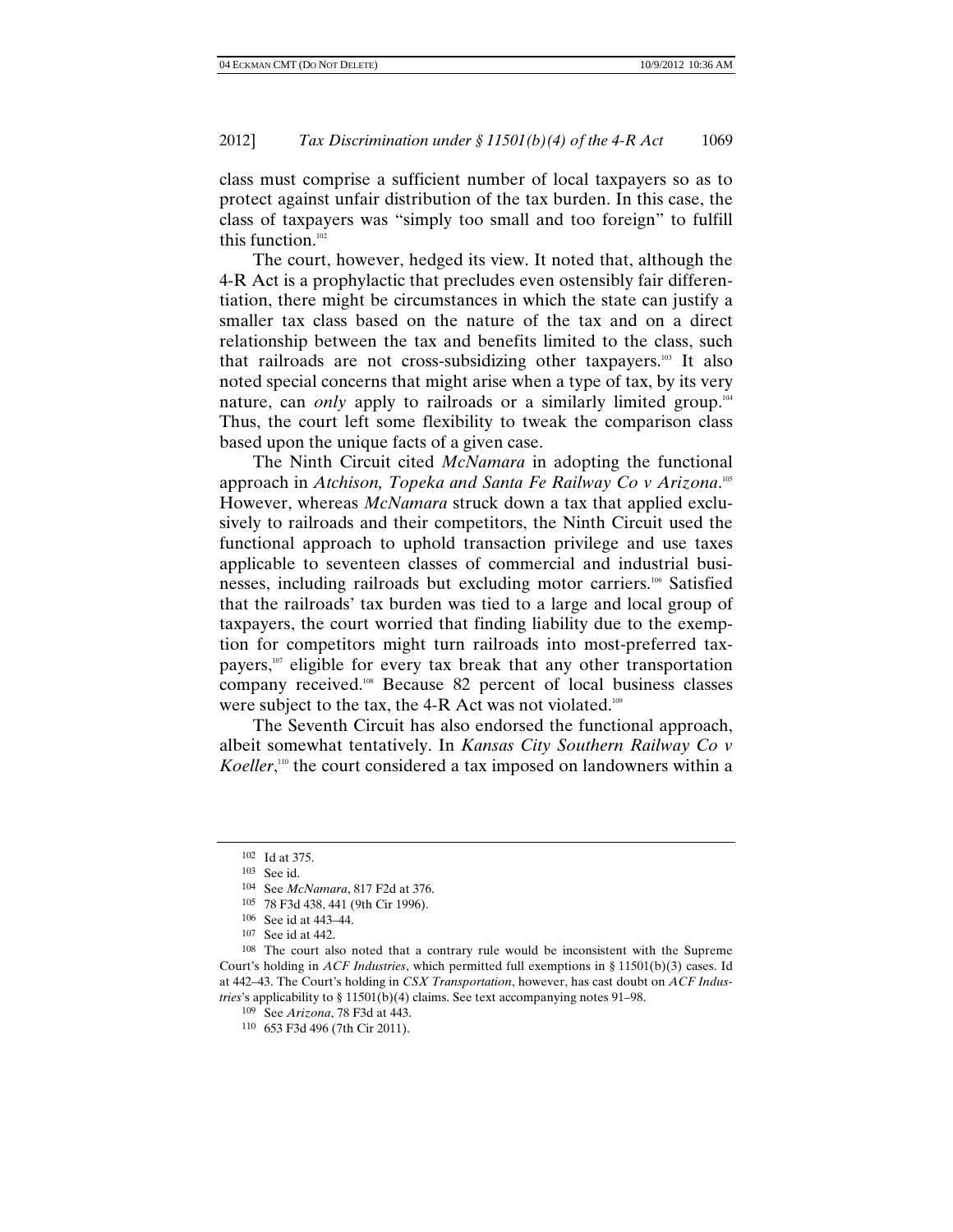flooding zone in order to fund a levee and drainage system.<sup>111</sup> While most commercial and industrial properties paid the tax on a per-acre basis, railroads, pipelines, and utilities were assessed on a "benefit" basis, resulting in massive disparities in total tax burden between the two classes.112 The court echoed many of the arguments made by earlier courts concerning the textual justification for the functional approach and the importance of ensuring that railroads' interests have political representation. The court also noted, however, that because the railroad was the only common carrier within the taxing district, a competitive approach would have been without content.113 Again, the court noted that different facts might call for a different rule in a future case.<sup>114</sup>

# B. The Competitive Approach

Although only one federal circuit court has adopted the competitive approach, which directs courts to compare allegedly discriminatory taxes to those applicable to railroads' main competitors, this approach has also been endorsed by at least two states' highest courts.<sup>115</sup>

The courts endorsing the competitive approach contend that the goal of ensuring railroads' financial stability is furthered by protecting their ability to compete on an even footing, which is best achieved by comparing how an allegedly discriminatory tax affects railroads as compared to their main competitors. However, as with the courts adopting the functional approach, these courts have displayed a reluctance to establish a bright-line rule, leaving themselves substantial room to take a different tack should different factual circumstances arise.

In *Burlington Northern, Santa Fe Railway Co v Lohman*, 116 the Eighth Circuit considered a general sales and use tax on diesel fuel

<sup>&</sup>lt;sup>111</sup> Although only levied on landowners, this tax did not fall within § 11501(b)(1)–(3) because the amount of the tax was unrelated to the property's value and was not imposed in an ad valorem manner. See *Koeller*, 653 F3d at 510–12.

<sup>112</sup> See id at 502 (noting that the two railroads paid annual assessments of \$85,545 and \$93,920 under the new regime, whereas they would have paid only \$3,898 and \$2,578, respectively, under the per-acre regime).

<sup>113</sup> See id at 509–10 (observing that the presence of fourteen other commercial and industrial entities provides a comparison class sufficiently large to ensure local political representation).<br><sup>114</sup> See id at 509.

<sup>&</sup>lt;sup>115</sup> See *Atchison, Topeka and Santa Fe Railway Co v Bair*, 338 NW2d 338, 346 (Iowa 1983); *Burlington Northern Railroad Co v Commissioner of Revenue*, 509 NW2d 551, 553 (Minn 1993).

<sup>116 193</sup> F3d 984 (8th Cir 1999).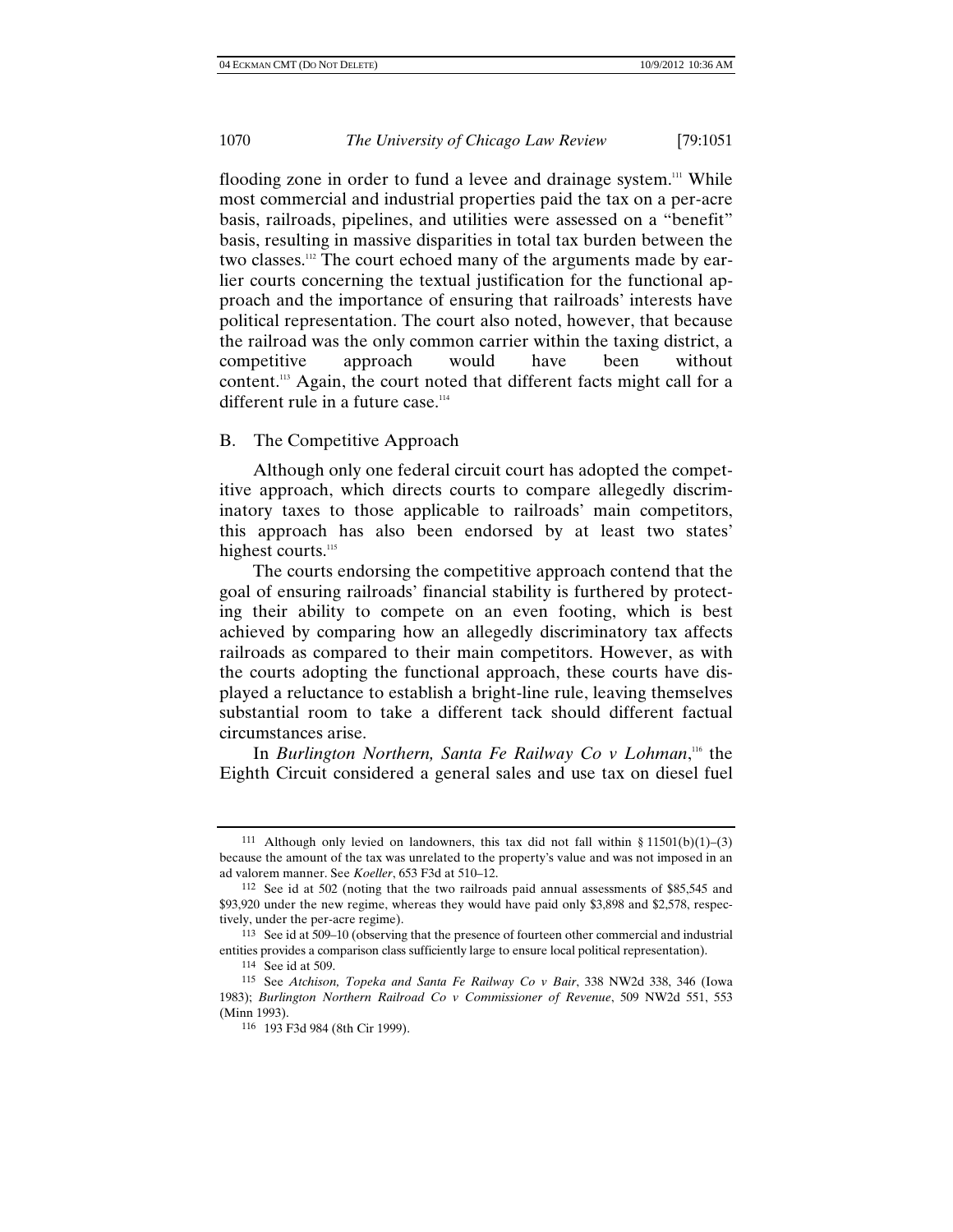from which trucks and barges were exempt.<sup>117</sup> The court expressed concern that a "commercial and industrial" comparison class would undermine the purpose of the 4-R Act by allowing states to impose taxes that frustrate railroads' ability to compete. For instance, a strategic legislature could still favor motor carriers over railroads if enough unrelated commercial organizations also had to pay the tax.<sup>118</sup> At the same time, however, the court noted that "the comparison class should be appropriate to the type of tax and discrimination challenged in a particular case," indicating that the competitive approach might yield to a different comparison class under different facts.<sup>119</sup>

The Iowa Supreme Court has apparently also adopted the competitive approach. In *Atchison, Topeka and Santa Fe Railway Co v Bair*,<sup>120</sup> the court struck down an excise tax on fuel that did not apply to trucks, barges, and aircraft. However, the reasoning in this case was more equivocal: because a fuel tax was at issue, and because many commercial and industrial taxpayers do not use fuel in the ordinary course of business, it would not make sense to apply the functional approach.121 The implication, of course, is that the comparison class might adjust based on the nature of the tax at issue.

Finally, the Minnesota Supreme Court also employed the competitive approach in addressing a state sales and use tax on rolling stock from which airlines and barges were exempt. In *Burlington Northern Railroad Co v Commissioner of Revenue*,<sup>122</sup> the court invalidated the tax, distinguishing *McNamara* on the ground that, in this case, there was a blanket tax from which competitors were exempt, as opposed to a general tax of limited scope. $123$  In essence, the court seemed to be concerned about the possibility of states circumventing the spirit of the 4-R Act by strategically employing tax exemptions to benefit favored businesses, indicating that a contrary rule might govern absent such dubious legislative motives.<sup>124</sup>

<sup>117</sup> See id at 985. Although trucks paid a similar tax at the pump, from which railroads were obviously exempt, barges paid no analogous fuel tax. Id.

<sup>118</sup> See id at 986 (noting that a railroad could still be placed at a competitive disadvantage if "too broad a comparison class is chosen" because railroads could remain "subject to a generally imposed nonproperty tax, while their direct competitors are not).

<sup>119</sup> Id.

<sup>120 338</sup> NW2d 338 (Iowa 1983). 121 Id at 346.

<sup>122 509</sup> NW2d 551 (Minn 1993).<br>123 Id at 553.

 $124$  See note 108.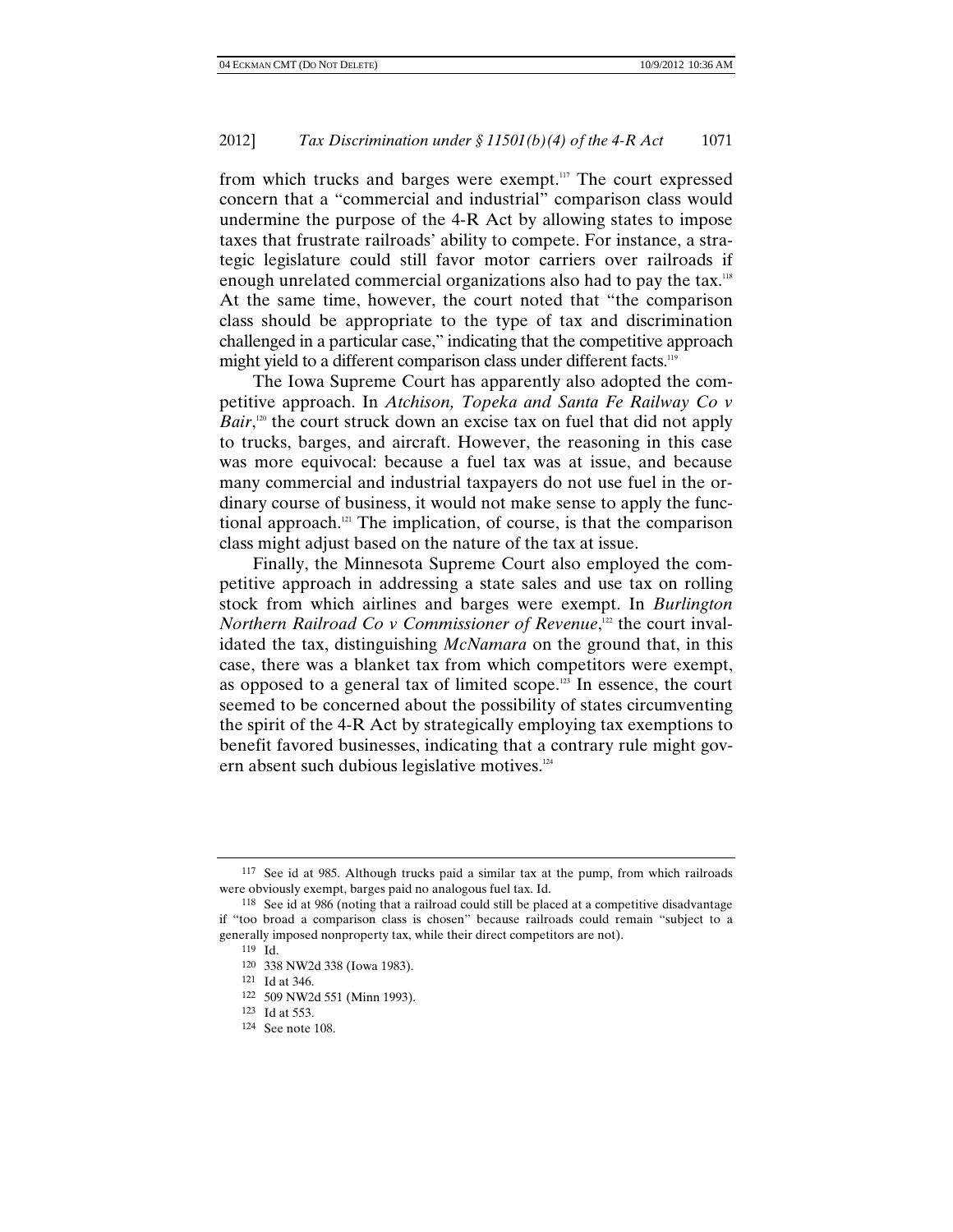\* \* \*

None of the courts that has addressed the question of which comparison class to apply in assessing  $\S 11501(b)(4)$  claims have provided a firm and fixed answer. Rather, they have preferred to reserve the right to reconsider the proper comparison class as different fact patterns arise. This reflects both a recognition that there are reasonable grounds for a state to differentiate between railroads and other taxpayers and a reluctance to endorse a single, fixed comparison class to govern all cases, especially in light of the virtually per se invalidity that accompanies disparities in tax treatment between railroads and the selected comparison class.

Arguments for the functional approach tend to rely on the textual argument that the "commercial and industrial" comparison class employed in subsections  $(b)(1)$ – $(3)$  should logically fill the gap in subsection  $(b)(4)$ , as well as the policy argument contending that this is the best way to ensure railroads have proper political representation without making them most-preferred taxpayers. The competitive approach would not adequately protect railroads in the event that their competitors were also small and foreign, in which case *all* transportation firms could be discriminated against in violation of the spirit of the 4-R Act. Moreover, these courts recognized the need for some differentiation among taxpayers and expressed concern that the small comparison class would effectively force states to offer railroads any tax exemption available to any of their competitors.

The competitive approach, on the other hand, is typically employed in assessing generally applicable taxes from which railroads' competitors are exempt. Either explicitly or implicitly, courts in these cases expressed concern about states circumventing the 4-R Act's purpose of ensuring that railroads can compete effectively in the private sector.

# III. SHORTCOMINGS OF THE CURRENT APPROACHES

The approaches discussed above fail to provide a satisfying solution to the problem posed by the omission of a comparison class from § 11501(b)(4). The textual arguments that courts have asserted are unpersuasive, and both approaches fail to adequately balance the twin policies of the 4-R Act: ensuring railroads' competitiveness and protecting states' autonomy in crafting their tax systems. Indeed, the pronounced differences in the type and breadth of taxes addressed by subsections  $(b)(1)$ –(3) and  $(b)(4)$  provide substantial reason to question whether Congress intended the rigid comparison-class analysis applied to the former to be extended to cover the latter, as well.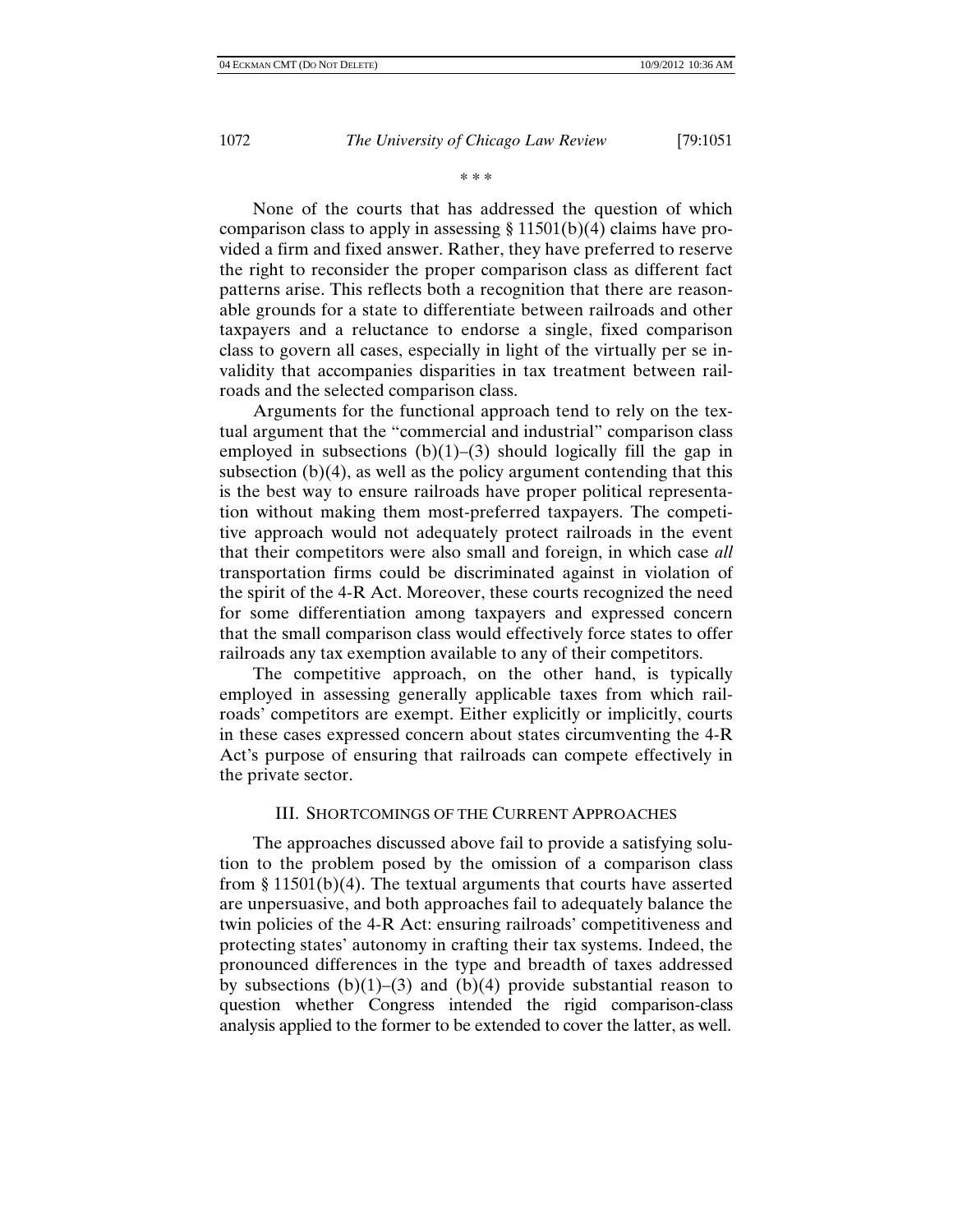### A. The Text of the Statute Does Not Support Either Approach

As noted above, proponents of each of the current approaches have advanced textual arguments for their preferred comparison class. Ultimately, however, these arguments are predicated on the unquestioned assumption that *some* comparison class must govern subsection (b)(4). This assumption has blinded these courts to the most sensible inference to draw from the text: no comparison class governs these claims.

#### 1. The functional approach.

The key textual argument supporting the functional approach is that the commercial and industrial comparison class is the only one that appears elsewhere in the statute. If Congress explicitly provided for that comparison class to govern every other antidiscrimination provision, it is logical to use the same class to fill the gap in subsection  $(b)(4)$ <sup>125</sup>

Advocates for the competitive approach have an easy answer. In light of the inclusion of the commercial and industrial comparison class in the preceding three subsections, its exclusion from subsection (b)(4) must be read to imply that this class does not apply to subsection  $(b)(4)$  claims.<sup>126</sup> Indeed, Congress clearly knew how to provide for that class had it wanted to do so. $127$ 

While this argument itself seems fatal to the functional approach, there are still further difficulties squaring the approach with the text of the statute. Notably, the comparison class includes only commercial and industrial property "subject to a *property tax* levy."128 First, this indicates that Congress was thinking first and foremost about property taxes when it wrote the comparison class, not the nonproperty taxes covered by subsection (b)(4). Second, it is hard to understand what it would mean to exclude from a comparison class for *nonproperty* tax purposes those taxpayers not subject to a *property* tax levy. Indeed, the Supreme Court in *CSX Transportation* hinted at the oddity of this

<sup>125</sup> See, for example, *Koeller*, 653 F3d at 509. 126 See, for example, *Lohman*, 193 F3d at 985–86.

<sup>127</sup> See *Meghrig v KFC Western, Inc*, 516 US 479, 485 (1996) (comparing the overlapping scope of the Comprehensive Environmental Response, Compensation, and Liability Act of 1980 and the Resource Conservation and Recovery Act but noting that the absence of a remedy for recovery of cleanup costs in the latter, when present in the former, leads to the presumption that no such remedy exists in the latter); *Lehman v Nakshian*, 453 US 156, 162 (1981) (contrasting a provision of the Age Discrimination in Employment Act of 1967 explicitly providing for a jury trial with one that did not and holding that the latter therefore did not merit a jury).

<sup>128 49</sup> USC § 11501(a)(4) (emphasis added).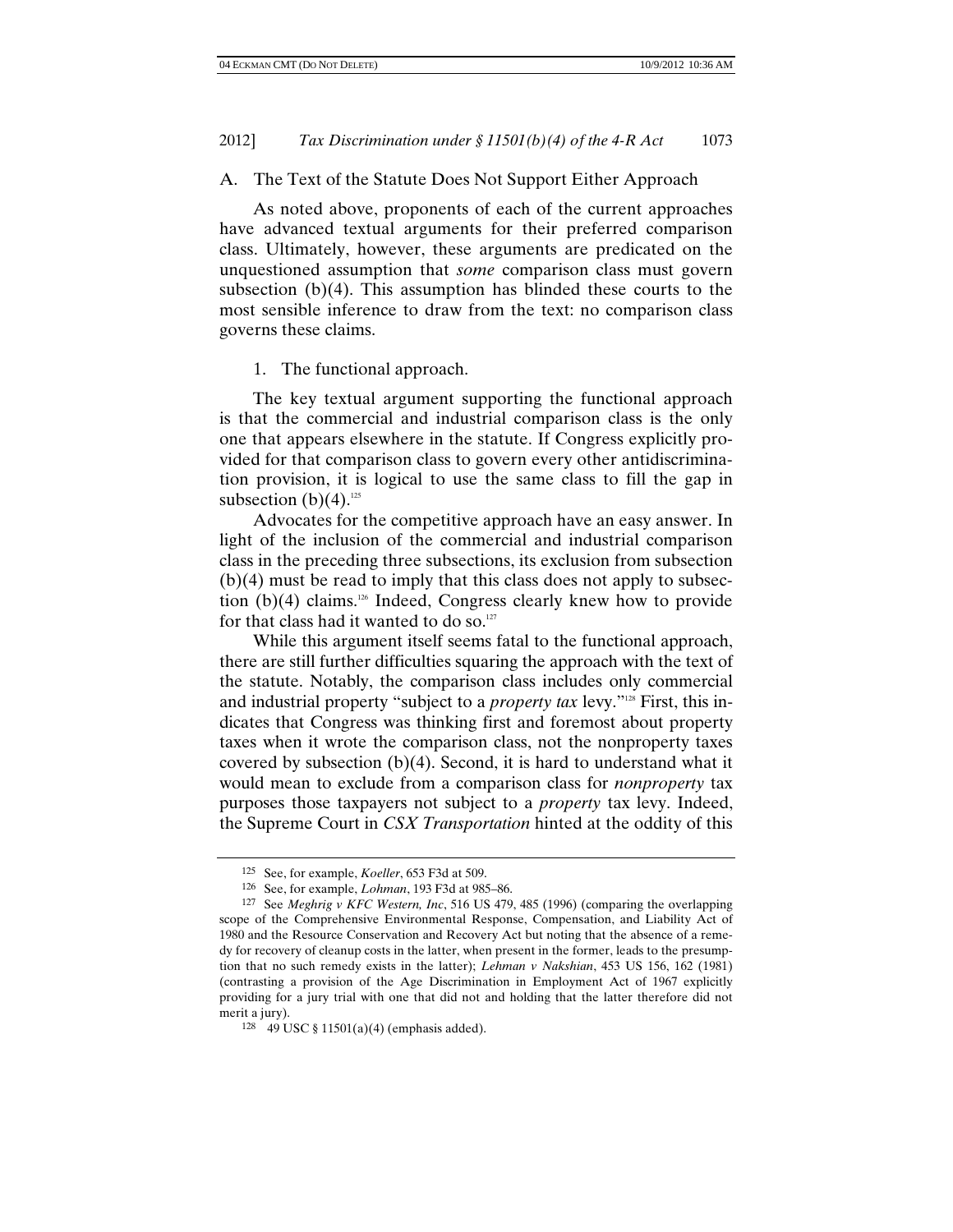construction. Acknowledging that *ACF Industries* permits full exemptions from property taxes since such property would not be "subject to a property tax levy," the Court nevertheless mused that full exemptions from the nonproperty taxes addressed by subsection (b)(4) might not be permissible, since the provision only explicitly applies to property taxes.<sup>129</sup> If that is the case, we are left with two possibilities for interpreting the role of this qualifying term in subsection (b)(4) claims. First, it could be neglected, in which case the qualifier is rendered wholly superfluous. Alternatively, it could limit the comparison class, with the absurd consequence of excluding from a comparison class for nonproperty tax purposes those taxpayers not subject to an entirely different tax. Either option requires engaging in tenuous textual contortions to arrive at an imperfect answer to the comparison class question, and should not be pursued when a better solution exists.

2. The competitive approach.

Courts adopting the competitive approach have not advanced a strong textual argument for their preferred comparison class. Instead, these courts reject the functional approach's textual arguments only to settle on a class of competitors, as if this were the only possible alternative solution. Of course, if the deficiency with the functional approach stems from the omission of the commercial and industrial class provided for elsewhere in the statute, it is difficult to see how the application of a wholly extratextual comparison class, which no part of the statute even hints at, could provide a more coherent solution.

These courts began with the assumption that *some* comparison class must apply to subsection  $(b)(4)$  claims and thus proceeded to twist the language of the statute to justify their preferred approach. The disappointing results of this endeavor demand reexamination of their assumptions. As the dissent in *Arizona* observed, "I refuse to provide for an exclusive comparison class under  $\lceil \S 11501(b)(4) \rceil$ when Congress explicitly chose not to."<sup>130</sup>

B. The Policies of the 4-R Act Are Not Adequately Balanced by the Current Approaches

The 4-R Act sought to strike a balance that protected railroads from discriminatory taxation while preserving the states' power to

<sup>129</sup> See *CSX Transportation*, 131 S Ct at 1111. 130 *Arizona*, 78 F3d at 445 (Nielsen dissenting).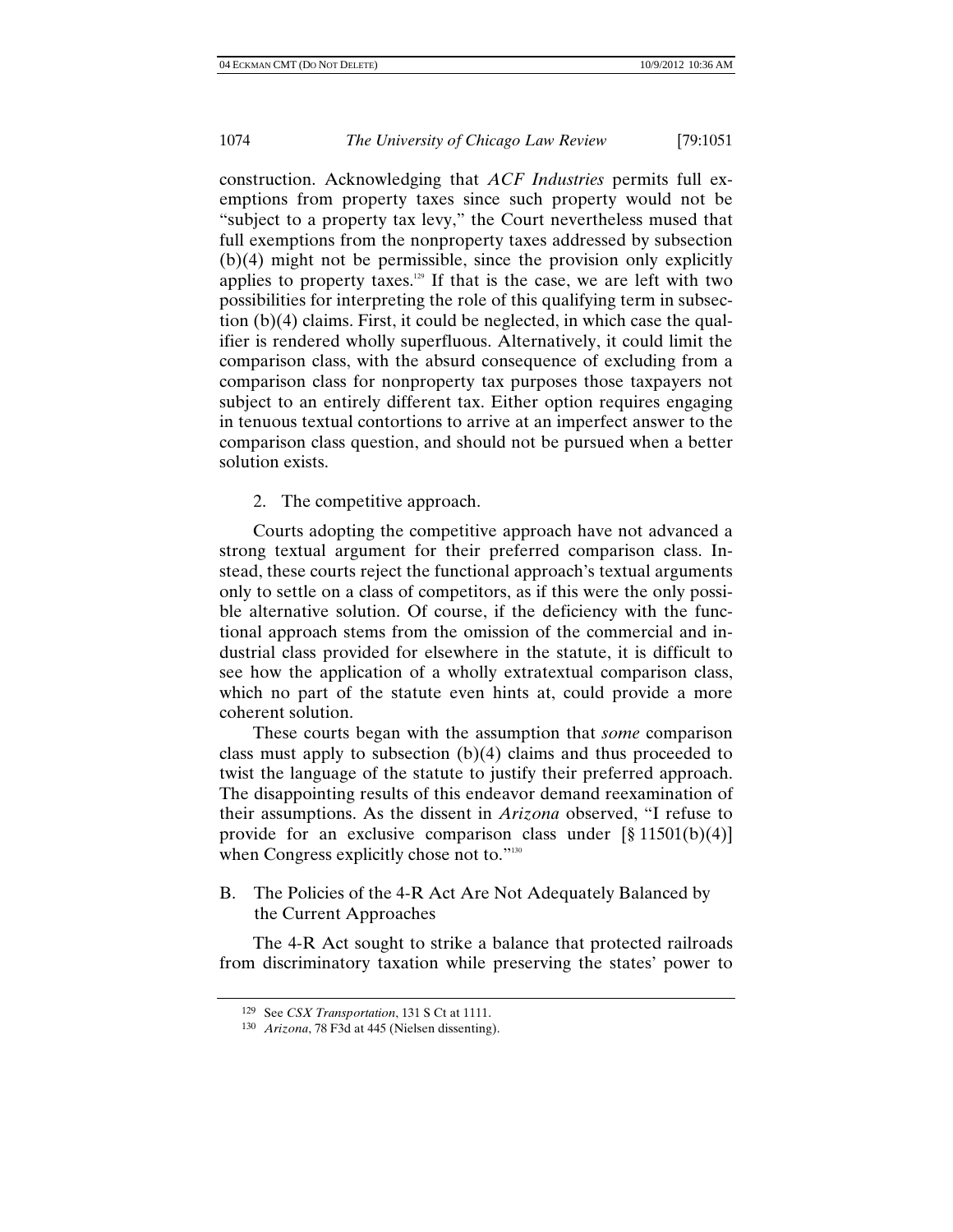tax. The principle is easier to state than to apply: although it is easy to say that these were competing concerns, that does not illuminate how to resolve concrete problems of interpretation or how to measure trade-offs between the two. Nevertheless, all of the proposed approaches to this split of authorities present a serious potential for both circumvention and unduly restrictive constraints on the state taxing power.

There are compelling reasons, moreover, to suppose that whatever logic motivated Congress to adopt the balance it struck in subsections  $(b)(1)$ –(3), this logic is not readily transferable to subsection (b)(4). The general approach that Congress took in the property tax context was one of bright-line rules barring any differentials between the railroads and other commercial and industrial taxpayers. While this might be sensible in the context of property taxes, either due to the nature of property or the defined world of possible revenue sources affected, extending this approach into the broader and more varied world of taxes covered by subsection  $(b)(4)$ —including any and every nonproperty tax—has broad implications that drastically alter the scope and effect of the 4-R Act's proscription of tax discrimination.

1. The protection of railroads.

The 4-R Act was designed to put an end to overtaxation of railroads by the states. This was accomplished in subsections  $(b)(1)$ – $(3)$ through the use of clear rules for assessing whether a property tax discriminated, including a means by which to measure the value of property and an allocation of the burdens of proof. Subsection (b)(4) was designed at the very least to prevent circumvention of the preceding provisions and has been interpreted by the Supreme Court as providing even broader protection by prohibiting discrimination with regard to *all* other types of taxes.<sup>131</sup>

The fixed comparison class approaches—the functional and competitive approaches—allow for easy circumvention by legislatures, however. A brief survey of the cases reveals how artfully crafted laws can accomplish the same impermissible ends that the rest of § 11501(b) aims to foreclose.

Take *Arizona*, for example, the case in which the Ninth Circuit upheld two taxes that applied to railroads but from which their main competitors were exempt. The court reasoned that because the number of other commercial and industrial taxpayers subject to the

<sup>131</sup> *CSX Transportation*, 131 S Ct at 1107.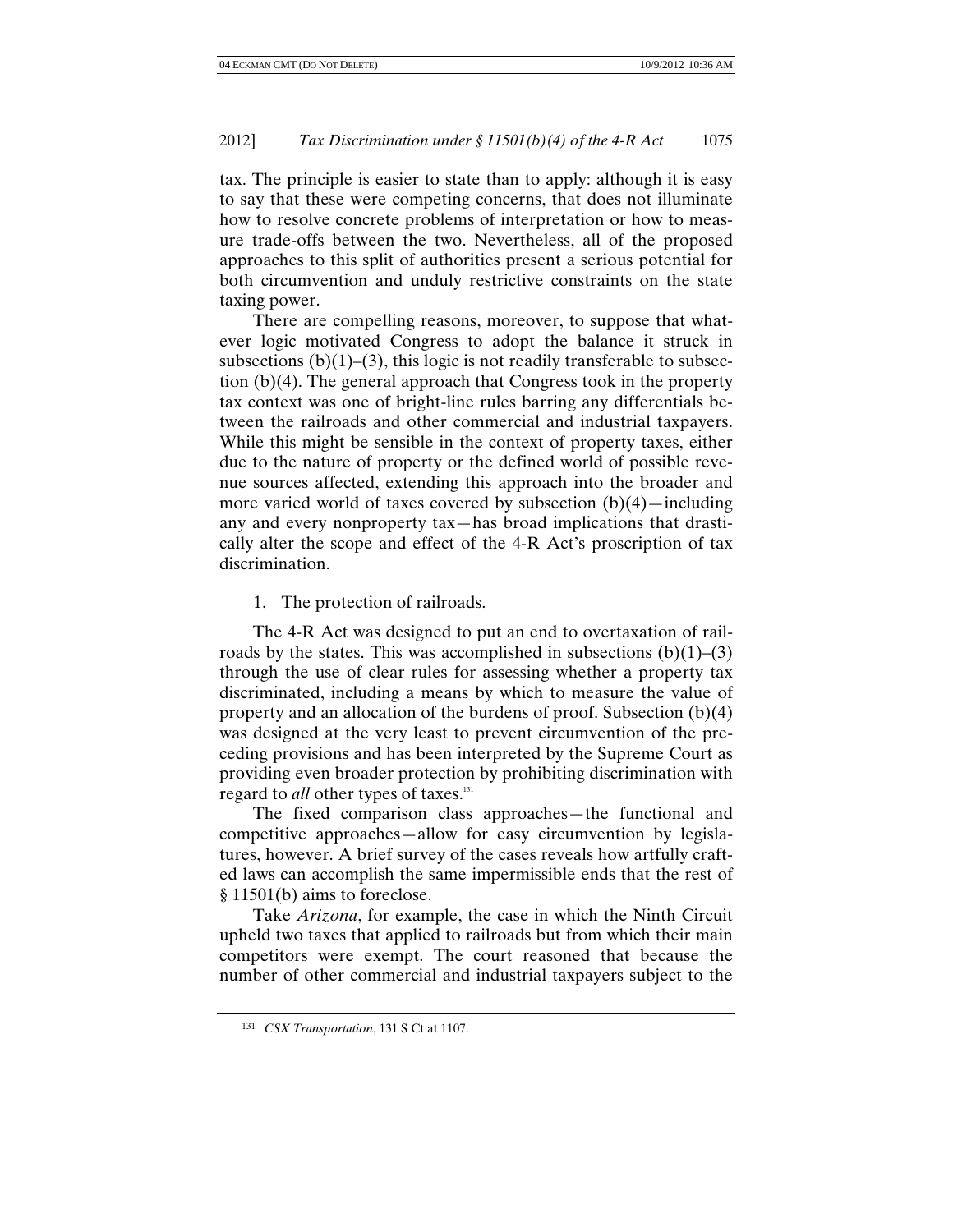challenged tax was "so large that the Taxing Authorities [could not] provide an exact number,"132 the tax fate of railroads was tied to that of a sufficiently large and local group of taxpayers so as to protect them against discrimination. This statement, however, highlights a flawed premise of the functional approach. Those subject to the tax were large and diffuse, whereas the other carriers who received an exemption were small and concentrated.<sup>133</sup> These small and concentrated competitors will have greater political influence in the state, and their low coordination costs will make it easier for them to lobby state legislatures for laws that put competing railroads at a disadvantage.134 This classic case of interest group politicking nevertheless evades the strictures of the 4-R Act as construed under the functional approach, thus presenting a serious challenge to protecting the financial sustainability of railroads by upholding taxes that apply to most commercial and industrial taxpayers, even when those actually within railroads' market are exempt.

The competitive approach, meanwhile, fails to account for the possibility that railroads will have no competitors to which the tax might apply. *Koeller* provides a fitting example. There, the challenged tax was for the maintenance of a levee and drainage system to mitigate flooding of a nearby river. Although this was a tax on the benefit obtained from the system rather than a property tax, it was levied on nearby landowners in proportion to the estimated benefits the levee would provide to them. The court adopted the functional approach, acknowledging that the competitive approach would be unhelpful due to the lack of competitors who owned land in the relevant taxing area and were thus subject to the tax.

*Burlington Northern Railroad Co v City of Superior, Wisconsin*<sup>135</sup> provides a variant on this theme. In that case, the tax pertained to the operation of iron-ore-concentrate docks, all of which were owned and operated by railroads.<sup>136</sup> While the court struck down the

<sup>132</sup> *Arizona*, 78 F3d at 443.

<sup>133</sup> Id at 439 n 2, 443 (noting that the 140,000 taxpayers subject to the tax operated across seventeen classifications of business activities, including retail sales, mining, and membership camping).

<sup>134</sup> Mancur Olson Jr, *The Logic of Collective Action: Public Goods and the Theory of Groups* 53–57 (Harvard 1965). Even assuming that railroads are capable of organizing to receive an exemption as well, this does not remedy the key conceptual hole in the functional approach's argument. Requiring only that railroads be compared to a large and local group of taxpayers does little to protect against unfavorable treatment in a political sphere dominated by small and organized interest groups. Indeed, this approach effectively requires resort to the state political system—a result inconsistent with the federal legislation.

<sup>135 932</sup> F2d 1185 (7th Cir 1991). 136 Id at 1186.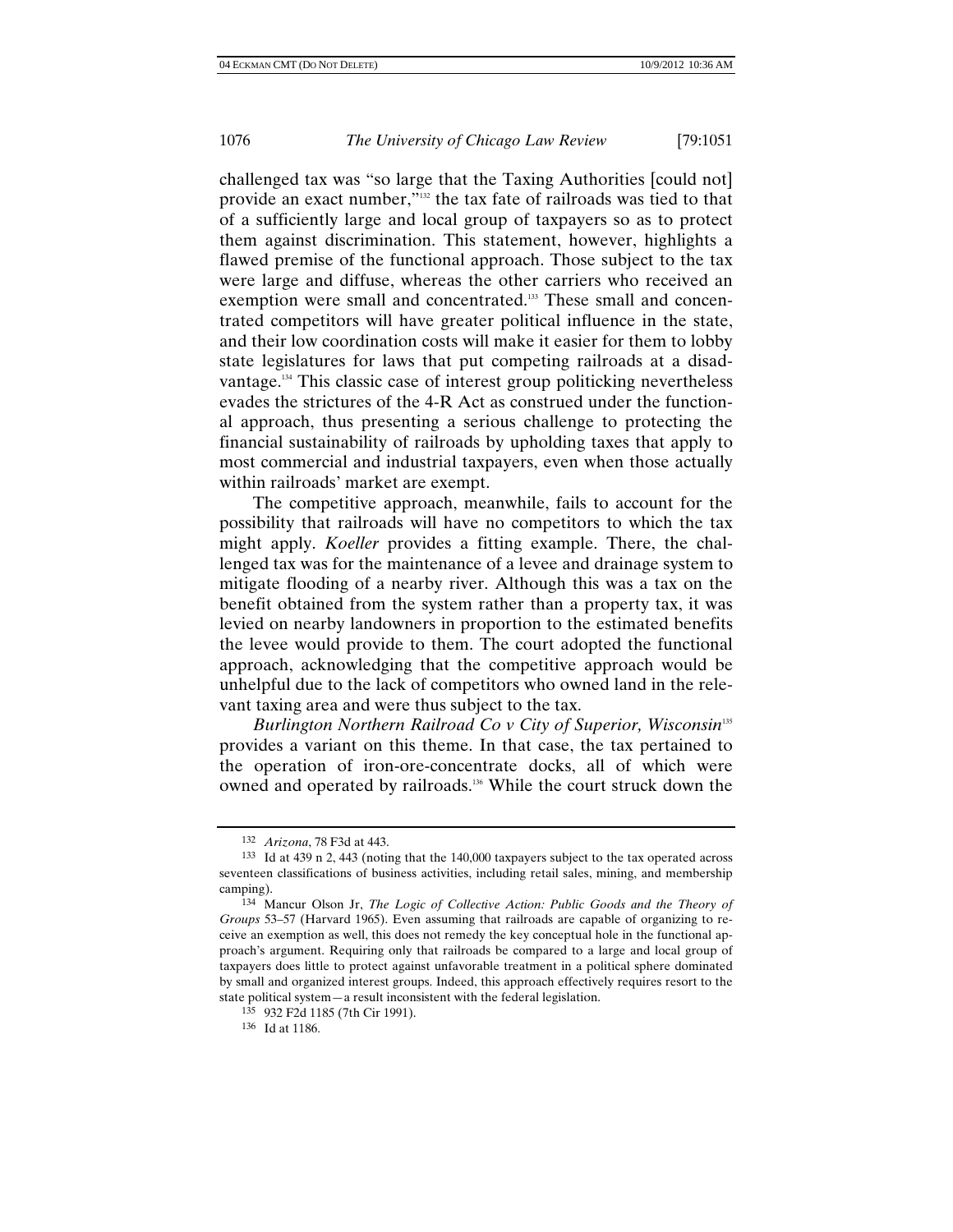tax in this case, it appears likely that the competitive approach would not yield the same result.

In both variants of the competitive approach, the lack of discrimination vis-à-vis competitors could sustain the taxes notwithstanding the clear way in which the laws exploit the railroads' large and immobile investment to extract taxes that they cannot procure from other sources. By isolating a particular market or activity in which railroads have no competitors, a legislature could circumvent the proscriptions of § 11501(b) and, in doing so, undermine the financial sustainability of railroads.

One might argue that the courts could adopt a competitive approach as a general rule but employ the functional approach when the lack of any competitors renders the default rule inappropriate. Indeed, this appears to be the approach endorsed by the *Arizona* dissent.137 While this hybrid approach is an improvement upon the pure competitive and pure functional approaches, it also introduces uncertainty while maintaining a degree of ham-handedness in the application of the statute. It does so by replacing an analysis of the facts surrounding the imposition of an allegedly discriminatory tax with a set of proxies—How many taxpayers are subject to the tax? Does the number of taxpayers subject to the tax represent a "singling out" of railroads?—that imperfectly capture the truly relevant considerations, such as the extent to which a tax exploits the railroads' immobility or distinguishes between railroads and other taxpayers without a rational ground for such distinction. Despite the apparent parsimony of such an approach, its shortcomings when it comes to separating reasonable disparities from discriminatory ones give cause for concern.

### 2. The protection of states' taxing prerogatives.

While the fixed comparison classes present opportunities for circumvention, they also risk unduly tying legislatures' hands. This is especially pronounced in cases of market dominance, complementary taxation, and special assessments. While this adverse consequence is not a necessary result of the current approaches, the fixed nature of the comparison classes renders them a blunt instrument that amplifies the risk that reasonable distinctions among taxpayers will be foreclosed under the 4-R Act.

<sup>137</sup> See *Arizona*, 78 F3d at 444–45 (Nielsen dissenting) (arguing that the functional approach should be applied when "the class of taxpayers burdened by the tax [is] 'unnecessarily small," but that when a case "involves a broad tax that exempts the Railroads' primary competitors," the competitive approach is appropriate).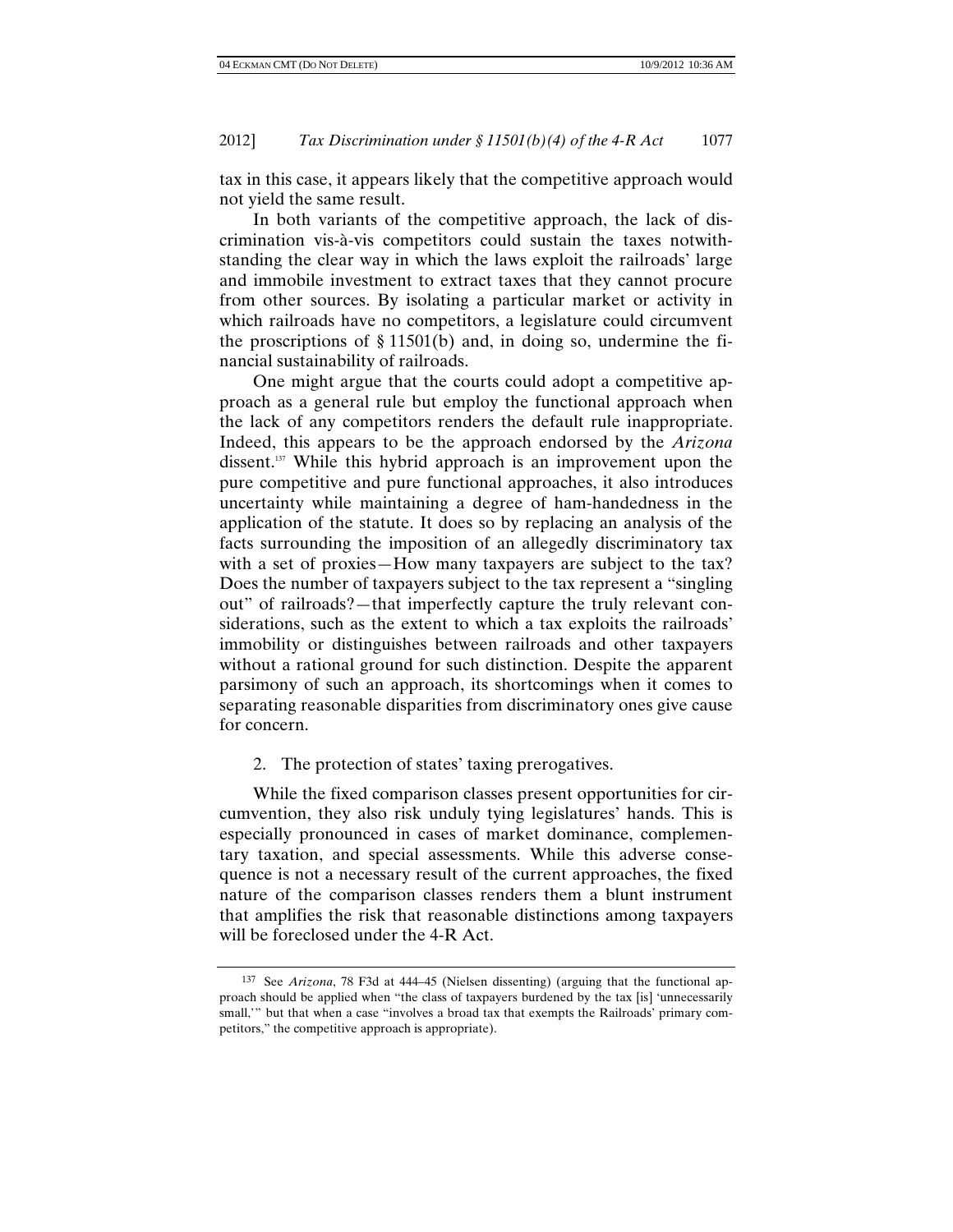The problem of market dominance appears when a tax is levied upon an activity in which only railroads engage. One example of this is *City of Superior*, discussed above. Although the dock business was not a part of the railroad's ordinary business (a point the court did not consider relevant), the Seventh Circuit nevertheless refused to consider whether similar taxes were imposed on comparable activities of other businesses. Instead, the court "infer[red] a congressional desire that courts avoid the thicket of incidence analysis and forbid states to single out railroads for taxation . . . by levying a tax on an activity in which ... only railroads engage."<sup>138</sup> Rooted in a commonsense intuition that such a deep analysis would be difficult to administer and adjudge, the effect of this was to foreclose the city from taxing an otherwise taxable activity because, by happenstance of the marketplace, only railroads engaged in it.

The complementary tax problem occurs when a tax is levied upon one taxpayer in place of another tax that cannot be levied upon it. Such regimes typically appear in the case of fuel purchases, as different vehicles purchase fuel in different ways. Despite the seeming reasonableness of these plans, they are often invalidated under the 4-R Act.139 In *Union Pacific Railroad Company v Minnesota Department of Revenue*,<sup>140</sup> the Eighth Circuit invalidated a sales and use tax on the purchase and consumption of fuel when the tax was imposed only on railroads and ships, even though motor carriers and air carriers paid an excise tax on such purchases instead.141 The court refused to consider the relative burdens that the complementary taxes imposed on other members of the comparison class, instead finding that the lower court "should have confined its analysis to only the sales and use taxes on transportation fuel."142

Finally, differential taxes might be levied in proportion to benefits that accrue solely to the railroads. This problem has not arisen in the major cases, as infrastructure expenses are typically funded by

<sup>138</sup> *City of Superior*, 932 F2d at 1188.

<sup>139</sup> See, for example, id at 1187–88 (inferring that Congress did not intend for courts to assess the overall burden of a state's tax system); *McNamara*, 817 F2d at 377–78 (concluding that such inquiries are "a paradigm of the kind of polycentric problem for which courts are illsuited"); *Lohman*, 193 F3d at 986 (concluding that "the actual fairness of those [taxing] arrangements is too difficult and expensive to evaluate"). See also *Alabama Great Southern Railroad Company v Eagerton*, 541 F Supp 1084, 1086 (MD Ala 1982).

<sup>140 507</sup> F3d 693 (8th Cir 2007). 141 Id at 696.

<sup>142</sup> Id. But see *McNamara*, 817 F2d at 376 (considering in dicta that in a future case a complementary tax might be permissible, but that the issue need not be decided because the tax regime at issue did not impose complementary taxes).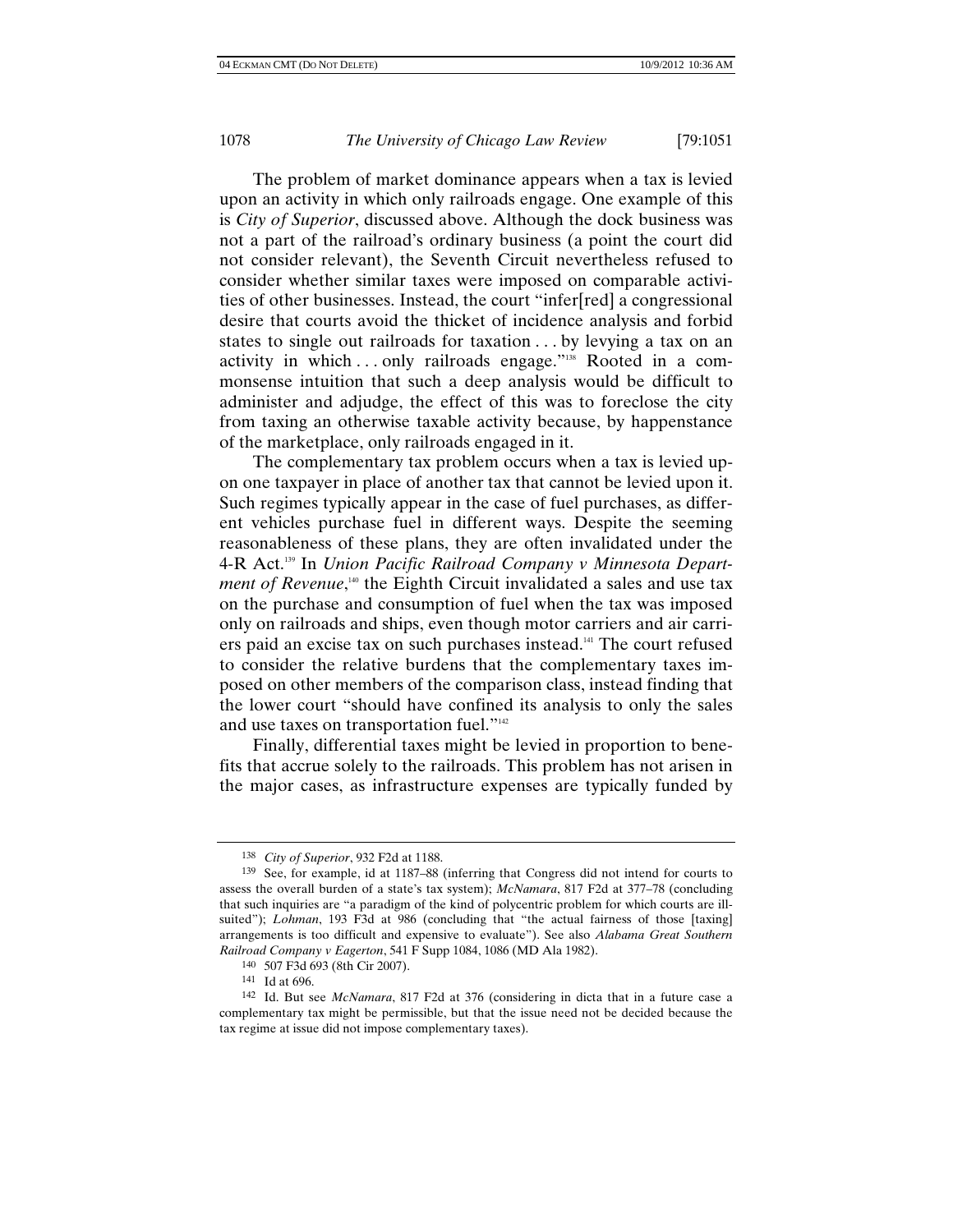railroads directly rather than through taxes.<sup>143</sup> Nevertheless, following the trend in the complementary tax cases, courts generally decline to consider the overall fairness of the tax system and so will not consider whether a higher tax rate on railroads might be justified by a proportionate benefit that railroads receive.<sup>144</sup>

In *Arizona*, for example, the Ninth Circuit held that a tax levied equally upon railroads and others in the comparison class was valid even though the other comparison class members received a benefit back from those tax payments while railroads did not.<sup>145</sup> The converse of this, then, should also hold: if railroads are taxed at a higher rate to compensate for the specific burdens they impose, the in-kind repayment of those tax dollars should not save the tax.<sup>146</sup> As such, states are precluded from either increasing tax revenue in an otherwise permissible manner or seeking remuneration for those expenses from the taxpayers imposing the costs.

To be sure, these flaws are not inextricably tied to the current approaches, and some courts have in other situations shown a greater willingness to consider the whole tax structure.<sup>147</sup> But the fixed comparison class approaches nevertheless diminish the opportunity to draw reasonable distinctions among taxpayers by defining a fixed subset of taxpayers against whom any differences in tax rates are presumptively invalid.

As one court observed, "[t]he 4-R Act puts severe limits on the broad discretion usually afforded state taxing authorities."148 Although a classification may be "perfectly fair and reasonable," the 4-R Act "forbids some fair arrangements because the actual fairness of those

<sup>143</sup> See, for example, *Bair*, 338 NW2d at 347 (finding a tax on railroads discriminatory despite an ostensibly lower tax rate as compared to motor carriers because the motor carriers' taxes went entirely to the maintenance of highways).

<sup>144</sup> See, for example, *Arizona*, 78 F3d at 443 ("The 4-R Act reaches only tax burdens and not tax benefits."); *City of Superior*, 932 F2d at 1187 ("The preceding subsections of the statute . . . forbid states to tax railroad properties proportionately more heavily than other commercial and industrial property, even if the railroad derives a greater benefit from the public services defrayed by the cost."); *McNamara*, 817 F2d at 377 (refusing to assess the basic fairness of a state tax system because "an attempt to make the assessment would be extraordinarily costly both to the parties and the judicial system").

<sup>&</sup>lt;sup>145</sup> *Arizona*, 78 F3d at 443–44.<br><sup>146</sup> But see *Koeller*, 653 F3d at 505–06 (noting the possibility that a special assessment on railroads for railroad-specific purposes, as opposed to a tax going into general funds, might not violate § 11501(b)); *McNamara*, 817 F2d at 375.

<sup>147</sup> See *City of Superior*, 932 F2d at 1188 (summarizing cases in which the Supreme Court has endorsed an assessment of a state's entire tax structure, but concluding that the rationales justifying such an inquiry in those cases did not apply to the present circumstances).

<sup>148</sup> *McNamara*, 817 F2d at 375.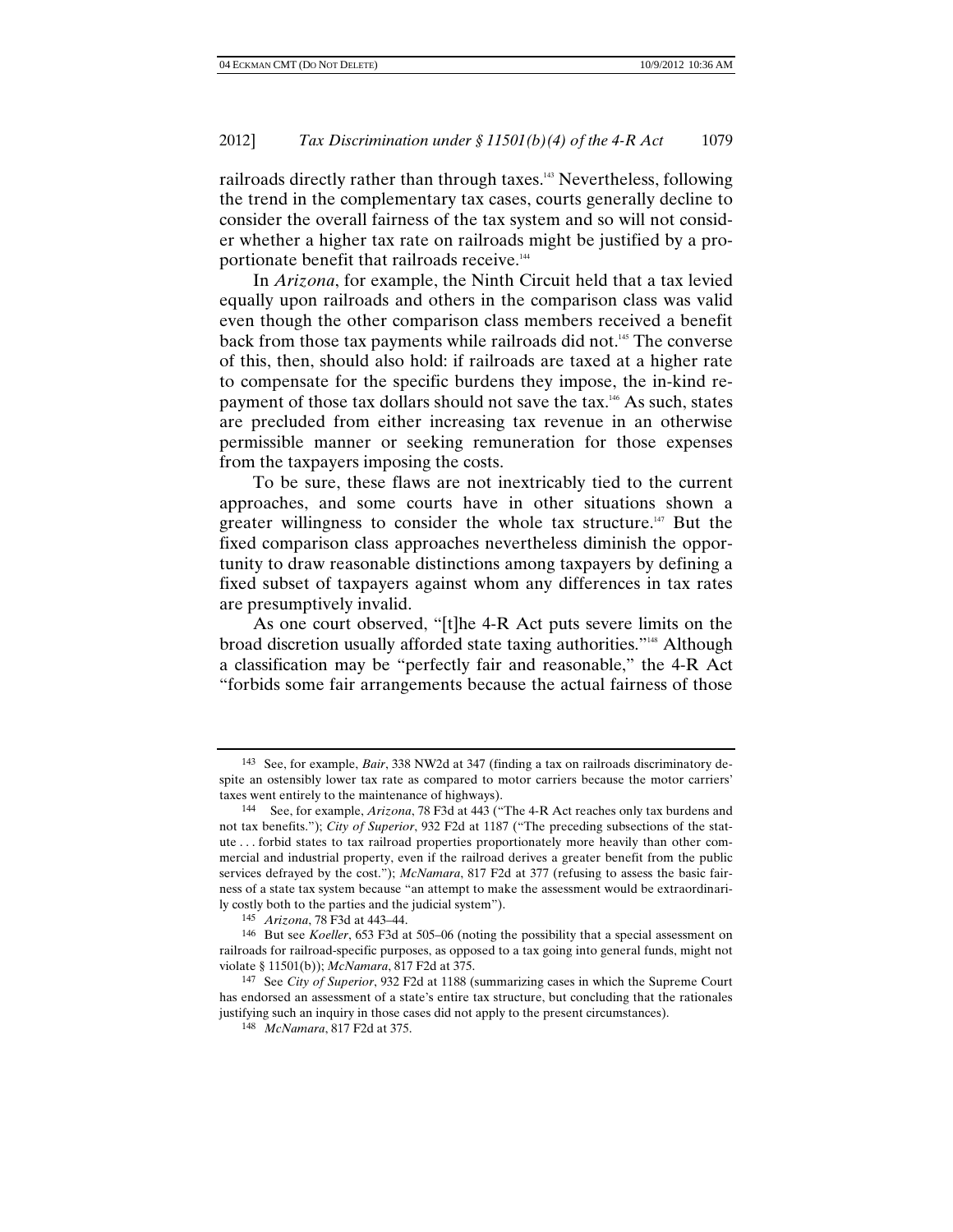arrangements is too difficult and expensive to evaluate."149 While this might be true when faced with a fixed comparison class, an analysis that starts with a state's classification and simply evaluates whether there is a reasonable basis for that treatment might reduce the detrimental effects of such prophylaxis while providing more robust protection for railroads. Although this is a much different approach from that employed in subsections  $(b)(1)-(3)$ , consideration of the differences between property taxes and other taxes indicates that the approach applicable to the former might not be appropriate when assessing the disparate and wide-ranging scope of the latter.

\* \* \*

The problems outlined above do not arise in every application of subsection (b)(4); indeed, any of the current approaches will probably capture a substantial proportion of the discriminatory taxes that Congress sought to prohibit in § 11501(b). Moreover, these errors will surely occur from time to time in the property tax context as well, where Congress explicitly provided for a fixed comparison class. Thus, before we can jettison the general approach used elsewhere in the statute, it is necessary to consider what would justify a wholesale reconsideration of how to approach claims of nonproperty tax discrimination.

To start, the text of the statute is inconsistent with both of the fixed comparison class approaches.<sup>150</sup> Advocates of these approaches relied on the assumption that a fixed comparison class must apply to subsection (b)(4) claims yet struggled to find a class that made sense in light of the clear (and, considering subsections  $(b)(1)$ –(3), apparently intentional) omission of such a class from subsection (b)(4). Having considered the underwhelming effects of these approaches, it appears increasingly persuasive that the statute means what it says: no comparison class applies to claims brought under subsection (b)(4).

Further, the fact that fixed comparison classes frustrate the purposes of the 4-R Act in regard to property and nonproperty taxes alike counsels *against* extending the class beyond the bare minimum required by the text of the statute. Indeed, in *CSX Transportation*, the Supreme Court took just this approach. There, the Court reasoned that the definition of the comparison class as including commercial and industrial taxpayers "subject to a property tax" meant that full exemptions from property taxes were permitted (as such

<sup>&</sup>lt;sup>149</sup> Id at 375.<br><sup>150</sup> See Part III.A.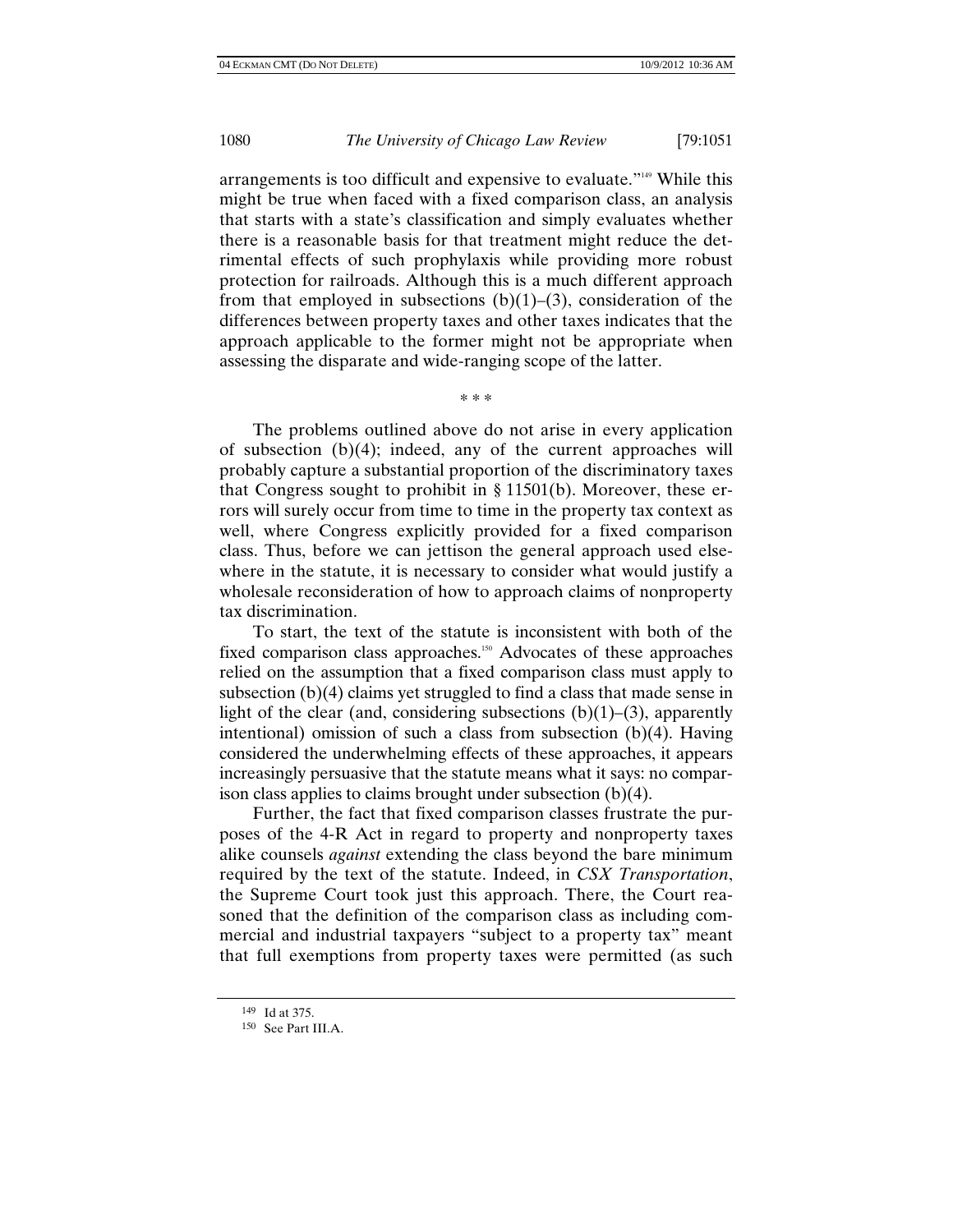taxpayers were not "subject to" the tax) but that full exemptions from nonproperty taxes were not.<sup>151</sup> Conceding that it was not readily apparent why the two different types of taxes should receive different treatment, the Court nevertheless determined that inconsistency between property and nonproperty taxes was preferable to extending the anomalies that arose from permitting full exemptions—but not partial exemptions—in the property tax context. The Court therefore "hesitate[d] to extend the distinction between [permissible] tax exemptions and [impermissible] differential tax rates in order to avoid a distinction between property and nonproperty taxes."152 This hinged on the fact that allowing full exemptions "would frustrate the purposes of the Act even more than [differential tax rates]" and would not be assumed absent explicit textual instruction to do so.<sup>153</sup>

Similarly, the fixed comparison class approaches only apply explicitly to the provisions governing property taxes. Considering the perverse results that their expansion might create, these approaches should not be expanded when an alternative exists that is more consistent with the purposes of the Act.

Furthermore, defining a comparison class simply delineates the groups that a court must compare; it does not tell a court how to determine what differences between those groups give rise to liability under the Act. For claims brought under subsections  $(b)(1)$ –(3), other provisions of the 4-R Act answer this question. For example, if discriminatory property assessments are alleged, it must then be shown (with burdens allocated by state law) that the ratio of assessed-tomarket value of railroad property is greater than 5 percent the comparable ratio of nonrailroad property, with property values determined by a sales-assessment-ratio study.<sup>154</sup> If a discriminatory ad valorem tax is alleged, the text of the statute clearly states that *any* difference in tax rate gives rise to liability.<sup>155</sup> In contrast, the Act does not provide further elaboration as to what gives rise to liability for nonproperty tax discrimination. Where Congress provides clear metrics by which courts can measure impermissible discrimination, it makes sense for Congress also to clearly define a comparison class within which those formulas should be applied. Where Congress has not provided any guidance on the content of a discrimination analysis,

<sup>151</sup> See *CSX Transportation*, 131 S Ct at 1110–12. 152 Id at 1114.

<sup>153</sup> Id.<br>154 49 USC § 11501(c).

<sup>155 49</sup> USC  $\S$  11501(b)(3).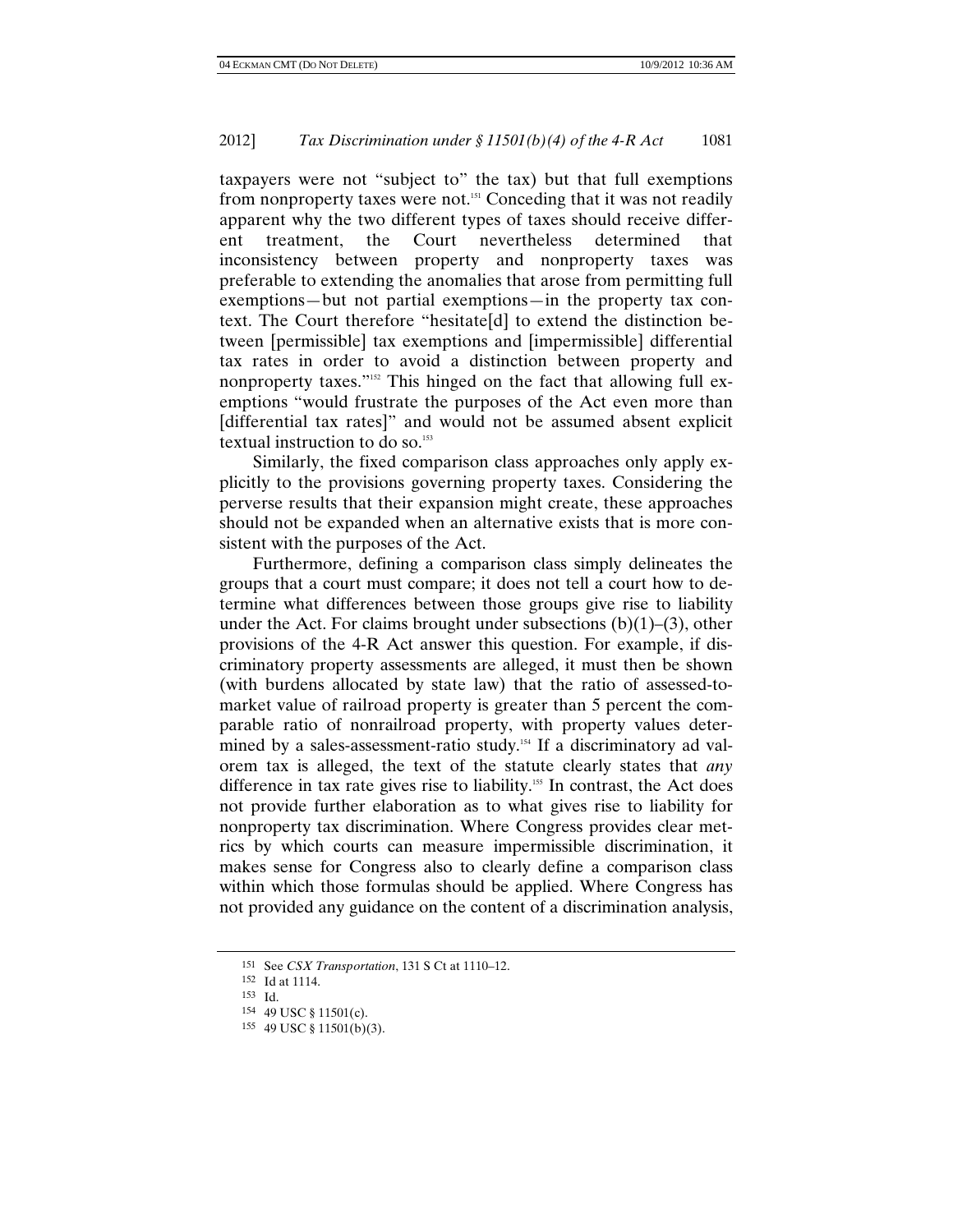as is the case with respect to subsection  $(b)(4)$  claims, insisting upon a fixed comparison class against which discrimination should be measured puts the cart before the horse. Congress's decision not to clearly state what differentials give rise to liability under subsection (b)(4) most plausibly reflects its recognition that the bright-line rules adopted for the narrower types of taxes covered by subsections  $(b)(1)$ –(3) are inappropriate for the broad and varied taxes addressed by subsection (b)(4). This same insight counsels against looking to the preceding subsections for a fixed comparison class to import into subsection (b)(4).

# IV. A STATE-CENTERED APPROACH TO TAX DISCRIMINATION UNDER § 11501(b)(4)

In light of the foregoing discussion, "a serious question [ ] remain[s] about whether to transplant [the] construction of subsections  $(b)(1)$ –(3) to subsection  $(b)(4)$ 's very different terrain."<sup>156</sup> Fortunately, the Supreme Court has provided a helpful clue from which to craft a workable solution. This solution rejects the assumption adopted by the current approaches that subsection  $(b)(4)$  requires a fixed comparison class. Instead, it suggests that courts should simply evaluate classifications drawn in a state's tax law to determine reasonableness. This approach is consistent with the text, purposes, and judicial interpretation of the 4-R Act. It also complements analogous areas of law that, although applicable to tax discrimination claims, have proven insufficient to address the concerns underlying the 4-R Act.

#### A. States as Determinants of the Comparison Class

The key to a workable solution lies in shifting courts' focus from identifying a fixed and immutable comparison class in the sense provided by subsections  $(b)(1)-(3)$ , to granting states discretion to make reasonable classifications subject to judicial scrutiny. Under such an approach, states that classify taxpayers in a way that places undue burdens upon railroads without any relation to a valid state purpose would be struck down. When such a distinction is a reasonable means of pursuing ends beyond discrimination, however—for example, exempting trucks from a sales and use tax on fuel and levying a pump tax on them instead due to administrative efficiency concerns or taxing railroads to compensate for the increased burdens they place on the state—courts should be willing to uphold the tax as within the realm of discretion that Congress preserved for the states.

<sup>156</sup> *CSX Transportation*, 131 S Ct at 1109 n 8.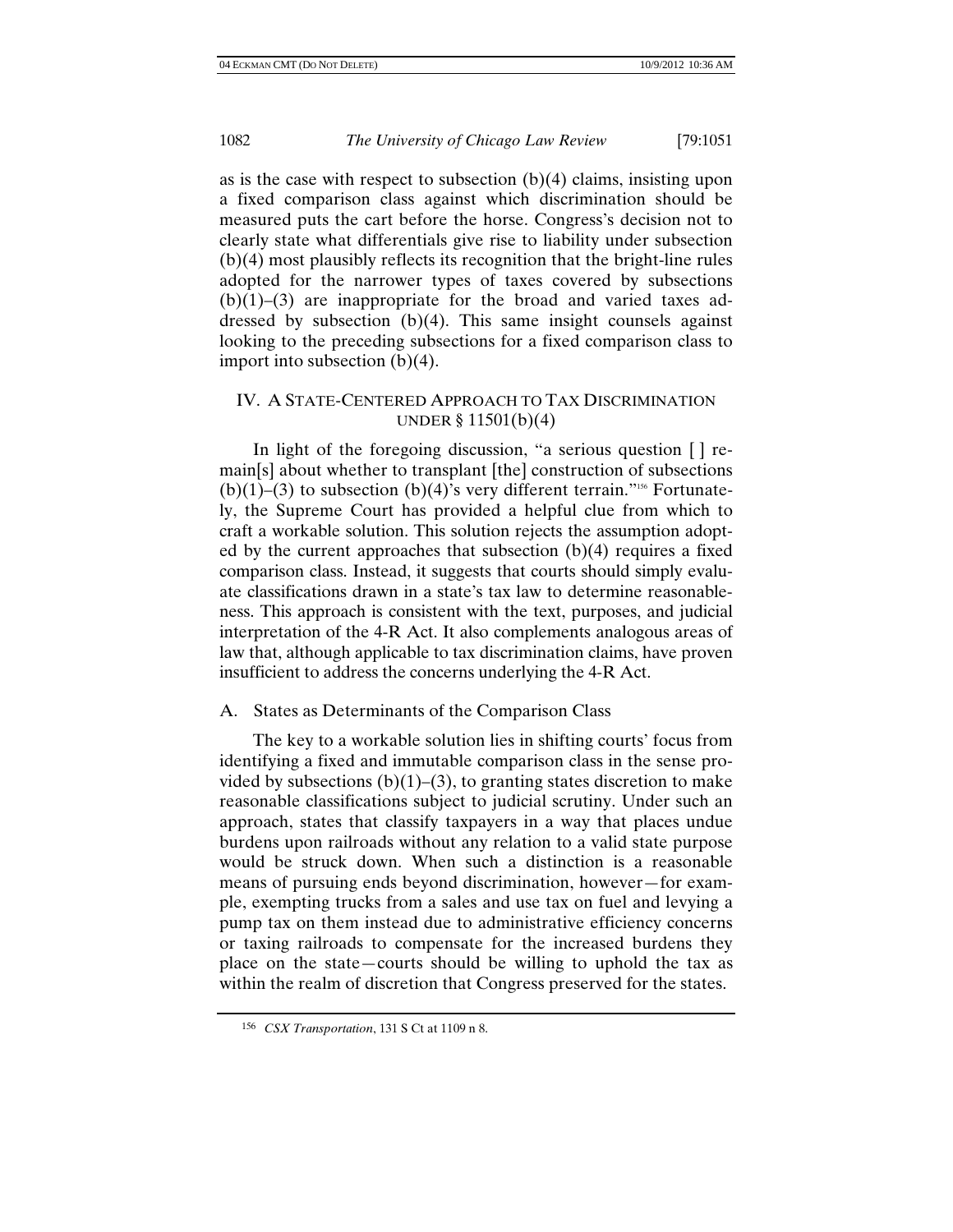This is exactly the approach that the Supreme Court indicated might govern other aspects of § 11501(b). In *CSX Transportation*, the Court responded to concerns that a rule denying states the authority to grant full exemptions from nonproperty taxes would make railroads most-preferred taxpayers by clarifying that "[w]hether the railroad will prevail—that is, whether it can prove the alleged discrimination—depends on whether the State offers a sufficient justification for declining to provide the exemption at issue to rail carriers."<sup>157</sup> This insight picks up on the fact that the statute does not proprovide a clear definition of nonproperty tax discrimination, but stops short of taking the next logical step by dispensing with the assumed requirement of a fixed comparison class altogether. Once states are permitted to litigate whether a distinction between taxpayers provides "sufficient justification" for differential tax treatment, however, the existence of a comparison class serves no discernible purpose. This is because even the broadest comparison class would seldom give rise to liability even when facial disparities in tax treatment are rampant, due to the many plausible bases for distinguishing between railroads and individual members of the comparison class. For example, differences in the tax treatment of railroads and individual households are almost certain to have sufficient justification due to the manifest differences between private citizens and corporate common carriers.

Under this conception, then, a prima facie showing of disparate treatment between railroads and any other taxpayer will shift the burden to the state to justify the disparity. While one might borrow from the Equal Protection Clause's tiered-scrutiny analysis to determine how skeptically courts should view purported state justifications, it ultimately must be a question for the courts based on the circumstances of the individual case. This is especially so due to the varying amounts of political sway that a railroad might have from state to state.<sup>158</sup> Indeed, the utility of bright-line distinctions among levels of scrutiny is open to question even within the Equal Protection context.159 As such, this state-centered approach is, for better or worse, a fact-driven exercise: "The question then is whether

<sup>157</sup> Id.<br>158 See United States v Carolene Products, 304 US 144, 153 n 4 (1938).

<sup>158</sup> See *United States v Carolene Products*, 304 US 144, 153 n 4 (1938). 159 See *Craig v Boren*, 429 US 190, 212 (1976) (Stevens concurring) (contending that the levels of scrutiny applicable to equal protection claims "do not describe a completely logical method of deciding cases, but rather is a method the Court has employed to explain decisions that actually apply a single standard in a reasonably consistent fashion").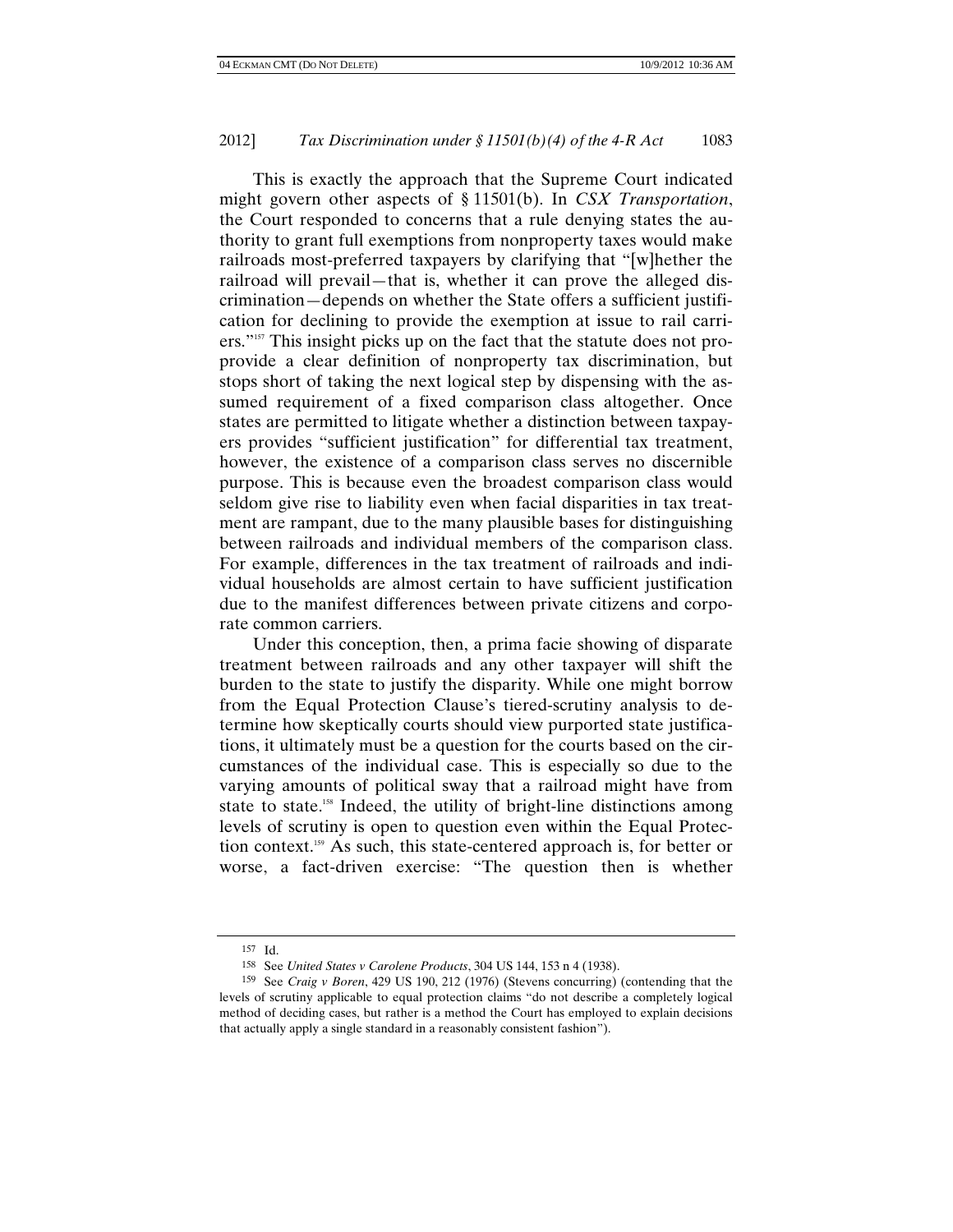the . . . justification put forward by the State is sufficient to make an otherwise offensive classification acceptable."160

To be sure, such an approach might increase courts' decision costs. It might require complex assessments of complementary taxes, evaluations of the overall tax burdens imposed by the state on railroads and other industries, and inquiries into whether a state's professed motives are genuine or pretextual. But courts take exactly this approach in assessing claims of discrimination in other contexts. For example, when faced with claims that a law discriminates in violation of the Equal Protection Clause, courts must look beyond objective factors such as discriminatory effects in order to determine whether the law was passed with a discriminatory purpose.<sup>161</sup> This inquiry oftentimes requires extensive consideration of matters including the context in which the law was passed, the history of discrimination in the jurisdiction, and numerous other complicated and fact-specific considerations.

Admittedly, courts have shown great reluctance to employ the Equal Protection Clause (and other general antidiscrimination provisions, such as the Dormant Commerce Clause) to state tax regimes,  $162$ and the practical difficulties attendant to litigating these claims have diminished their utility to aggrieved taxpayers. As such, they have proven insufficient to protect railroads from discriminatory treatment. This does not mean, however, that an interpretation of the 4-R Act that brings the statute's analysis into harmony with analogous antidiscrimination laws is inappropriate or otherwise redundant. Rather, the 4-R Act acknowledges the shortcomings of existing antidiscrimination provisions and provides clear statutory authority by which courts may invalidate certain state taxes, thus dispelling the prudential concerns that otherwise underlie courts' reluctance to invalidate tax provisions as discriminatory. When such a statute lacks a clear method for assessing discrimination—as does subsection  $(b)(4)$ —general antidiscrimination laws provide guidance in interpreting and applying the Act.

It is also important to note that this approach does not contradict *CSX Transportation*'s holding that subsection (b)(4) is more than a simple anticircumvention rule. First, that holding spoke only to the types of taxes covered by subsection  $(b)(4)$ , determining that *all* nonproperty taxes fell within its ambit, and not simply those passed in lieu of a tax prohibited under subsections  $(b)(1)$ –(3). It did

<sup>&</sup>lt;sup>160</sup> Id at 212–13.<br><sup>161</sup> See Washington v Davis, 426 US 229, 242 (1976).

<sup>&</sup>lt;sup>162</sup> For a discussion of the reasons for this, see Part IV.B.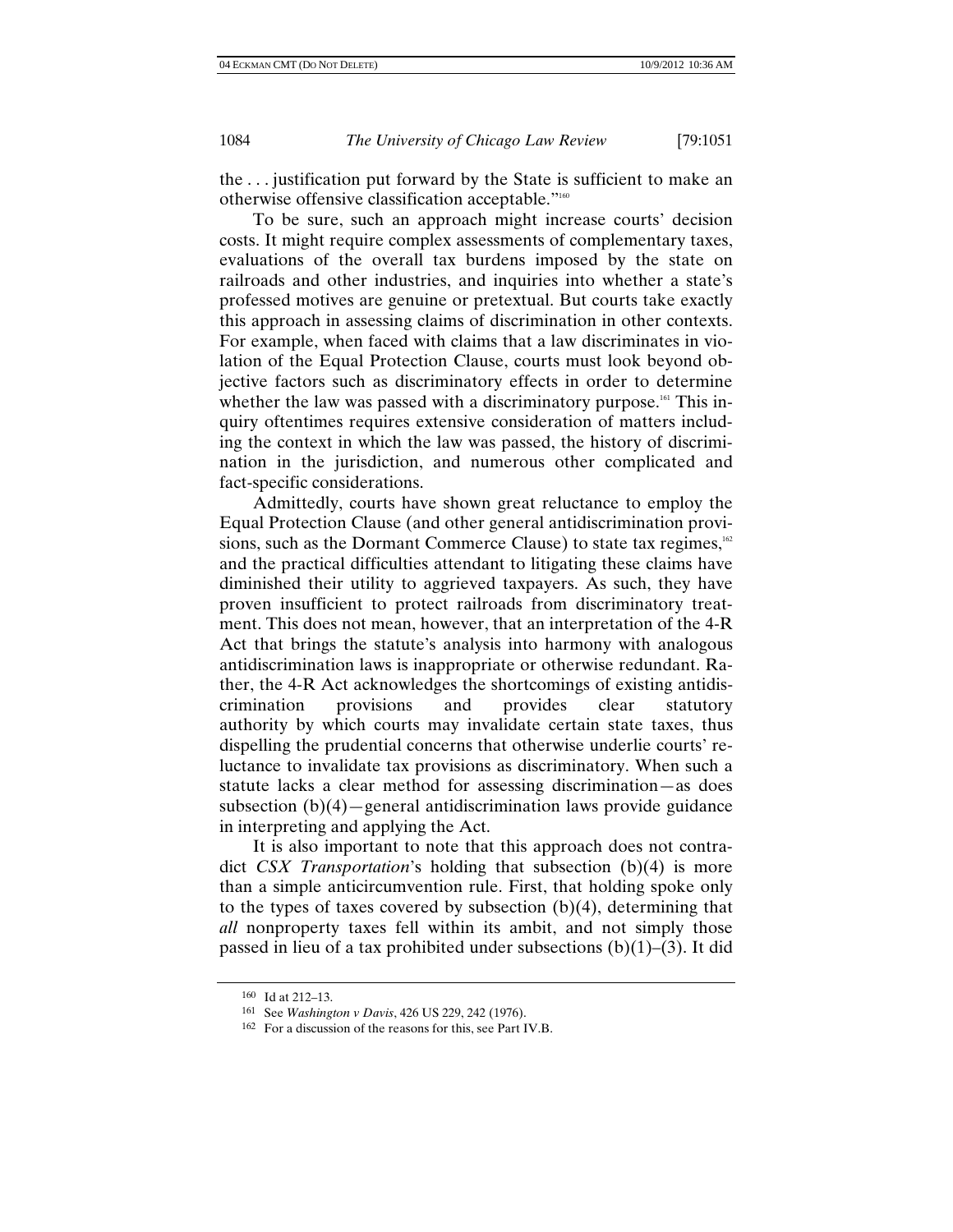not speak to the standard for determining whether a tax discriminates, nor did it preclude courts from assessing the rationality of distinctions made by states among taxpayers. Second, this approach is not confined to situations where the tax was designed with the *intent* to circumvent the property tax provisions: if a tax draws distinctions between railroads and other taxpayers without sufficient justification, it would be invalidated under this approach regardless of whether the means chosen were designed to evade subsection  $(b)(1)$ – $(3)$ 's explicit proscriptions. As such, this interpretation gives effect to the Supreme Court's command that subsection (b)(4) be read as containing real and independent force.

### B. Harmonizing Antidiscrimination Law

While the most prominent antidiscrimination statutes contain some fixed comparison class, $163$  either explicitly or implicitly, a more freewheeling approach is far from unprecedented. Indeed, both Equal Protection Clause and Dormant Commerce Clause jurisprudence offer vague pronouncements against unequal treatment. In both contexts, courts have adopted an analytical framework that takes state-created classifications as a starting point and then subjects these classifications to some level of judicial scrutiny to determine the permissibility of differential treatment on a case-by-case basis.

### 1. Equal Protection Clause.

The Fourteenth Amendment of the US Constitution states that "[n]o State shall make or enforce any law which shall . . . deny to any person within its jurisdiction the equal protection of the laws."164 This provision has been invoked as a basis for challenging state laws alleged to discriminate against certain classes of people or corporations.165 Similarly to  $\S 11501(b)(4)$ ,  $\S 1$  of the Fourteenth Amendment provides

<sup>163</sup> See, for example, Americans with Disabilities Act, Pub L No 101-336, 104 Stat 327 (1990), codified as amended at 42 USC § 12101 et seq (barring discrimination "on the basis of disability"); Age Discrimination in Employment Act of 1967, Pub L No 90-202, 81 Stat 602, codified as amended at 29 USC § 621 et seq (rendering it unlawful "to discriminate against any individual because of such individual's age, or to classify or refer for employment any individual on the basis of such individual's age"); Civil Rights Act of 1964, Pub L No 88-352, 78 Stat 253, codified as amended at 42 USC § 2000e et seq (outlawing "discriminat[ion] against any individual . . . because of such individual's race, color, religion, sex, or national origin").

<sup>164</sup> US Const Amend XIV, § 1.

<sup>165</sup> See, for example, *Allied Stores of Ohio v Bowers*, 358 US 522, 526 (1959) ("[T]he States, in the exercise of their taxing power, are subject to the requirements of the Equal Protection Clause of the Fourteenth Amendment.").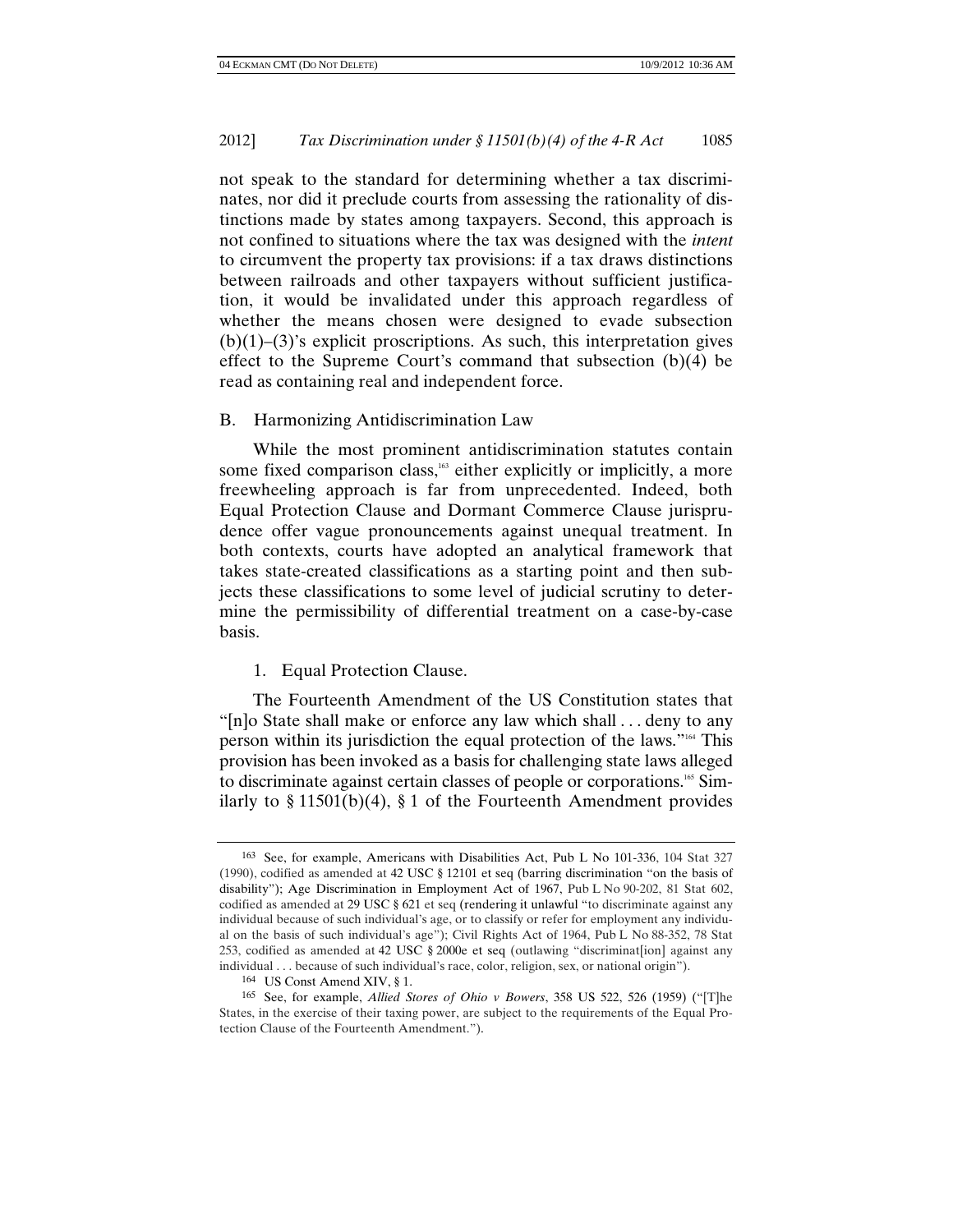no comparison class and no definition of discrimination (indeed, it does not even use the term). The Supreme Court, however, has filled these gaps in a manner that guides an interpretation of the analogous ambiguities found in the 4-R Act.

As a general matter, the Equal Protection Clause does not require complete equality among all citizens. Rather, "where individuals in the group affected by a law have distinguishing characteristics relevant to interests the State has the authority to implement, the courts have been very reluctant, as they should be in our federal system and with our respect for the separation of powers, to closely scrutinize legislative choices."166

But this prerogative is not without limit. Only classifications that satisfy the "rational basis test," requiring a rational relationship between the distinction and the accomplishment of a legitimate governmental end, pass constitutional muster.<sup>167</sup> This guarantees states substantial autonomy in drawing distinctions among citizens while protecting against arbitrary and oppressive impositions placed upon disfavored groups.

Unfortunately, courts have applied the Equal Protection Clause such that it provides little relief to railroads facing discriminatory taxation. These shortcomings demonstrate the need for the 4-R Act's more robust statutory protections; they do not, however, illustrate a shortcoming of the general analytical approach described above.

First, courts have shown particularly wide latitude to states when confronting alleged discrimination in a state's tax system under the Equal Protection Clause. Indeed, "[w]here taxation is concerned and no specific federal right, apart from equal protection, is imperiled, the States have large leeway in making classifications and drawing lines which in their judgment produce reasonable systems of taxation."168 As the Court in *Nordlinger v Hahn*169 noted, "the Equal Protection Clause is satisfied so long as there is a plausible policy reason for the classification. . . . This standard is especially deferential in the context of classifications made by complex tax laws."170

<sup>166</sup> *City of Cleburne, Texas v Cleburne Living Center*, 473 US 432, 441 (1985).

<sup>167</sup> *Allied Stores*, 358 US at 528. Although higher levels of scrutiny may be employed when a distinction is made based upon a suspect classification (such as race or alienage) or when the distinction results in the circumscription of a fundamental right, "[w]hen social or economic legislation is at issue, the Equal Protection Clause allows the States wide latitude." *Cleburne*, 473 US at 440.

<sup>168</sup> *Lehnhausen v Lake Shore Auto Parts Co*, 410 US 356, 359 (1973).

<sup>169 505</sup> US 1 (1992).

<sup>170</sup> Id at 11 (upholding a California property tax that assessed property value at the time of a transfer of title, after which the maximum tax liability could only increase at a much lower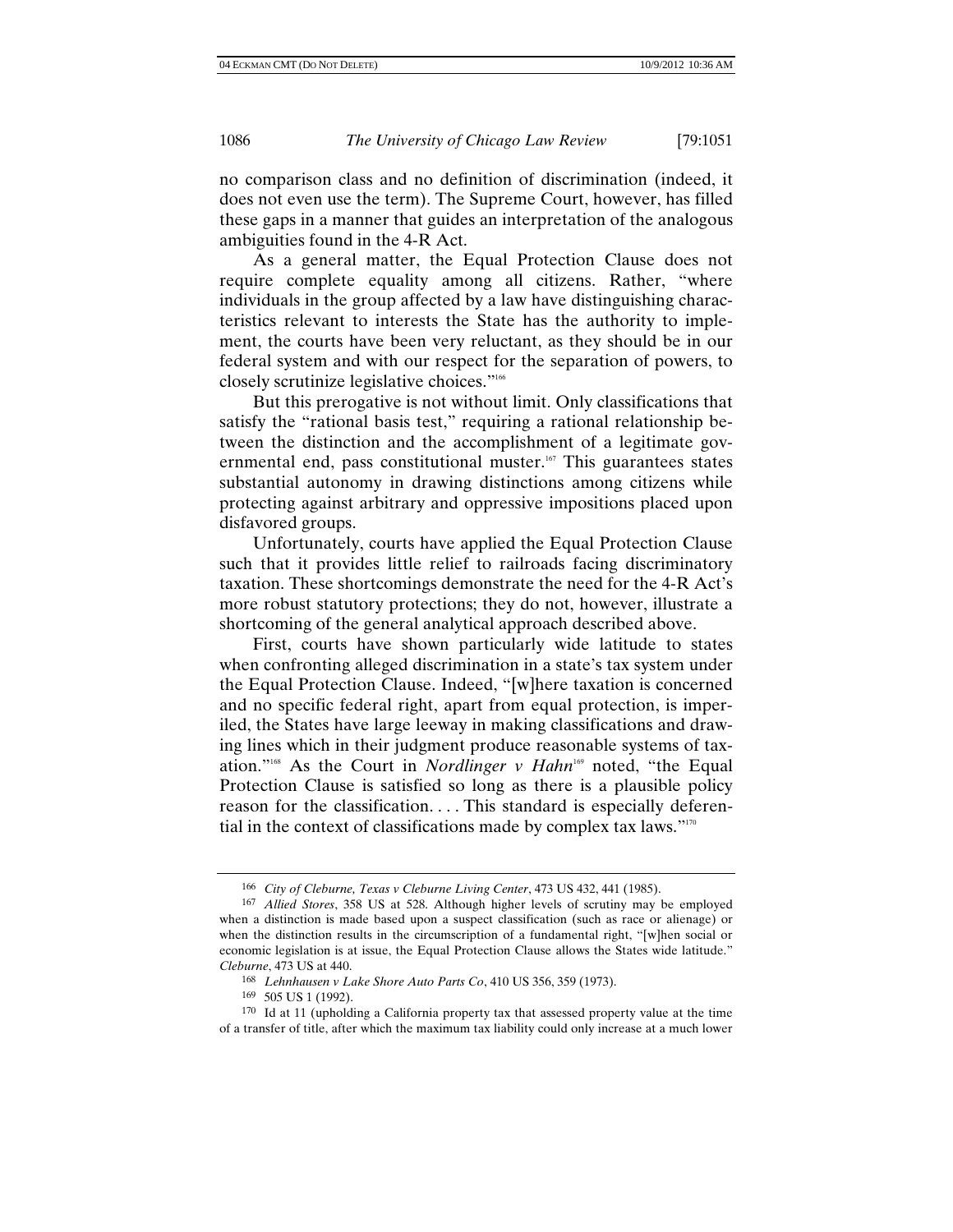This deference arises from a presumption that states, as sovereigns, are free to tax their citizenry as they like so long as doing so does not impinge the prerogatives of the federal government or violate federal rights. $171$  When Congress passed the 4-R Act, however, it overrode this background presumption of disengagement by explicitly authorizing courts to invalidate taxes that unjustifiably impose greater burdens on railroads as compared to other taxpayers. In doing so, Congress demanded a more searching review of such taxes than the Equal Protection Clause requires: courts must inquire, for example, whether the tax exploits railroads' immobile or nonlocal status and whether it undermines the Act's purposes. But in light of the close analogue to the Equal Protection Clause, an interpretation of the 4-R Act that draws upon the Equal Protection Clause's practice of assessing discrimination claims on the basis of the distinctions that the state has crafted is both serviceable and sensible.

Second, under the Equal Protection Clause there is even greater deference shown to state tax regimes when dealing with common carriers. Relying on the special privileges that accrue to many such carriers—for example, the right of eminent domain and the use of public property—the Supreme Court has held that "these public service organizations have no valid ground by virtue of the equal protection clause to object to separate treatment related to such distinctions."172 While not every tax is correlated to such special privileges, this nevertheless adds another hurdle for railroads challenging an allegedly discriminatory state tax, thus justifying statutory provisions to further protect railroads from abusive state taxing practices.

Third, in addition to these substantive matters, the 4-R Act also provides two major procedural advantages over the Equal Protection Clause.173 First, claims under the Act bypass the Tax Injunction Act, allowing federal district courts to enjoin the collection of an allegedly discriminatory tax, rather than requiring railroads to pay the tax and then sue for reimbursement, as would otherwise be required. Second, the 4-R Act allows railroads to bring a single suit in a federal district court concerning the validity of the tax. This is a substantial improvement over the previous legal regime, where railroads had to

annual rate than real property values, such that new home buyers paid substantially more in property taxes than long-time owners).<br><sup>171</sup> See *Allied Stores*, 358 US at 526–27.

<sup>171</sup> See *Allied Stores*, 358 US at 526–27. 172 *New York Rapid Transit Corp v City of New York*, 303 US 573, 579 (1938) (upholding an excise tax levied only upon railroads and other public utilities for the privilege of exercising their franchise in New York City).

<sup>173 49</sup> USC § 11501(c).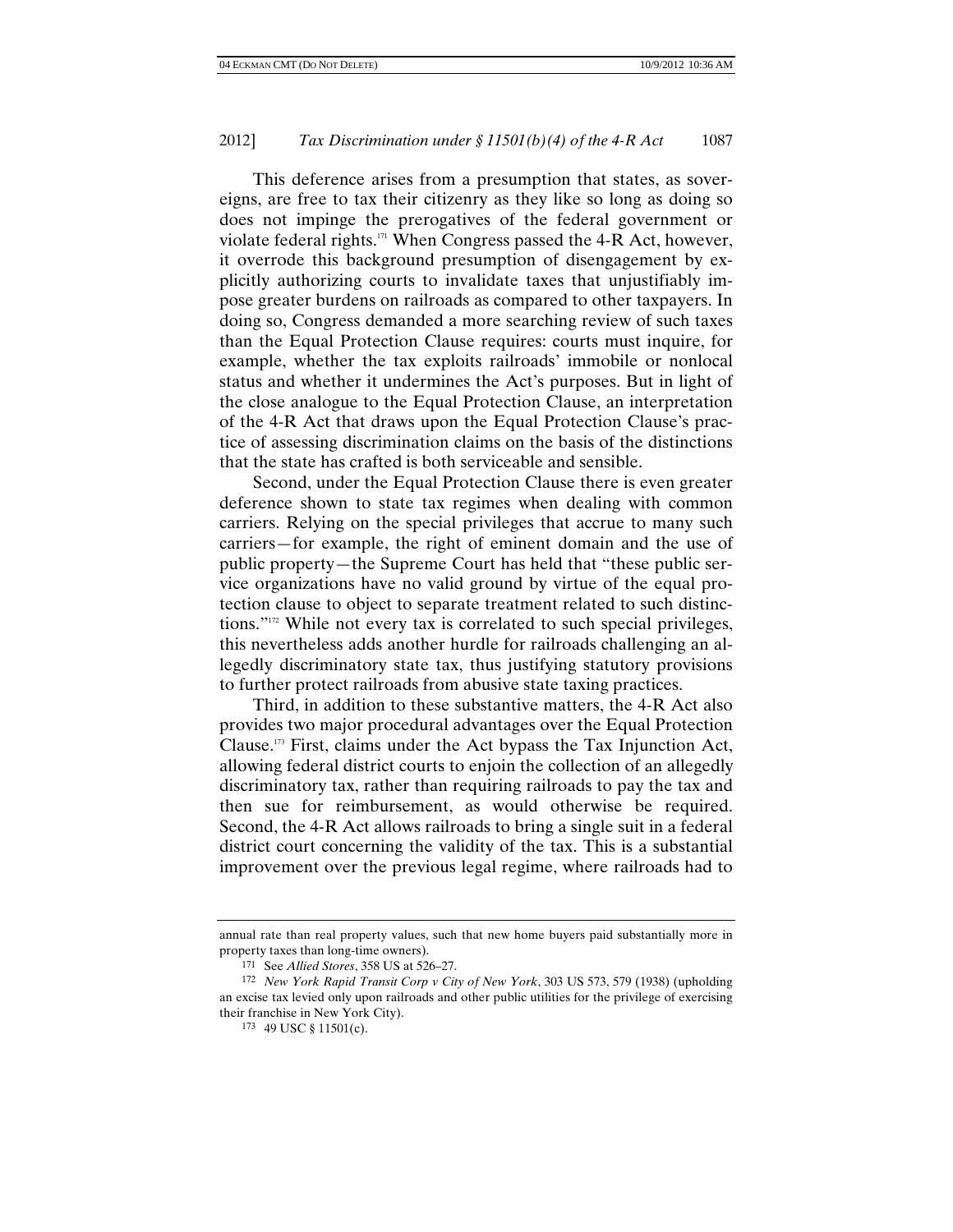sue in state court and were typically required to file an individual suit in every county in which the tax was collected.<sup>174</sup>

Against this background, the omission of both a comparison class and a definition of discrimination from subsection (b)(4) appears to reflect a deliberate desire to preserve the case-by-case assessment otherwise applicable to state-created classifications while permitting courts to enjoin discriminatory taxes more freely and more efficiently.<sup>175</sup> Congress meant what it said—and what it did not say—in subsection  $(b)(4)$ , and for a court to insert a fixed comparison class where the text of the statute plainly omits one undermines this legislative determination. This interpretation of subsection (b)(4) is consistent with the text of the 4-R Act, its dual purposes, and its legislative history, which reveals a primary concern with property taxes (where the prohibition on discrimination is accompanied by careful definitions) and a late adoption of subsection (b)(4) to serve an anticircumvention function.

2. Dormant Commerce Clause.

Similarly to the Equal Protection Clause, the Dormant Commerce Clause protects against discrimination, yet it is far from clear whether it provides a fixed comparison class and, if it does, what that comparison class comprises.176 While in some cases the Court seems to apply a straightforward comparison class of out-of-state competitors, in others it takes a more nuanced view, either wholly dispelling the idea that disparities vis-à-vis out-of-state interests are relevant, or else showing much greater tolerance for such disparities when the

<sup>174</sup> See note 61 and accompanying text.

<sup>175</sup> Indeed, 49 USC § 11501(c) grants federal courts authority to issue injunctions against discriminatory state taxes, notwithstanding the Tax Injunction Act.

<sup>176</sup> Compare *Exxon Corp v Governor of Maryland*, 437 US 117, 127–28 (1978) (observing that "the [Dormant Commerce] Clause protects the interstate market, not particular interstate firms, from prohibitive or burdensome regulations"), with *Oregon Waste Systems, Inc v Department of Environmental Quality of Oregon*, 511 US 93, 99 (1994) (noting that "'discrimination' simply means differential treatment of in-state and out-of-state economic interests that benefits the former and burdens the latter"). But see *C&A Carbone, Inc v Town of Clarkstown, New York*, 511 US 383, 394–95 (1994) (upholding a challenge to a local ordinance brought by a local business on the ground that it inhibited the business from engaging in trade with nonlocal firms). Consider also Saul Levmore, *Interstate Exploitation and Judicial Intervention*, 69 Va L Rev 563, 570–75 (1983) (reconciling courts' disparate approaches to Dormant Commerce Clause claims by distinguishing between "interferences," which other states may replicate, and "exploitations," where the defending state has a monopoly over the protected good or service).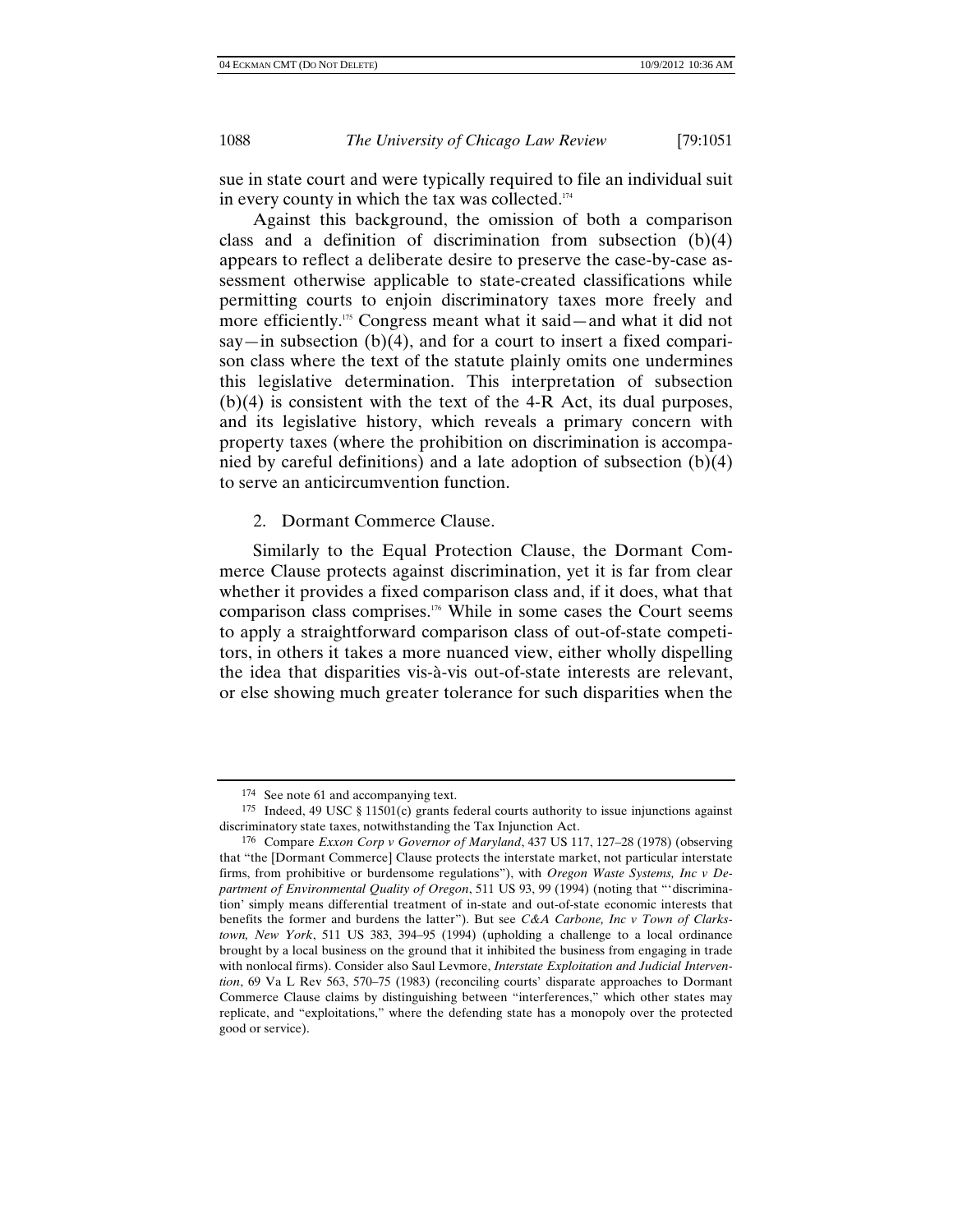questioned program appears reasonable.<sup>177</sup> Whatever the framing, the case law reveals that states are granted substantial discretion to draw distinctions among taxpayers, especially when necessary to implement state policies. This is a far cry from the virtually per se invalidity that applies under the fixed comparison class approaches under subsection  $(b)(4)$ .<sup>178</sup>

Some Supreme Court precedent indicates that there is no fixed comparison class for Dormant Commerce Clause claims, since the primary concern of the provision is preventing "interfere[nce] with the natural functioning of the interstate market either through prohibition or burdensome regulation."<sup>179</sup> While the nature of politics is such that states will typically interfere with interstate markets by discriminating against foreign interests and in favor of local ones, adopting an inflexible comparison class of out-of-state competitors risks significant errors when laws burdening interstate commerce operate to the detriment of some, but not all, local firms. The Supreme Court seems to have acknowledged as much and has invalidated state policies under the Dormant Commerce Clause even when they discriminate against local rather than foreign interests.180 This indicates that the true standard under the Dormant Commerce Clause is not whether a policy discriminates against a fixed comparison class but whether a given policy unjustifiably allocates burdens or benefits in a manner contrary to the purpose of the Dormant Commerce Clause, with courts assessing the distribution of these burdens and benefits—as well as their justifications—based on the facts of the individual case.

Even when the courts do speak in terms implying a fixed comparison class of out-of-state competitors, they provide greater deference to states than the current approaches to subsection (b)(4). The scrutiny that courts show in determining whether the discrimination prong of this test is satisfied varies based upon the form and effect of the statute at issue. Importantly, however, the fact that the burden might be borne disproportionately by out-of-state interests does not itself spell invalidity. For example, in *Commonwealth Edison Com*pany v Montana,<sup>181</sup> the Supreme Court upheld a state severance tax on coal notwithstanding the fact that 90 percent of such coal was

<sup>177</sup> See Levmore, 69 Va L Rev at 566, 575–92 (cited in note 176) (noting the "confused and chaotic" approach that the Supreme Court has taken in assessing Dormant Commerce Clause claims).

<sup>178</sup> See Part II.D.

<sup>179</sup> *Hughes v Alexandria Scrap Corp*, 426 US 794, 806 (1976).

<sup>180</sup> *C&A Carbone*, 511 US at 394–95. 181 453 US 609 (1981).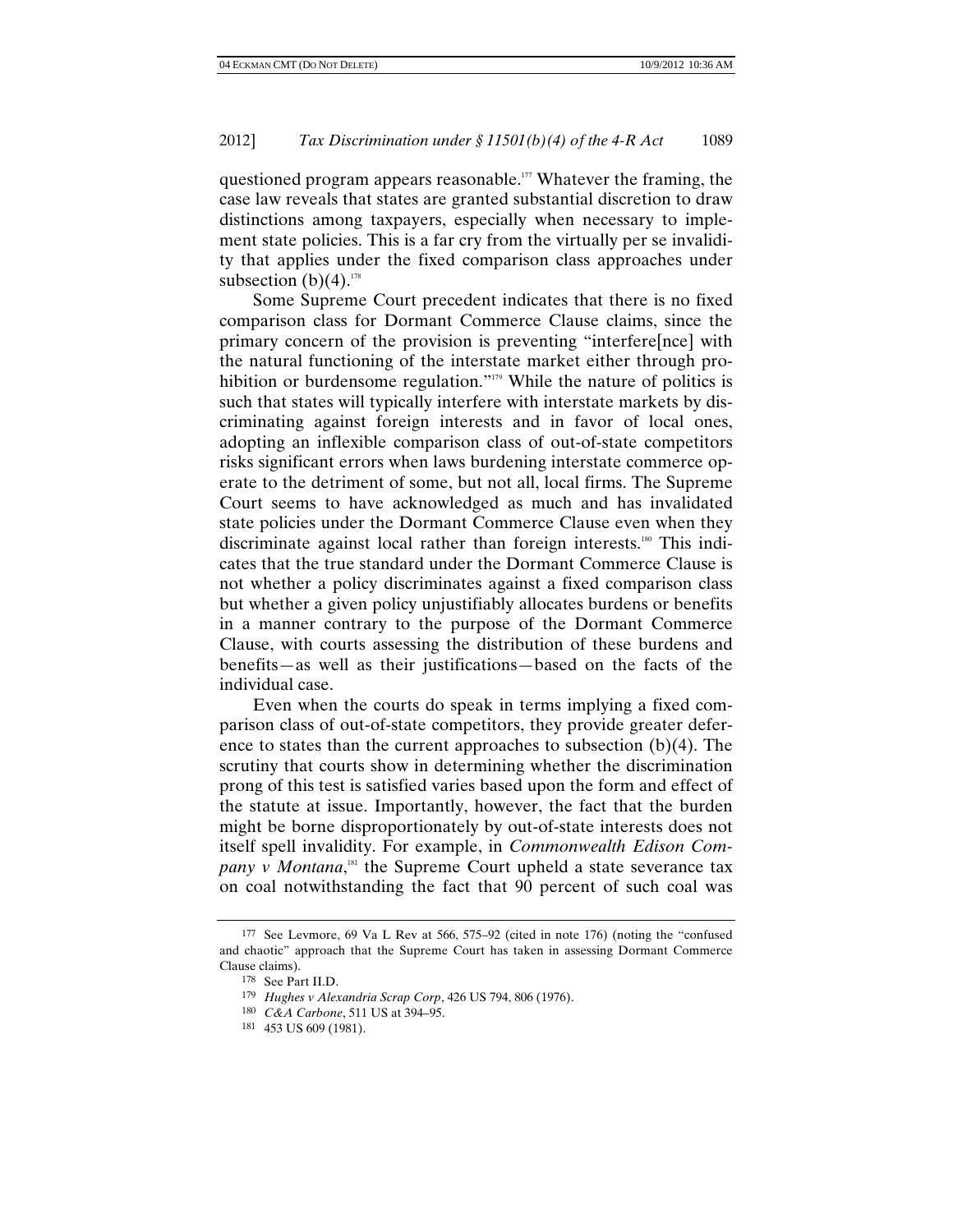shipped out of state.<sup>182</sup> In another case, a state law requiring divestiture of retail service stations by companies that also produced or refined petroleum was permitted, although only out-of-state corporations satisfied those conditions.183 Although the statutes at issue in these cases did not classify based on residence in so many words, neither did many of the taxes invalidated under the functional and competitive approaches. So long as these regimes were reasonably related to a valid local purpose, the Court deferred to the states' judgment.

Even distinctions that facially distinguish between in-state and out-of-state interests may be upheld, although they are subject to stricter scrutiny.<sup>184</sup> Considering a state law banning the import of waste from out of state, the Supreme Court specifically noted that "discriminating against articles of commerce coming from outside the State [is impermissible] *unless there is some reason, apart from their origin, to treat them differently*."<sup>185</sup> In *Maine v Taylor*,<sup>186</sup> just such a reason existed. There, Maine had issued a blanket ban on the import of live baitfish into the state, as such fish might carry parasites not present locally. The Supreme Court upheld this prohibition because it served a legitimate local purpose, and there was no nondiscriminatory means by which the state could have protected against the harm.<sup>187</sup>

Indeed, the Court has even rejected the proposition that interstate commerce itself is immune from reasonable state taxation.<sup>188</sup> Instead, states are shown some leeway in framing taxes that may disproportionately burden interstate commerce, and such a tax will be upheld when it is "applied to an activity with a substantial nexus with the taxing State, is fairly apportioned, does not discriminate against interstate commerce, and is fairly related to the service provided by the State."<sup>189</sup>

Although the analogy is imperfect, the Court's approach to Dormant Commerce Clause claims reflects an understanding that the lack of a specified comparison class provides greater flexibility in assessing alleged violations, with a primary focus on the reasonable-

<sup>182</sup> Id at  $618-19$ .<br>
183 Exxon Corp, 437 US at 127-28.

<sup>&</sup>lt;sup>184</sup> *City of Philadelphia v New Jersey,* 437 US 617, 624 (1978) (noting that a statute passed out of "simple economic protectionism" is "virtually per se" invalid).

<sup>185</sup> Id at 626–27 (emphasis added).

<sup>186 477</sup> US 131 (1986).

<sup>187</sup> Id at 151.

<sup>188</sup> *Complete Auto Transit, Inc v Brady*, 430 US 274, 288 (1977). 189 Id at 279.